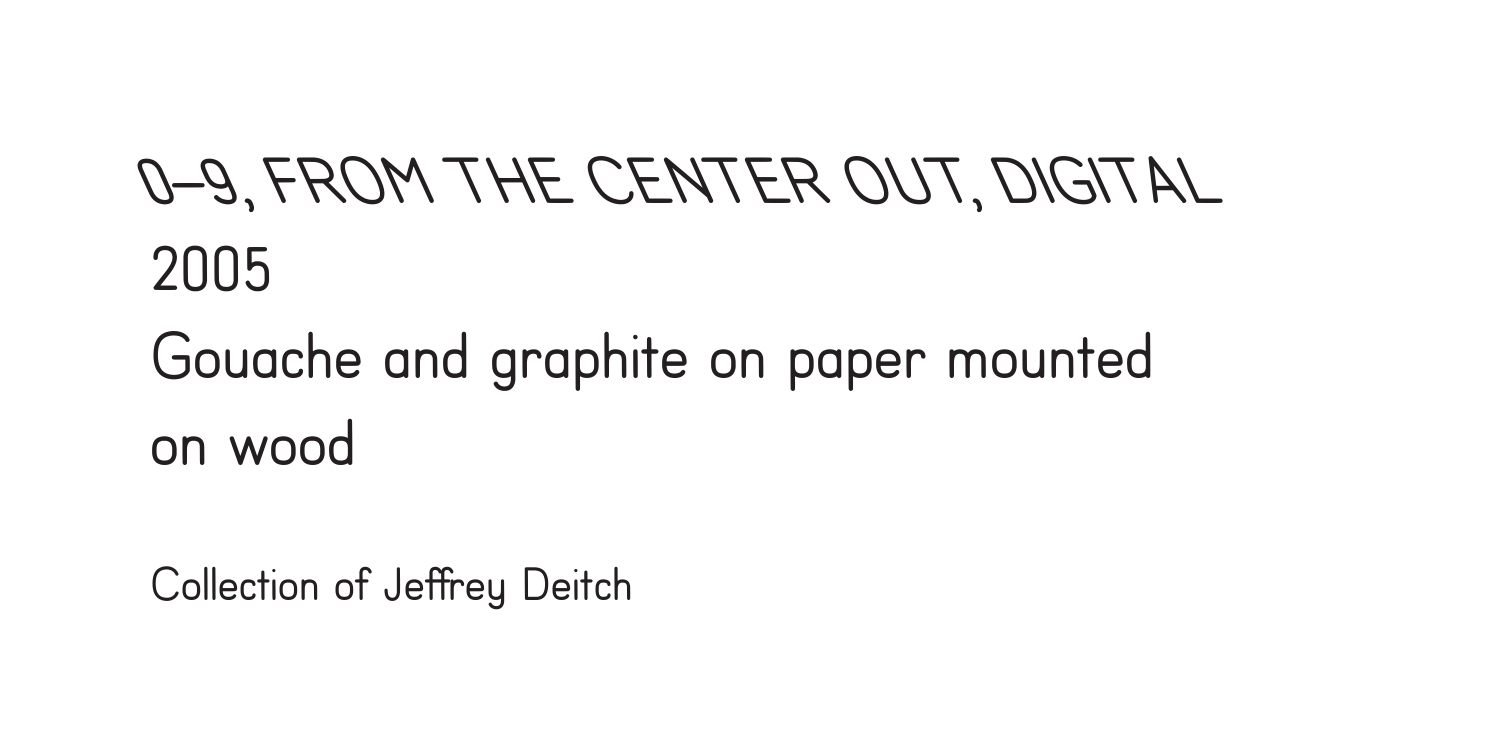7S, 7Z, 1S, 2Z 2019 Steel, soap, lead, aluminum, peristaltic pump, PVC, motors, single-board computer, acrylic paint, wood bowl, and current

Electronics by Phillip Stearns

These steel cables are made of seven groups of seven strands that are twisted into a helix, then twisted around each other in the opposite direction. To create the joints in the piece, the artist unwound sections of each cable and twisted parts of neighboring strands together to produce new composite strands. The resulting mesh structure is pulled open and closed, supporting the formation of a circulating film of soap. This kinetic sculpture brings together Auerbach's interests in "S" and "Z" helixes, chirality, flow, and fascia—the three-dimensional network of connective tissue that holds the body together and defines its various chambers. Mostly made of collagen (a triple helix), fascia is extremely strong and electrically conductive. Curious about what makes something alive, the artist became interested in anatomy after reading about a speculative theory that proposes that fascia is a conduit of qi, or life force, in Classical Chinese medicine and philosophy.

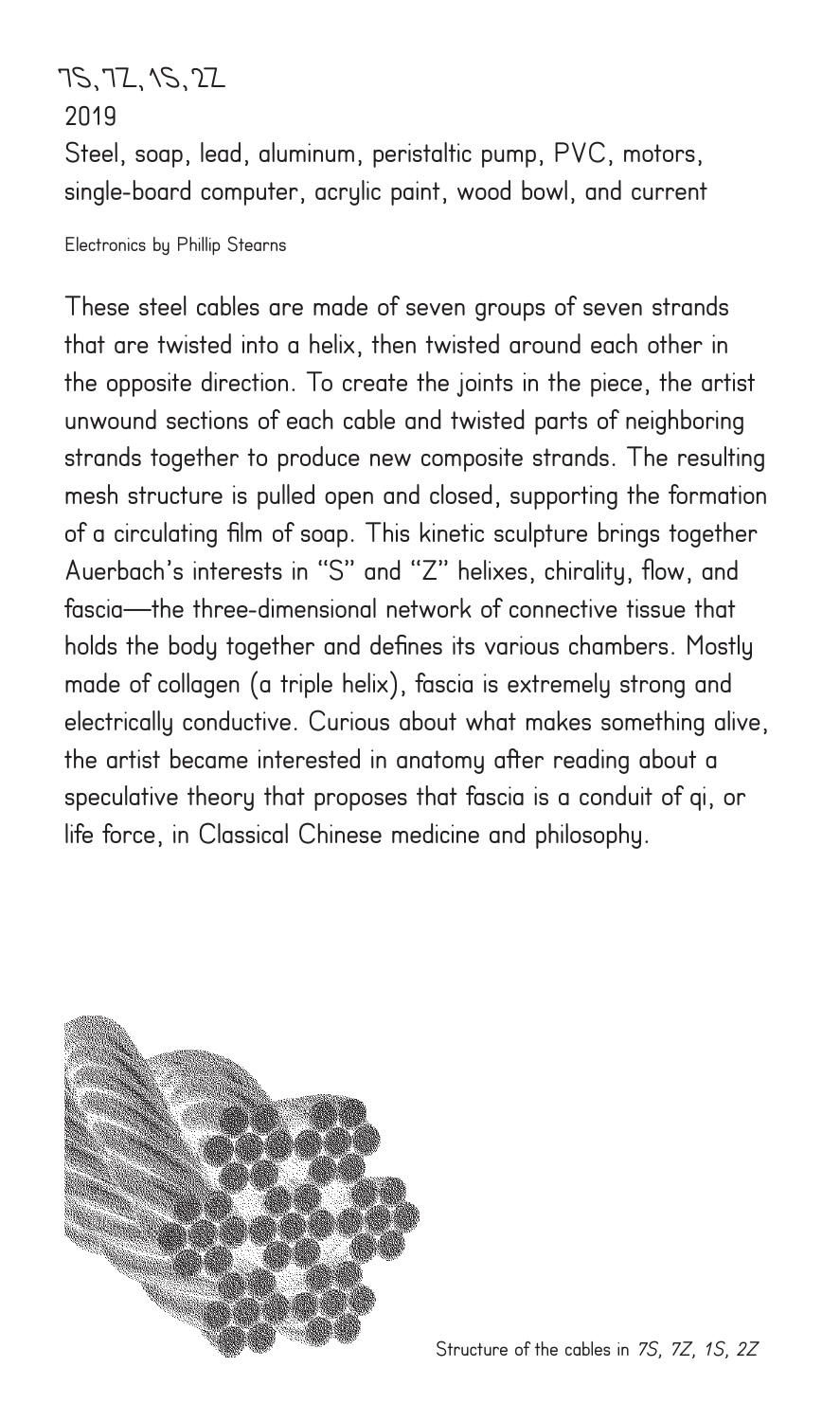### 2020

2019

Painted by the artist with Damon Styer of New Bohemia Signs and Bob Dewhurst of Sign Language

Photograph by Jay Jones

Commissioned by The Luggage Store/509 Cultural Center

In 2019 Auerbach was commissioned to paint a mural in San Francisco's Tenderloin neighborhood (nearby, at 455 Eddy Street). To create the design, the artist used the technique of paper marbling—usually achieved by floating pigment on the surface of a thickened water bath and then touching a sheet of paper to the surface. Instead of transferring the marbled ink to paper, Auerbach photographed the surface of the marbling bath with a clear prism half submerged in it at the same angle from which one would have the best view of the building. "A person who spends their days marbling learns a lot about fluid dynamics about viscosity, flow patterns, surface tension, relative density all through their fingertips," the artist has said. Both this mural, which measures 96 x 68 feet, and the incarnation of the John J. Harvey's marble along the curved wall were painted by the artist with San Francisco–based New Bohemia Signs, where Auerbach worked from 2002 to 2005.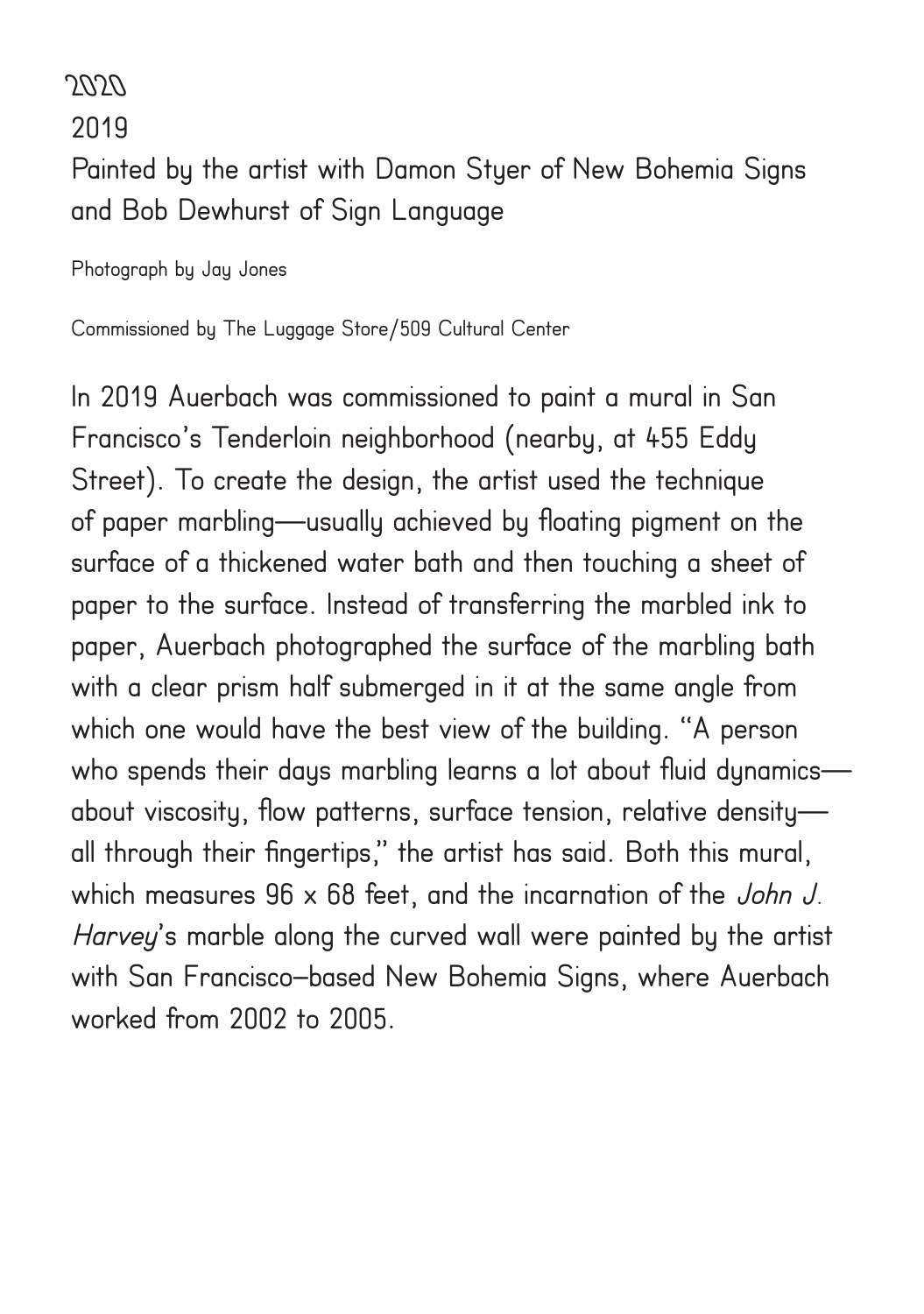# 50/50 XV 2008 Ink on paper

Private collection

50/50 XVI 2008 Ink on paper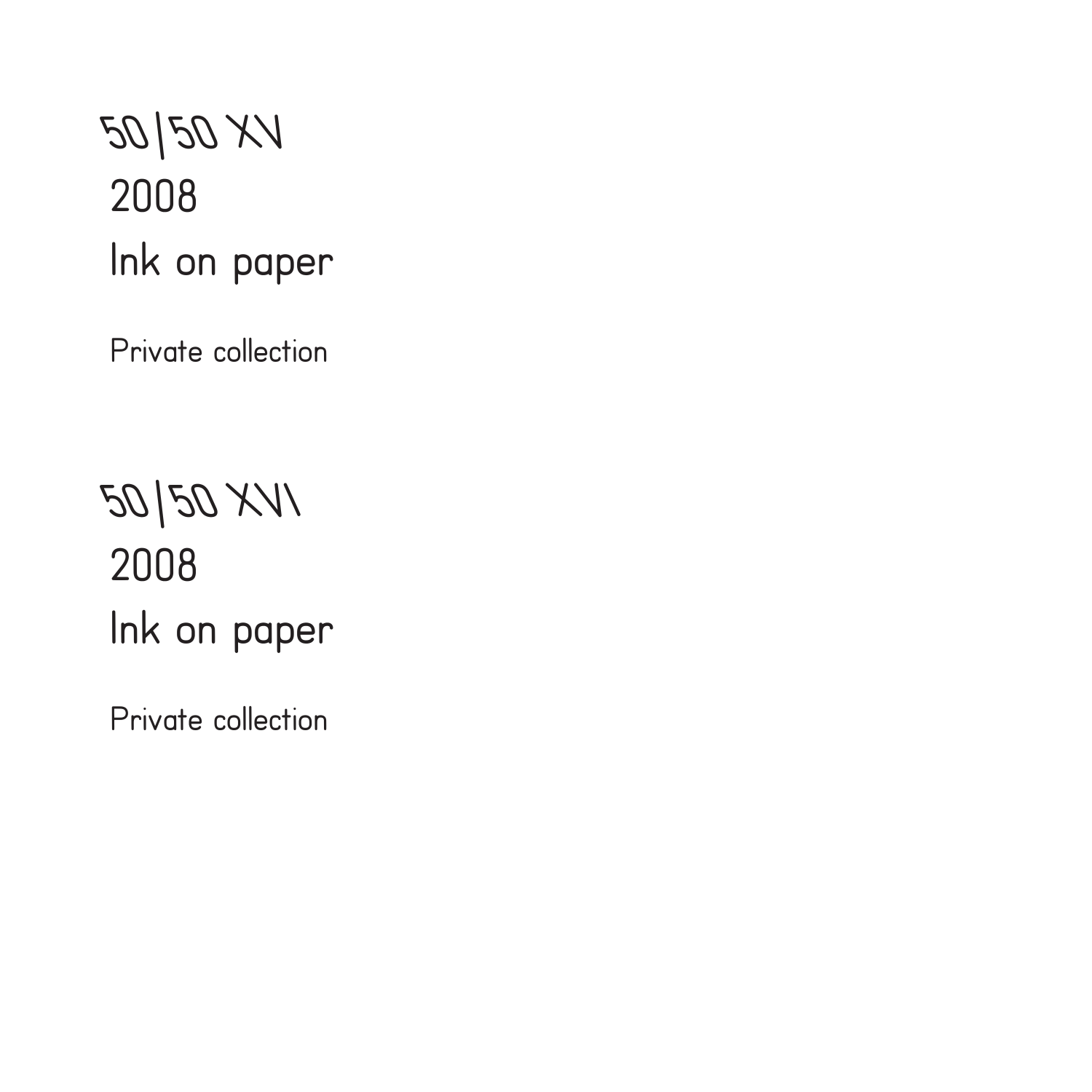# A FLEXIBLE FABRIC OF INFLEXIBLE PARTS 2015

Borosilicate glass with table (aluminum, wood, and paint)

This sculpture consists of eleven glass helixes threaded through one another and placed on a table painted with a "structural pigment"—a coating with a fine scale structure that reflects different wavelengths of light at different angles. The artist talks about materials like this pigment, the polarizing films used in Non-Invasive Procedure, and the "metamaterial" referenced in the weavings as being able to "comb" light, sorting it by wavelength or orientation. In order to make this piece, Auerbach learned how to flamework glass—its slight irregularities inject a handmade quality into a form that may at first appear to be machine-made. One of several works in the show that venerate the helix, this sculpture focuses on its ability to interlock into a flexible mesh and the capacity of light waves to be helically polarized.



Light passing through a linear polarizer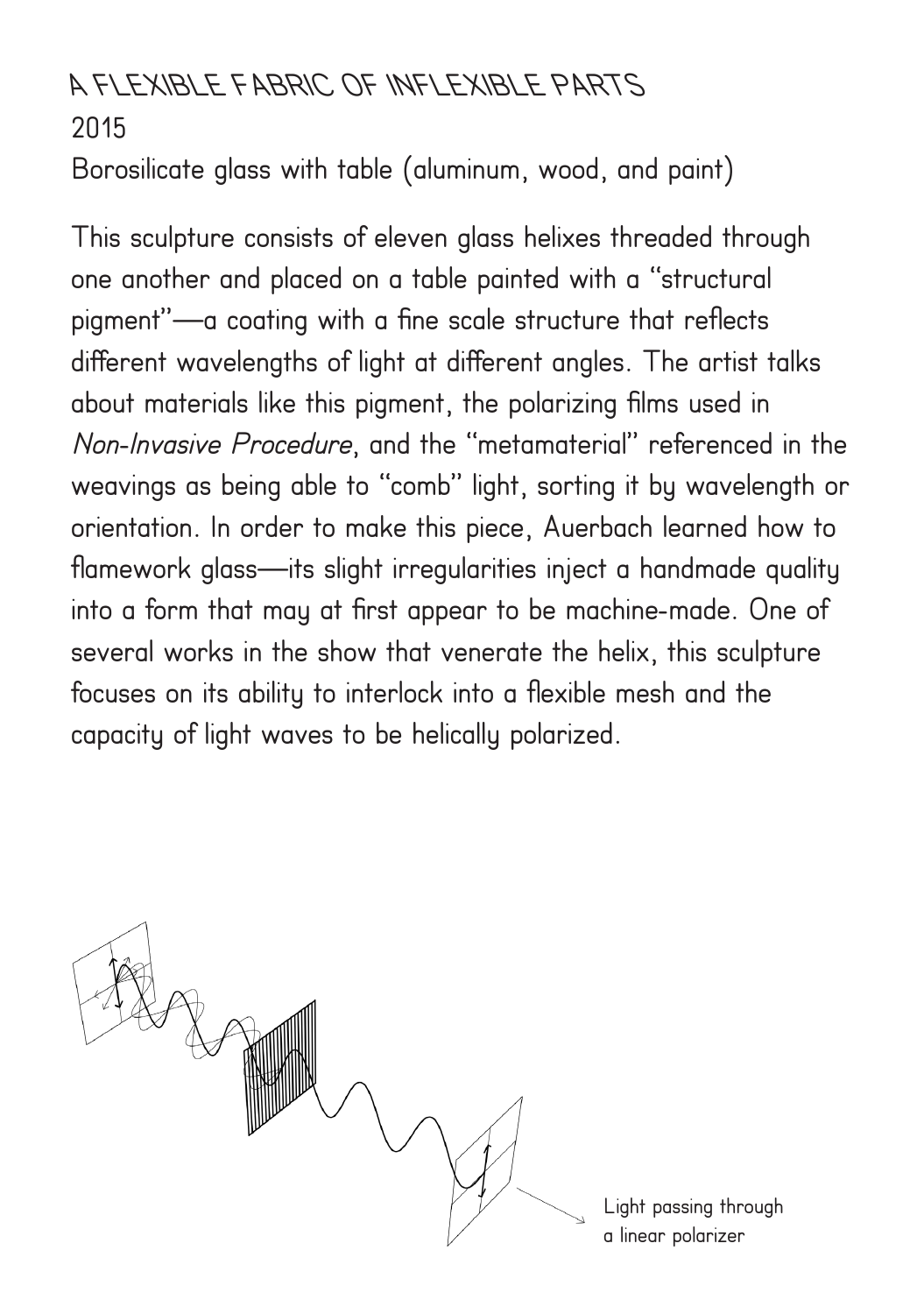#### ALBUM ARTWORK

2007–21

# Offset lithographs on paper and digitally printed stickers on vinyl records

Collection of the artist

#### TOP TO BOTTOM

Effi Briest, Mirror Rim, 2007 Effi Briest, Long Shadow, 2008 Glasser, Apply, 2009 Glasser, Ring, 2010 Up Died Sound, Untitled, 2010 Effi Briest, Rhizomes, 2010 The Alps, *Easy Action*, 2011 (design collaboration with Alexis Georgopoulos) Tecumseh, Violet, 2014 Zs, Xe, 2015 Greg Fox, The Gradual Progression, 2017 Drew McDowall x Hiro Kone, The Ghost of George Bataille, 2018 Hiro Kone, Pure Expenditure, 2018 Zs, Noth, 2018 Hiro Kone, A Fossil Begins to Bray, 2019 Meara O'Reilly, Hockets for Two Voices, 2019 (design collaboration with Isaiah Saxon) Hiro Kone, Silvercoat the Throng, 2021



Scan this QR code to listen to a selection of music from some of the albums on view here.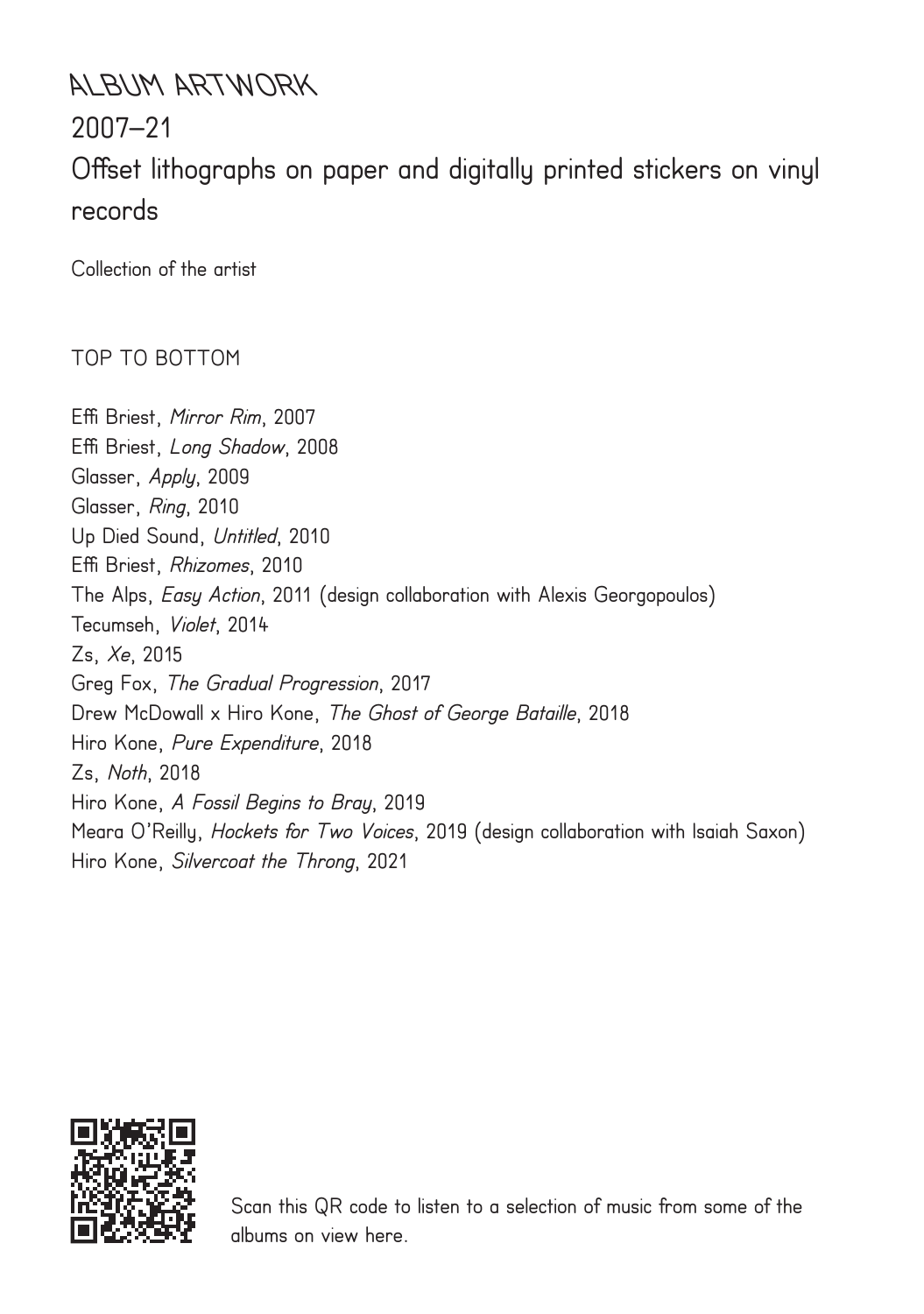# ALL THE PUNCTUATION 2005 Typewriter ink on paper

Private collection, Tønsberg, Norway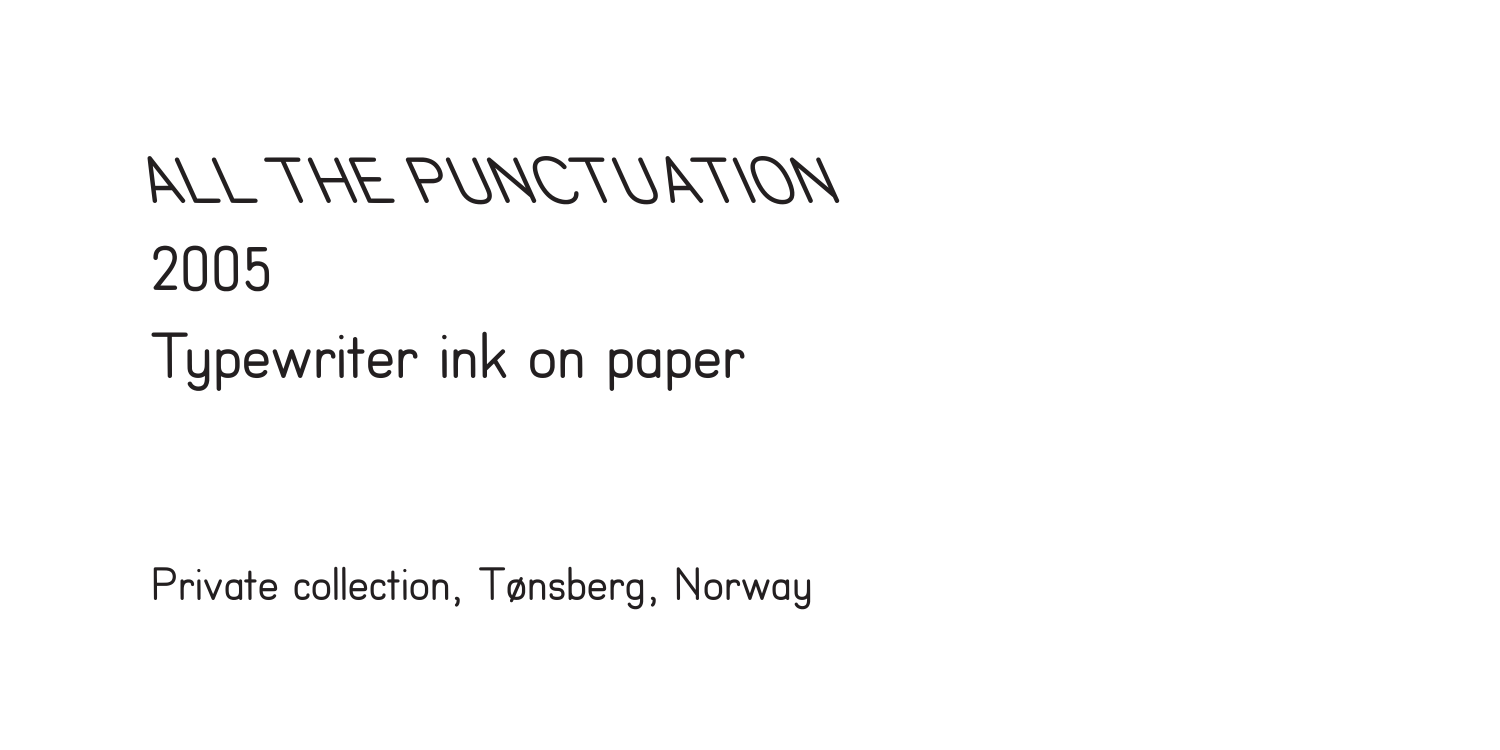### ALL TIME, ALL THE TIME 2005 Ink on paper

Collection of the artist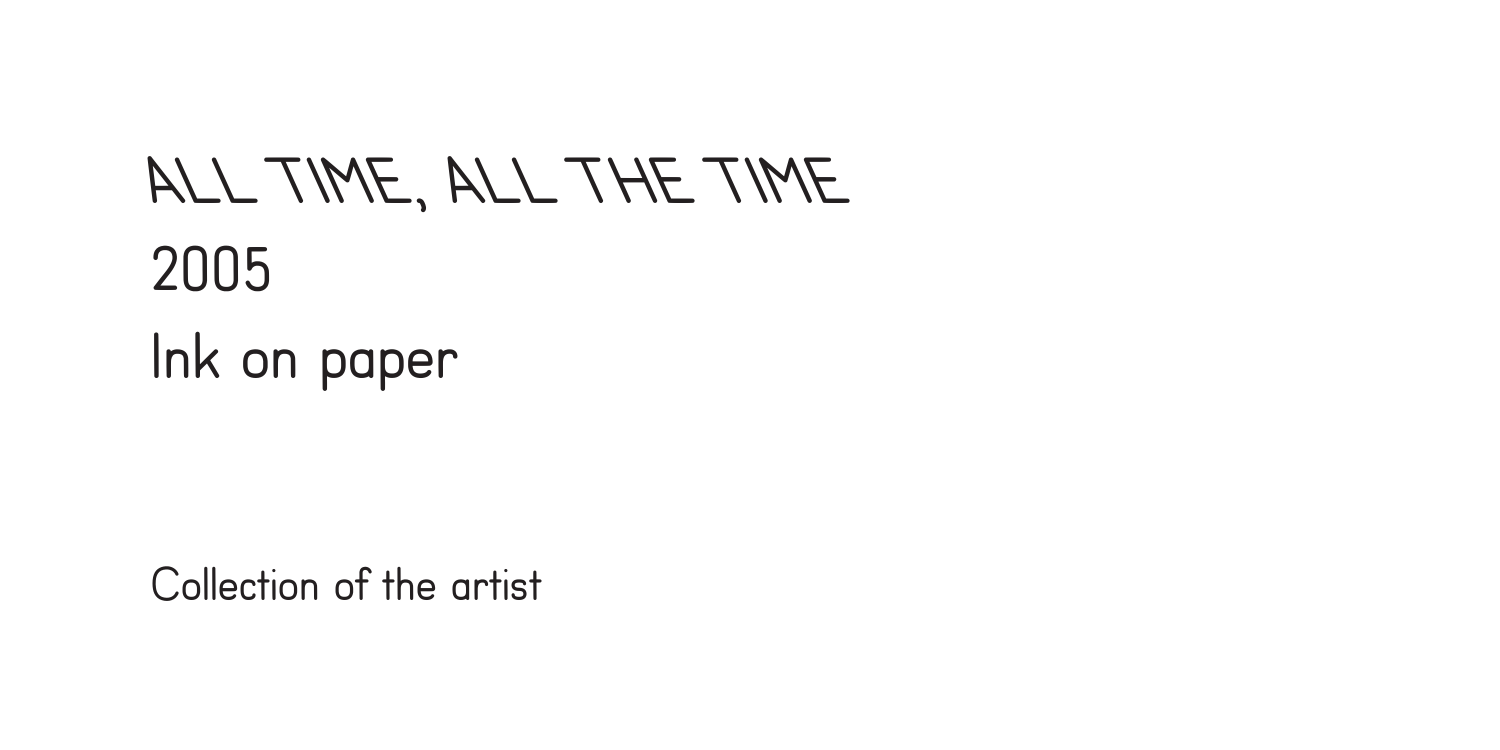# ALL TRUE #1 2005 Screenprint, inkjet print, tape, felt-tip pen, and paper

Collection of the artist

While working as a sign painter in the early 2000s, Auerbach's interest in language shifted from its physical form to its semiotic structure. Works in this gallery take aim at the binary scaffolding on which reason is built. This accordion-fold book uses synonyms taken from a thesaurus to "prove" that yes equals no through the transitive property ( $A=B$  and  $B=C$ , therefore  $A=C$ ). Nearby, logic is challenged by the statement "this is a lie," which, if true, is also untrue. In each of the  $50/50$  drawings across the room, the same ambiguous gray is composed out of a field of black or white units. Each drawing is equivalent in light/dark value but different in atmosphere, depending on how the space is divided. These drawings speak to the artist's lasting interest in unraveling either/or dualities and asking questions about subjective qualities that are difficult to measure, like flavor and atmosphere.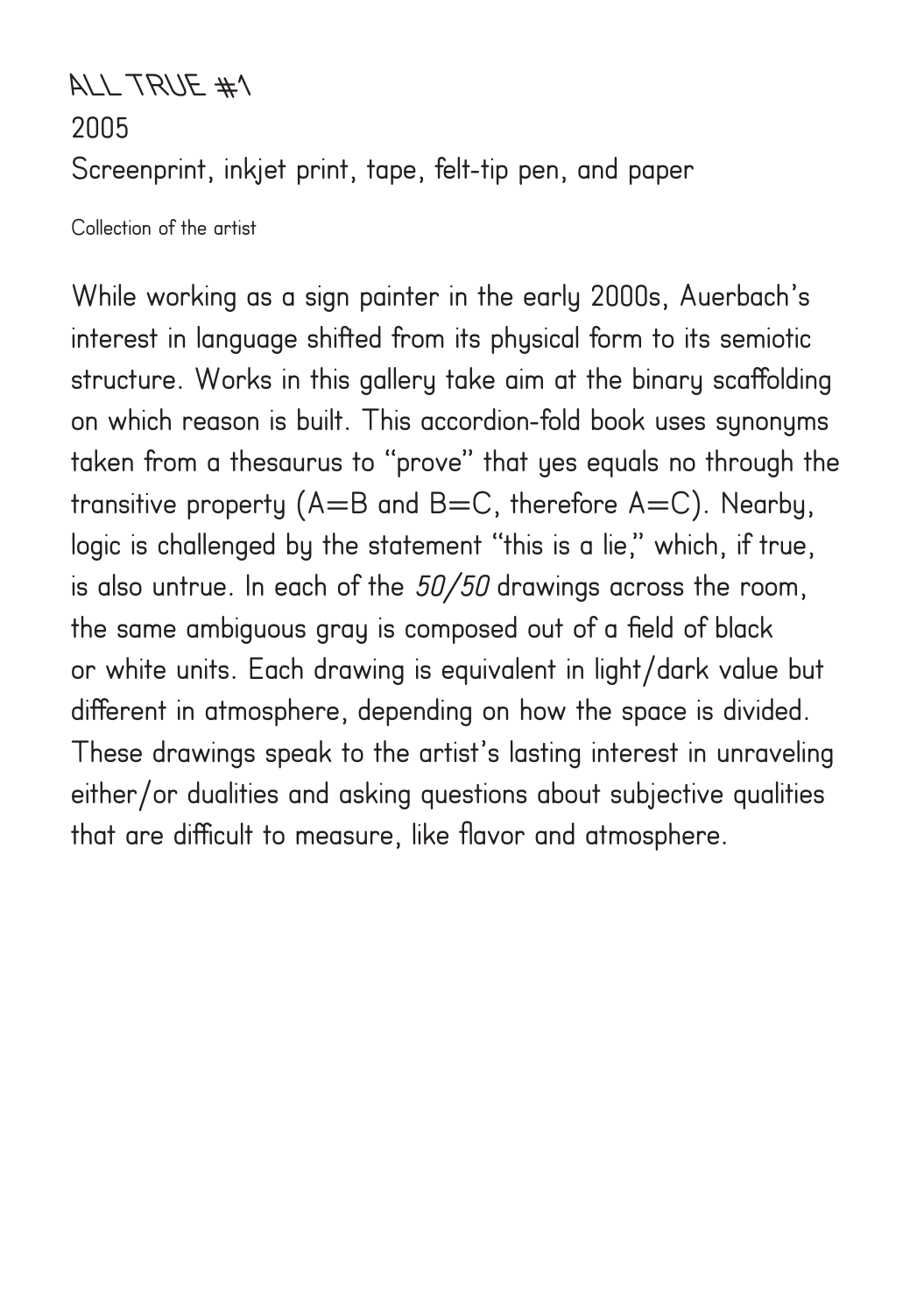# ALPHABETIZED BIBLE 2006 Indigo printing with case binding, cloth cover, and gold foil

Edition of 8, 3 a.p.

San Francisco Museum of Modern Art, Accessions Committee Fund purchase, 2007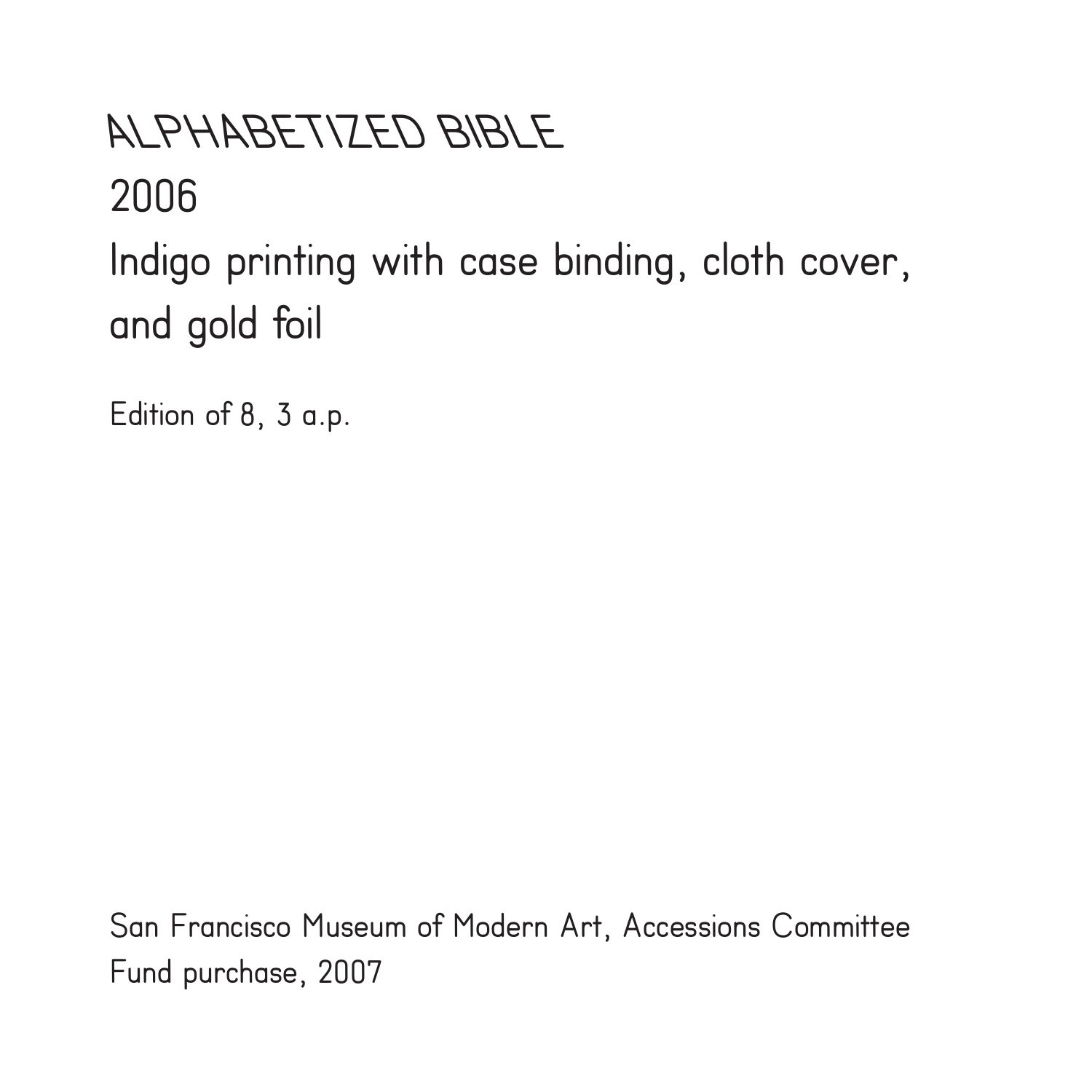# ALTAR/ENGINE 2015 3-D printed nylon, polycarbonate, and polyurethane paint with

table (aluminum, wood, and polyurethane paint)

The Museum of Modern Art, New York, acquired through the generosity of Jerry I. Speyer and Katherine Farley, Allison and Neil Rubler, an anonymous donor, and the Contemporary Arts Council of the Museum of Modern Art

This sculpture pays homage to what the artist considers "profound shapes—ones that power the universe and hold it together." Auerbach draws connections between the helix, the Greek key or "meander" ornament, and plane-filling fractal curves, motifs that are present in the *Grain* paintings and *Ligature* drawings on view nearby. All three shapes are notable for their capacity to densely pack information and for their ability to rotate or fold recursively. Here these forms are extruded, twisted, and combined with one another, then laid out like the exploded-view diagrams often used to show the components of a piece of machinery.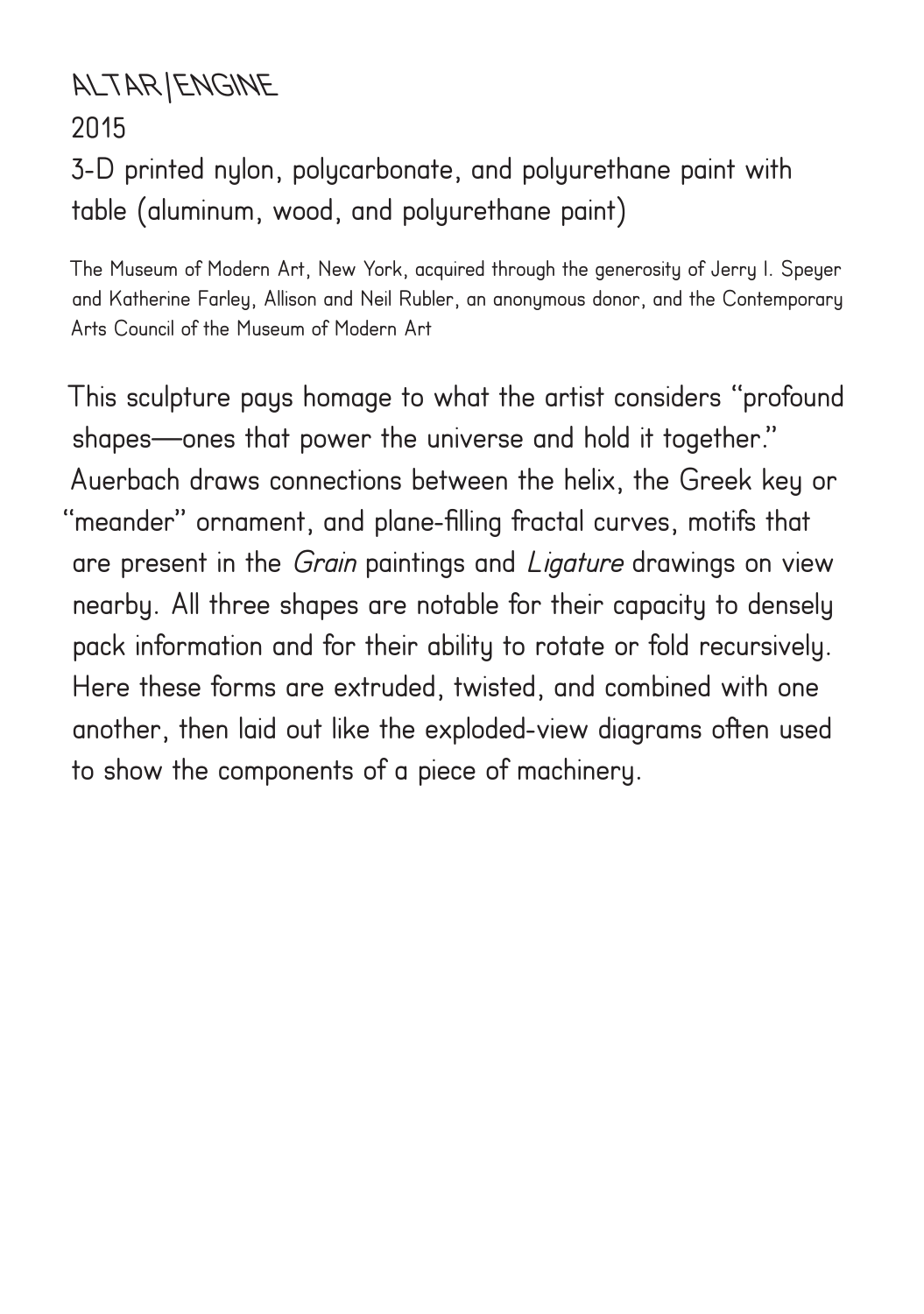AND PER SE AND 2005 Ink on paper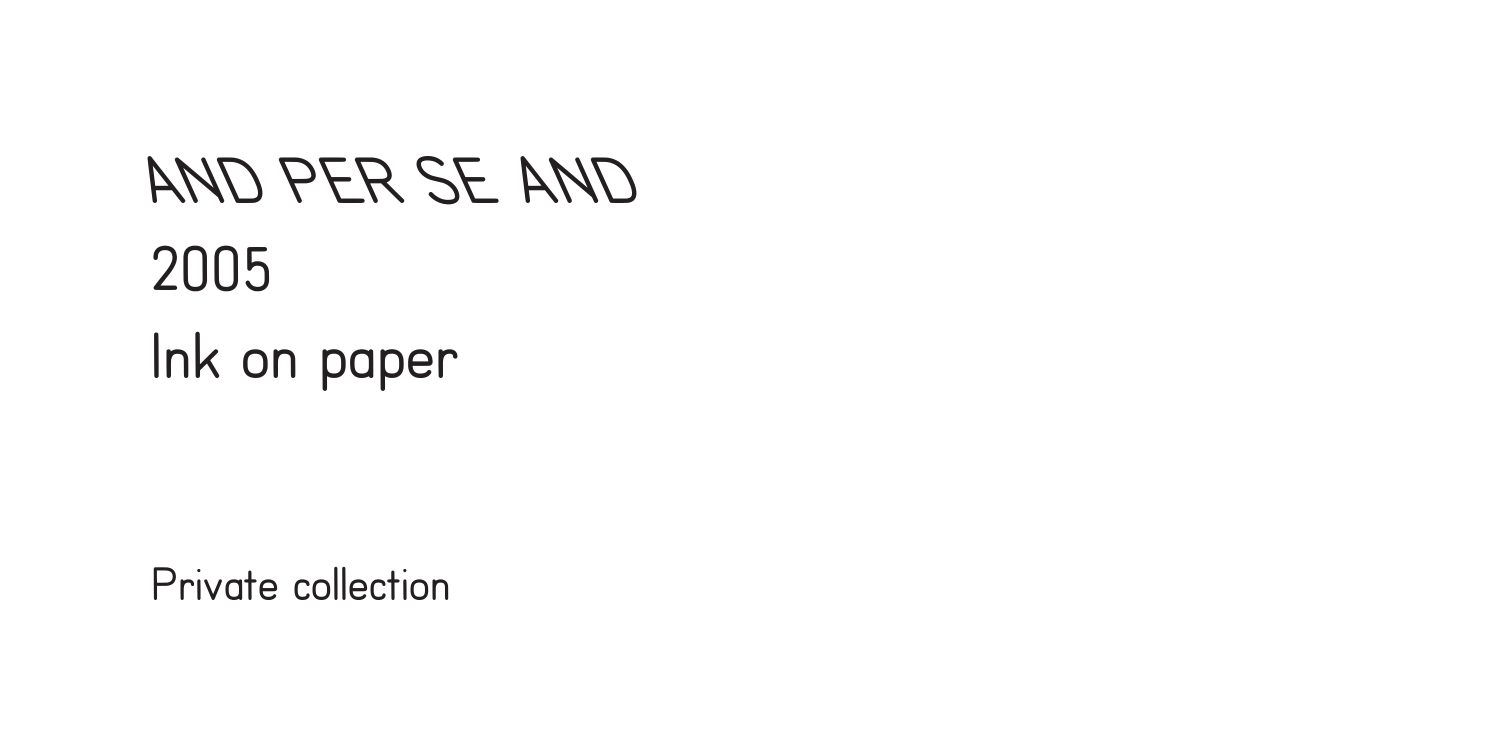Tauba Auerbach and Glasser (Cameron Mesirow)

AUERGLASS ORGAN 2009 Wood, acrylic, steel, copper, lead, leather, enamel paint, and felt Built by Parsons Pipe Organ Builders

Collection of the artists

This two-person collaborative pump organ, conceived by Auerbach and the musician Glasser, depends on trust and coordination. The instrument cannot be played by a single person, as each player relies on the other to pump air into their pipes. The two sides of the instrument are just shy of symmetrical—a single keyboard is divided between them in alternating notes. The Auerglass Organ, whose title combines the artists' names, is a more personal expression of the concepts of complementarity, parity violation, connectedness, and co-emergence present throughout Auerbach's work.

Auerbach and Glasser have composed three pieces for the organ to date that will be performed during a program on February 3, 2022. The artists have also invited local musicians and students to write their own compositions for the instrument. They will occasionally be practicing their pieces in the gallery.



Scan this QR code to hear a recording of the Auerglass Organ being played by the artists.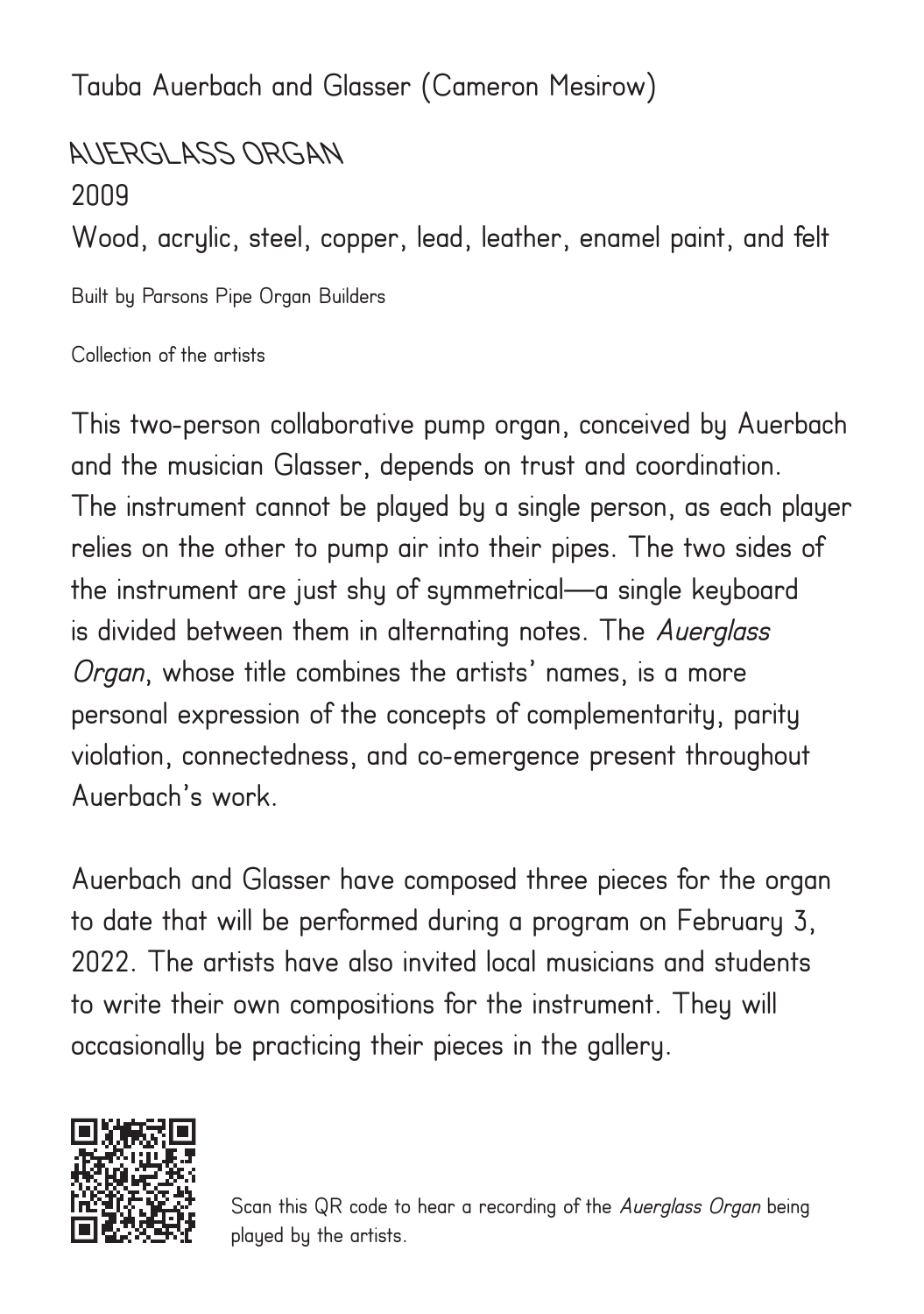IN FREESTANDING CASE

### BENT ONYX

#### 2012

Indigo printing with Japanese tissue and paint

Edition of 3, 2 a.p. Binding by Daniel Kelm at the Wide Awake Garage Edge painting by Andie Tham

Collection of the artist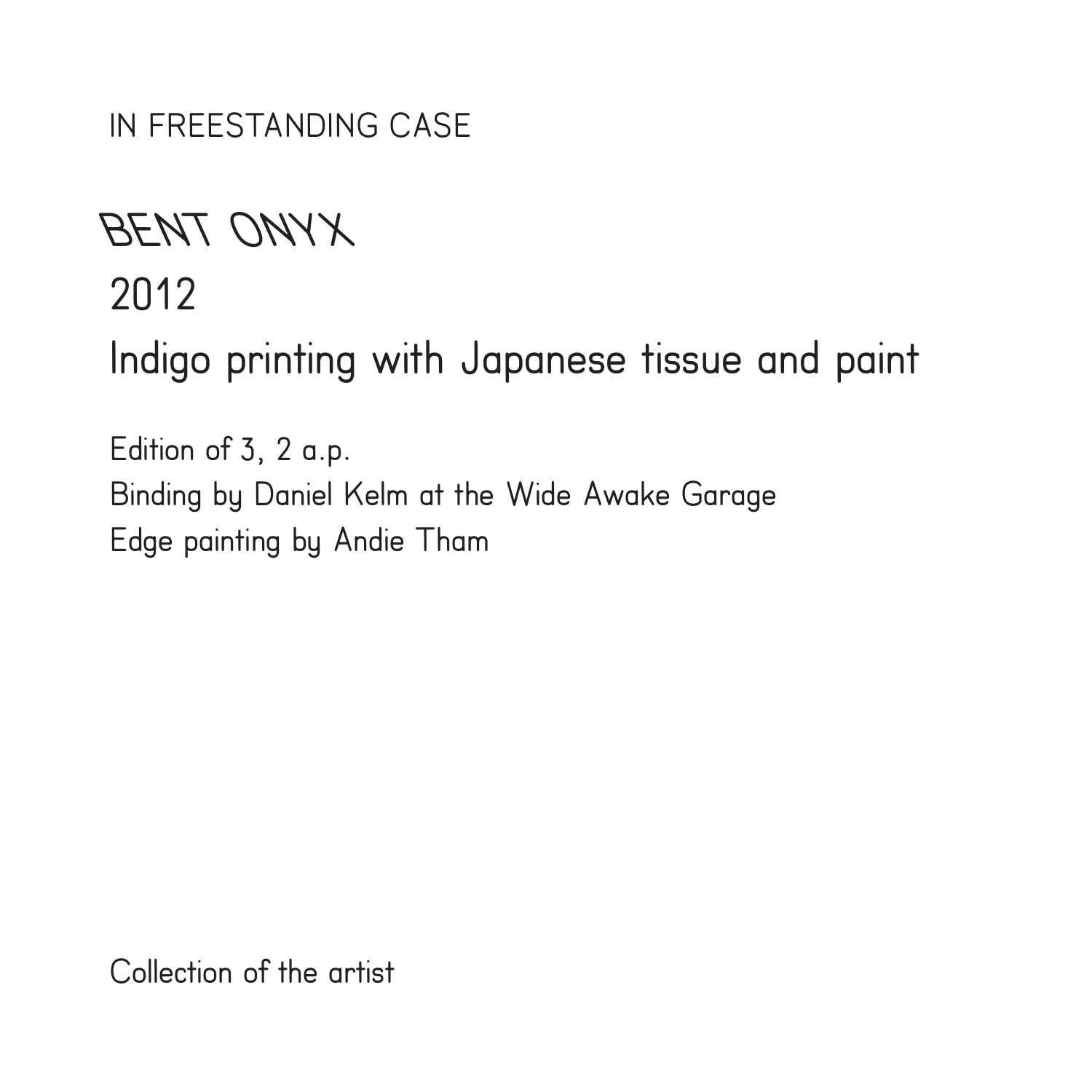# BITMAP GRADIENT RAY I 2013 Woven canvas on wood stretcher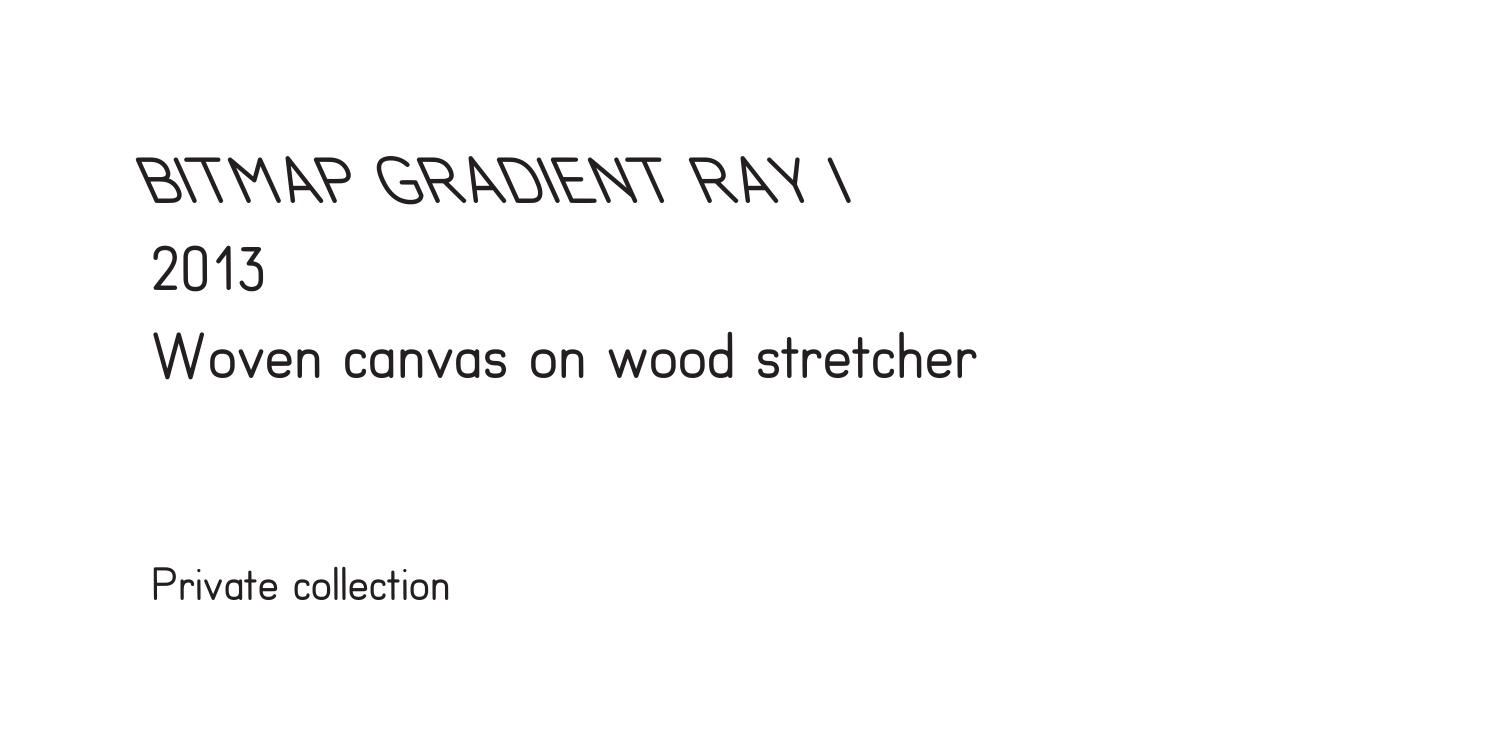#### CALENDARS

### 2006–ongoing Laser printing with various bindings and

envelopes with wax seal or rubber stamp

Collection of the artist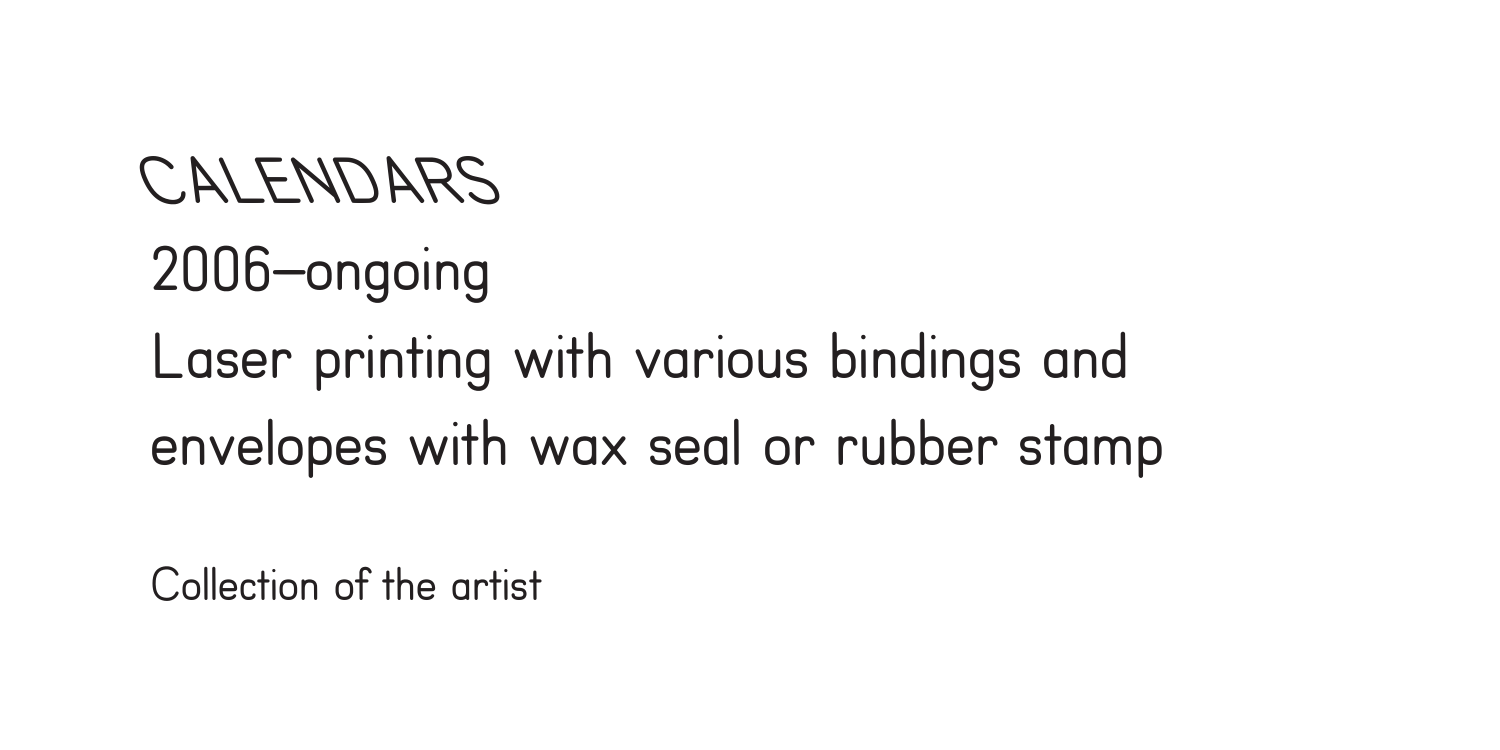### COMPONENTS, IN ORDER 2005 Ink on paper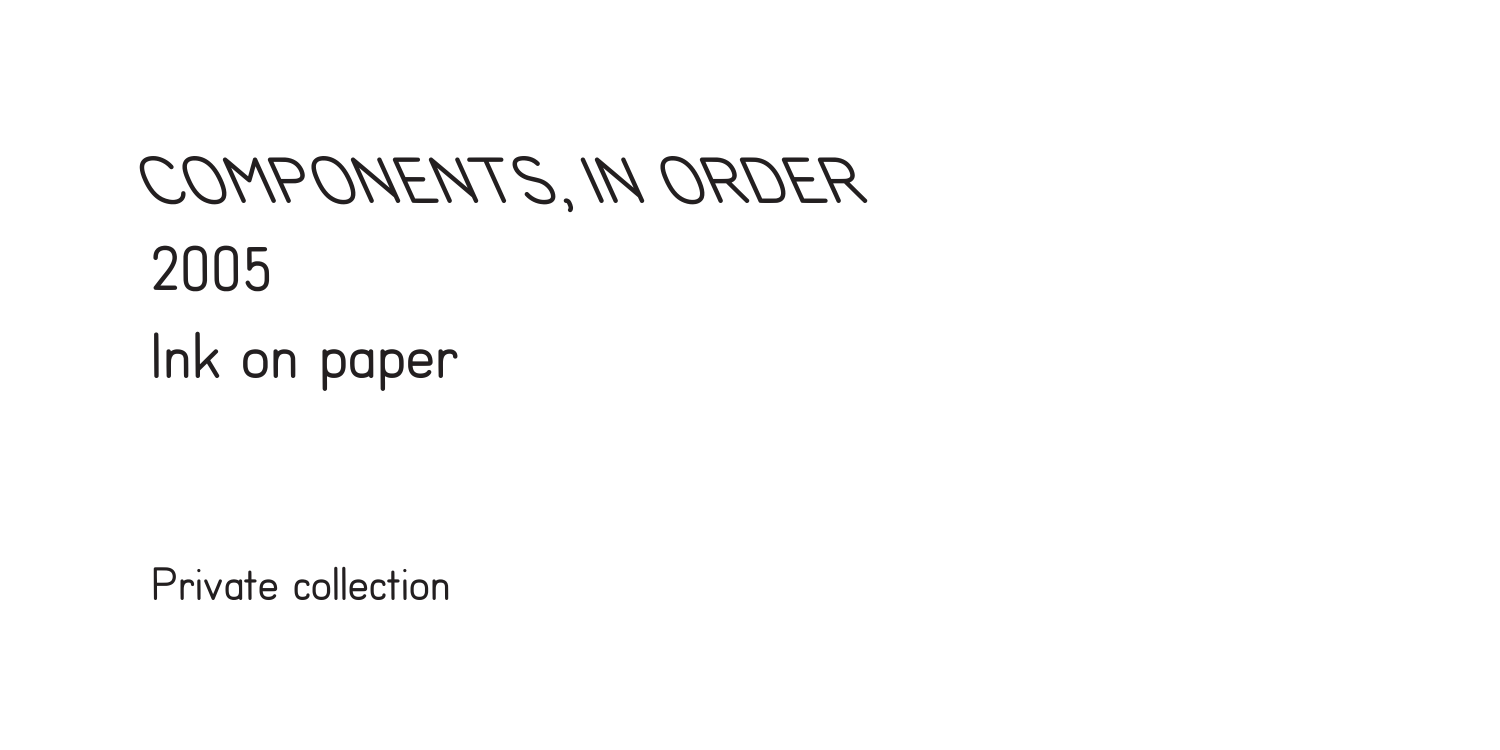# CRUMPLE II 2008 Acrylic paint and UV-cured pigment on canvas

San Francisco Museum of Modern Art, John Caldwell, Curator of Painting and Sculpture (1989–93), Fund for Contemporary Art purchase, 2008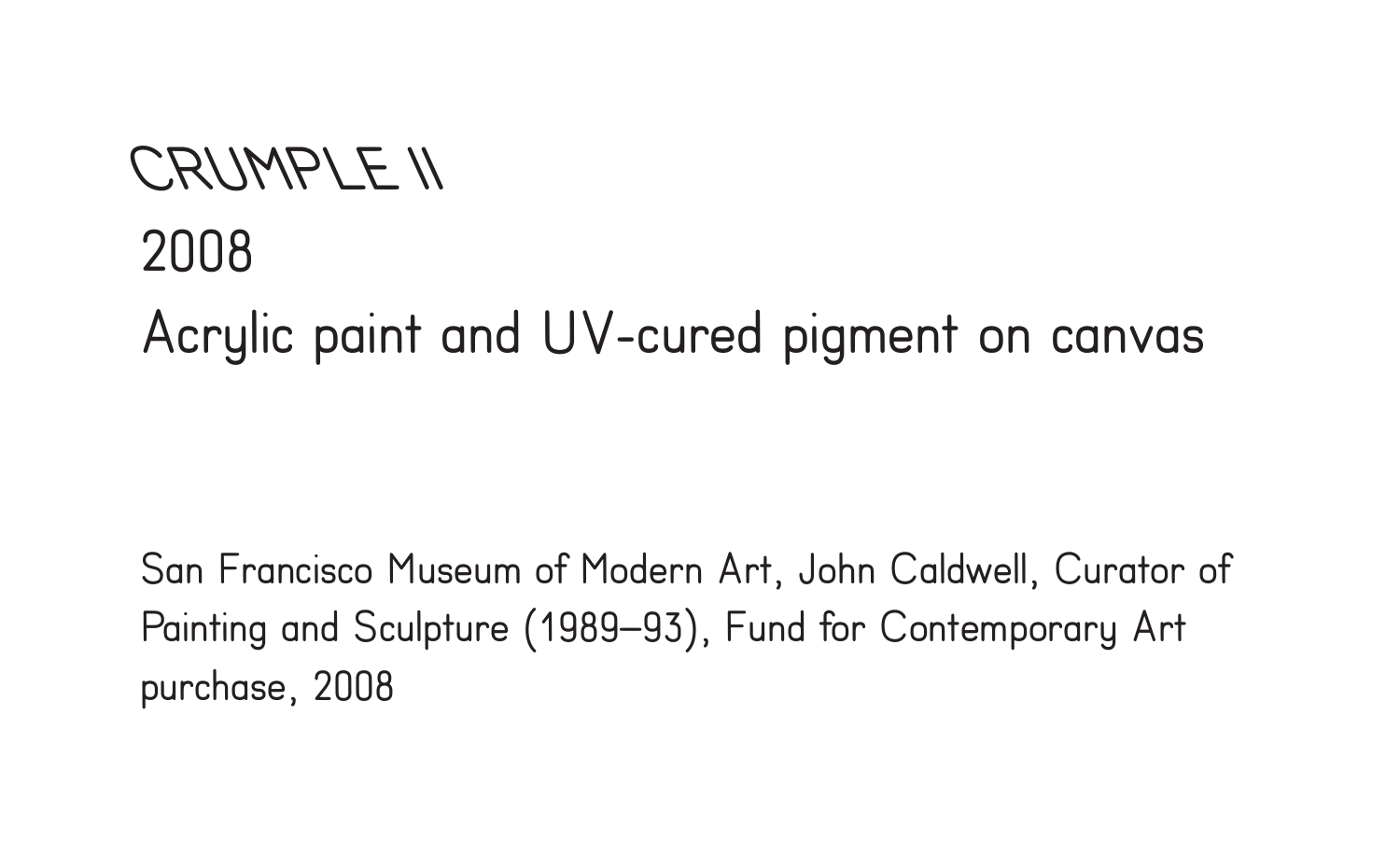# DIAGONAL PRESS PINS 2013–ongoing Plated diecast zinc alloy and soft enamel

Published by Diagonal Press

A selection of these pins are affixed to the walls throughout the exhibition.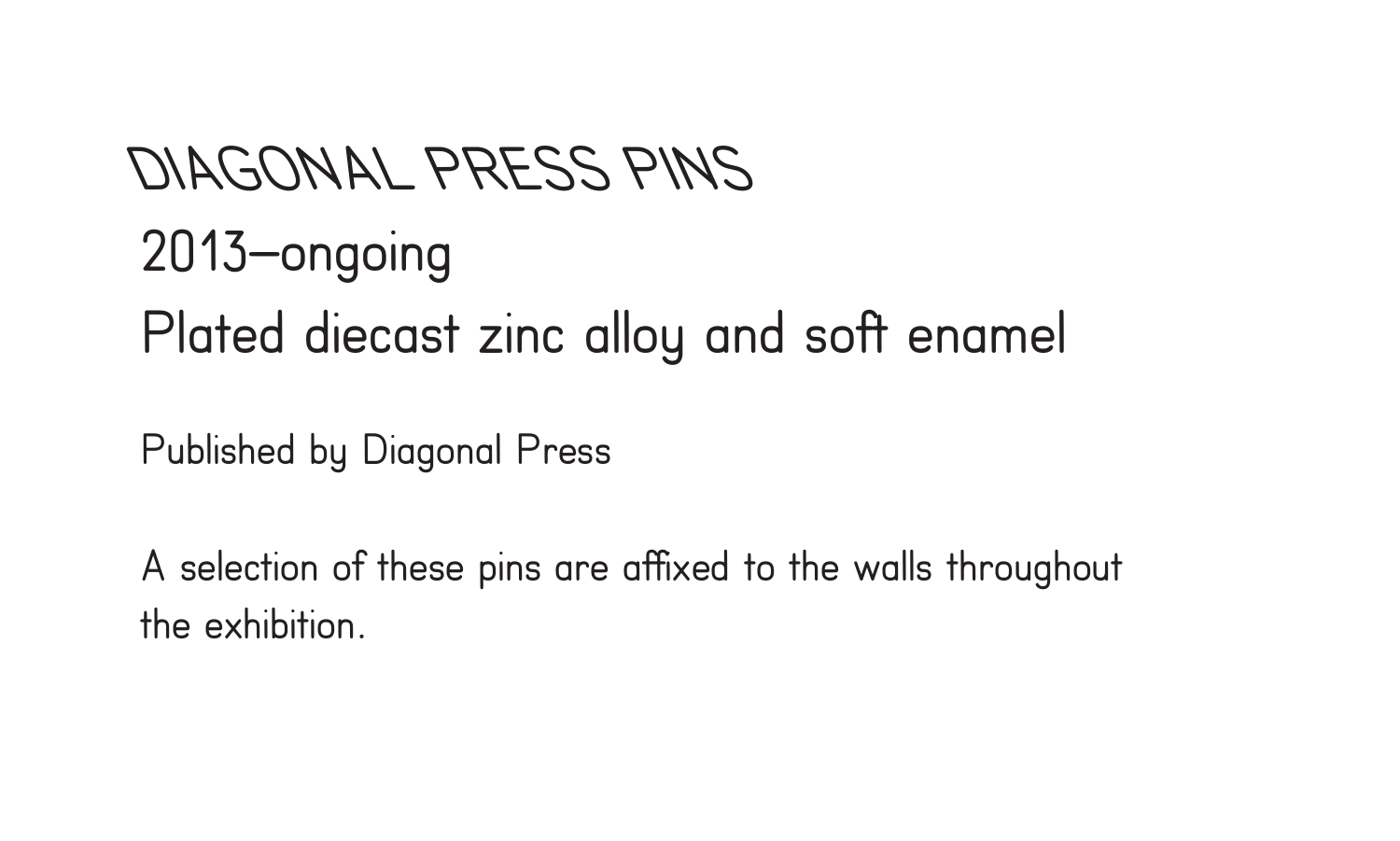## DIAGONAL PRESS TYPE SPECIMEN POSTERS 2013–ongoing Twenty-six double-sided screenprints

Indefinite editions

Published by Diagonal Press

Auerbach has had a lifelong preoccupation with handwriting and typography, designing typefaces and books that often relate to their work in painting, sculpture, and other media. The artist creates several original typefaces each year, for use in commissioned album art, an annual calendar, publications, announcements, and on their website. Auerbach starts with a single "matrix" character and builds the alphabet from that form. In 2013 Auerbach established Diagonal Press as an outlet for their typography, artist books, and miscellaneous projects. The press produces open-edition publications, flags, mathematical models, paraphernalia, and wearable "marginalia," such as the pins installed on the walls throughout the exhibition. The items are created in indefinite quantities and are not signed or numbered—a practice that aims to prevent hierarchy or scarcity from dictating their value.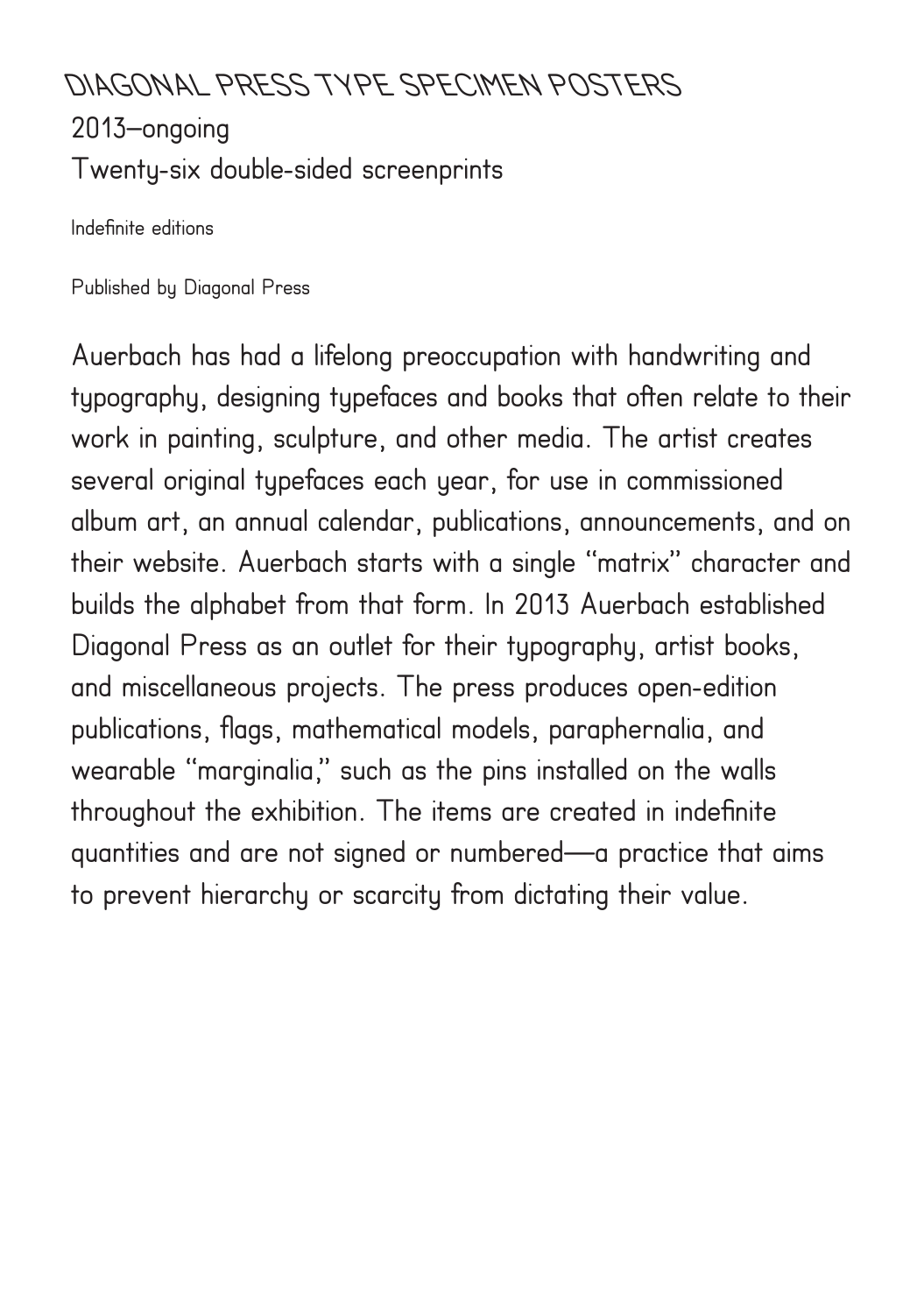# EXTENDED OBJECTS 2018–20 Acrylic paint on canvas

Left to right: Private collection; private collection; collection of Lisa and Danny Goldberg, Sydney, Australia; private collection; collection of Desiree and Olivier Berggruen

To create the Extended Object paintings, Auerbach worked with a paint company to create a custom-formulated additive that controls the flow of paint as it travels through a series of unique pouring tools. Coordinated droplets accumulate in fields and formations on the canvas, producing highly detailed surfaces. Like Auerbach's marbling works, these paintings explore the dynamic properties of liquids and, as in *Pilot Wave Induction III*, draw an analogy between droplets and particles. The title of the series is taken from string theory—an unproven theory in physics that posits the existence of more than three dimensions and understands particles not as fixed points but as objects extended in space like vibrating "strings."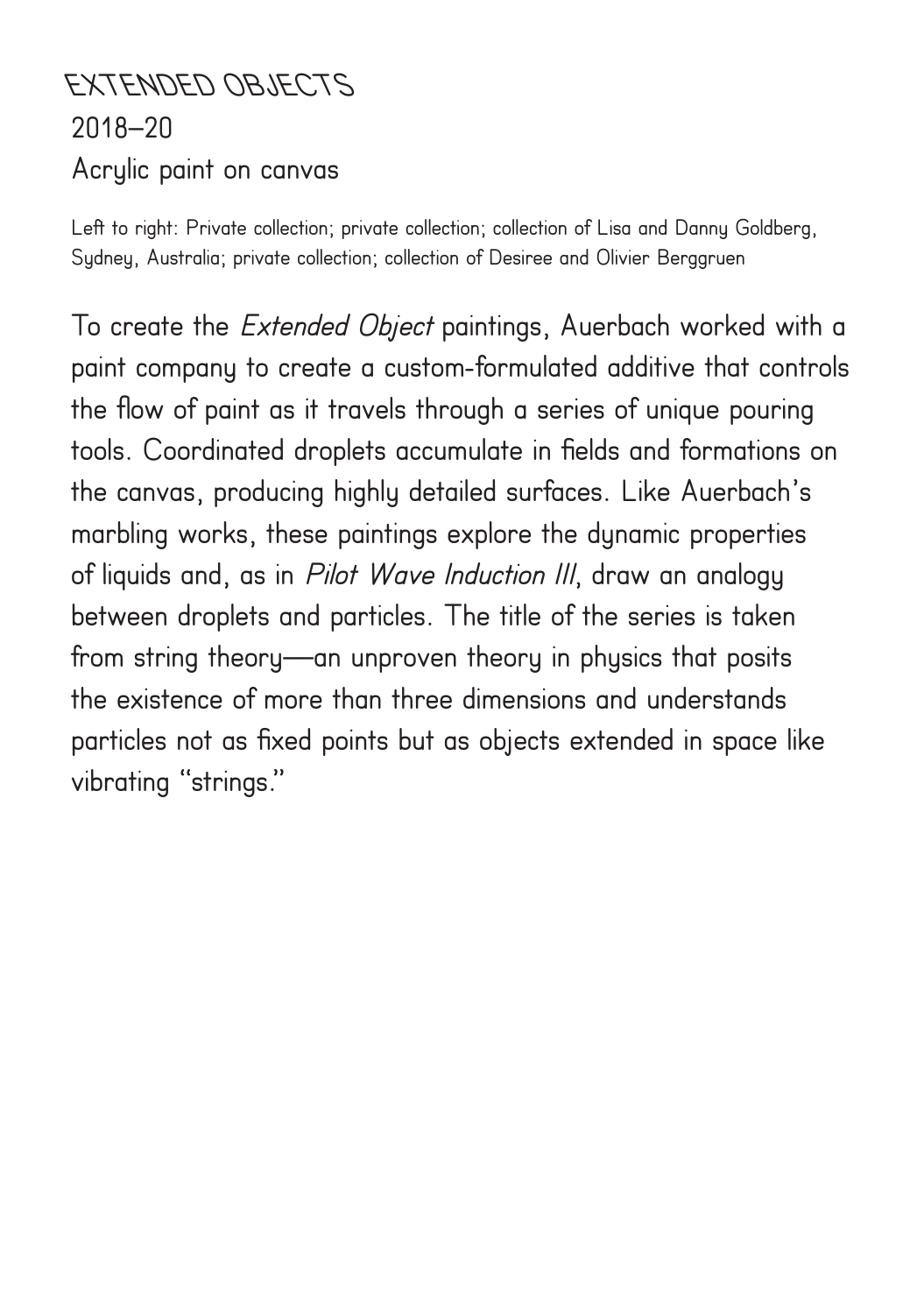F 2004 Ink on paper

Collection of the artist

Auerbach often explores distortion and subjectivity in seemingly rational systems, including language, logic, and geometry. One of the earliest works in this survey,  $F$  is part of a series in which the artist pushes letters to the edge of legibility with extreme ornament. In this example, based on a letter designed in 1601 by Paulus Franck, the filigree is not simply a decoration added on to the form but the form itself. Auerbach's love for lettering, particularly hand-painted or drawn, has been an enduring aspect of their practice. It can also be seen in the typeface, designed by David Reinfurt based on the artist's handwriting, that is used for the labels throughout this exhibition and the accompanying publication.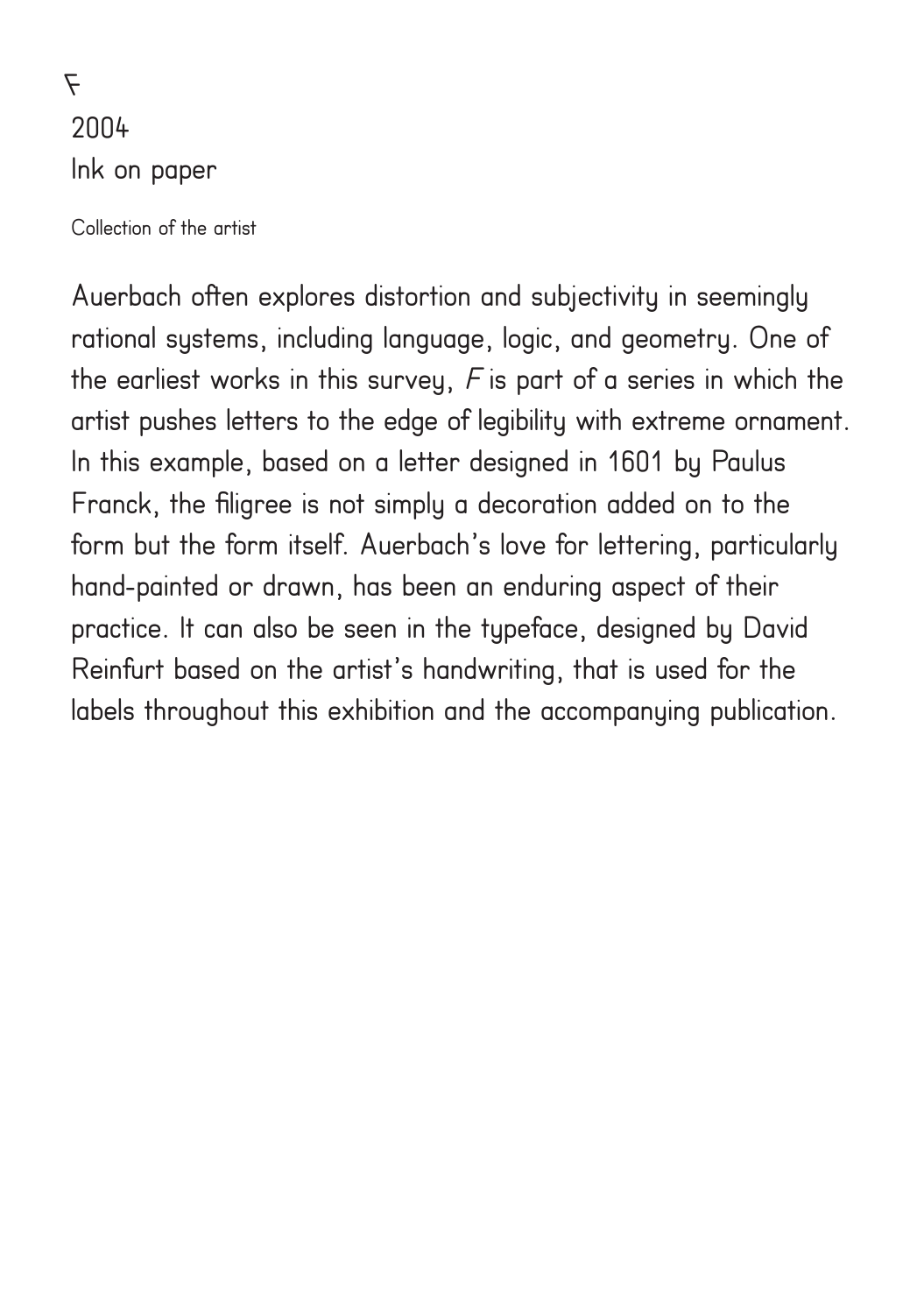#### FLOW SEPARATION

#### 2018–19

Originally painted by the artist and Infinite Scenic on fireboat John J. Harvey in New York Harbor, 2018–19; repainted on the curved wall to your right by the artist and New Bohemia Signs

Photographs by David Grill and Justin Ziezes Jr., courtesy Public Art Fund, New York

Commissioned by Public Art Fund, New York, and 14–18 NOW, United Kingdom

In 2018 Auerbach was commissioned to reinterpret dazzle camouflage, a World War I boat-painting strategy developed by the artist Norman Wilkinson. Rather than rendering a boat invisible, dazzle used repeating geometric patterns and high contrast to make its distance and speed difficult to gauge with the range-finding equipment of the era. For Flow Separation, Auerbach marbled over a hundred sheets of white paper with black ink to create a pattern that visualizes water's surface tension and flow. Originally hand-painted in the fireboat's usual colors (red and white), and repainted on the curved wall to your right by Auerbach and New Bohemia Signs at boat scale, this reimagined dazzle remained on the John J. Harvey for one year, during which free rides were available to the public. Auerbach also outfitted the vessel with four flags, installed above, one of which diagrams a pattern of eddies formed in the wake of an object moving through water.



Dazzle camouflage on a World War I ship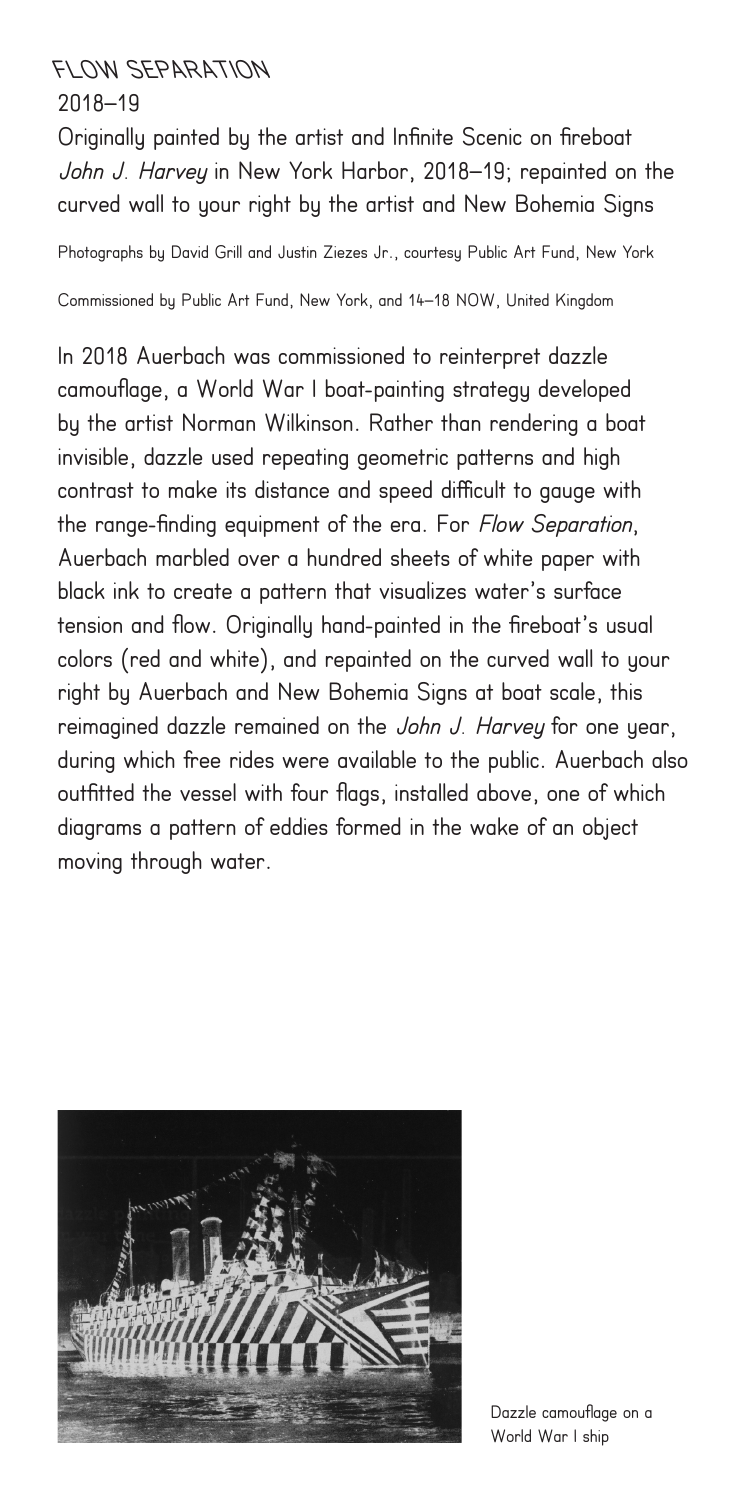## FRACTAL FLAG I–III 2017 Laser-cut nylon

Published by Diagonal Press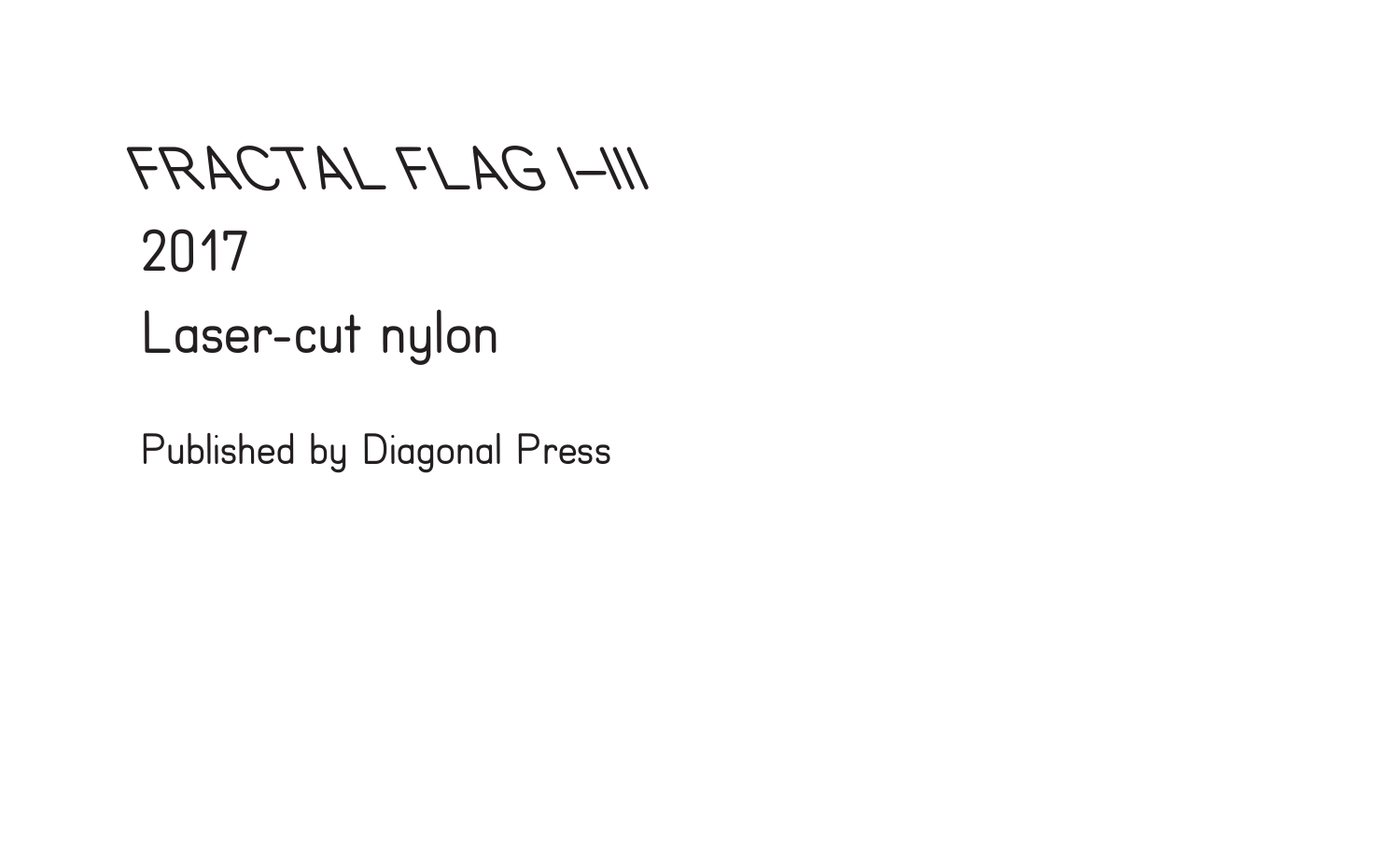BACK TO BACK, NEAREST FIRST

# GRAIN—BRANCHING FRET LEVELER 2018

GRAIN—SIERPIŃSKI EXTRACTION 2018

### GRAIN—MEANDER ARC 2018

### GRAIN—PEANO NEUME 2018

#### Acrylic paint on canvas in aluminum frames

Collection of Paul and Shadi Daneshrad; collection of the artist; San Francisco Museum of Modern Art, promised gift of Joachim and Nancy Hellman Bechtle; private collection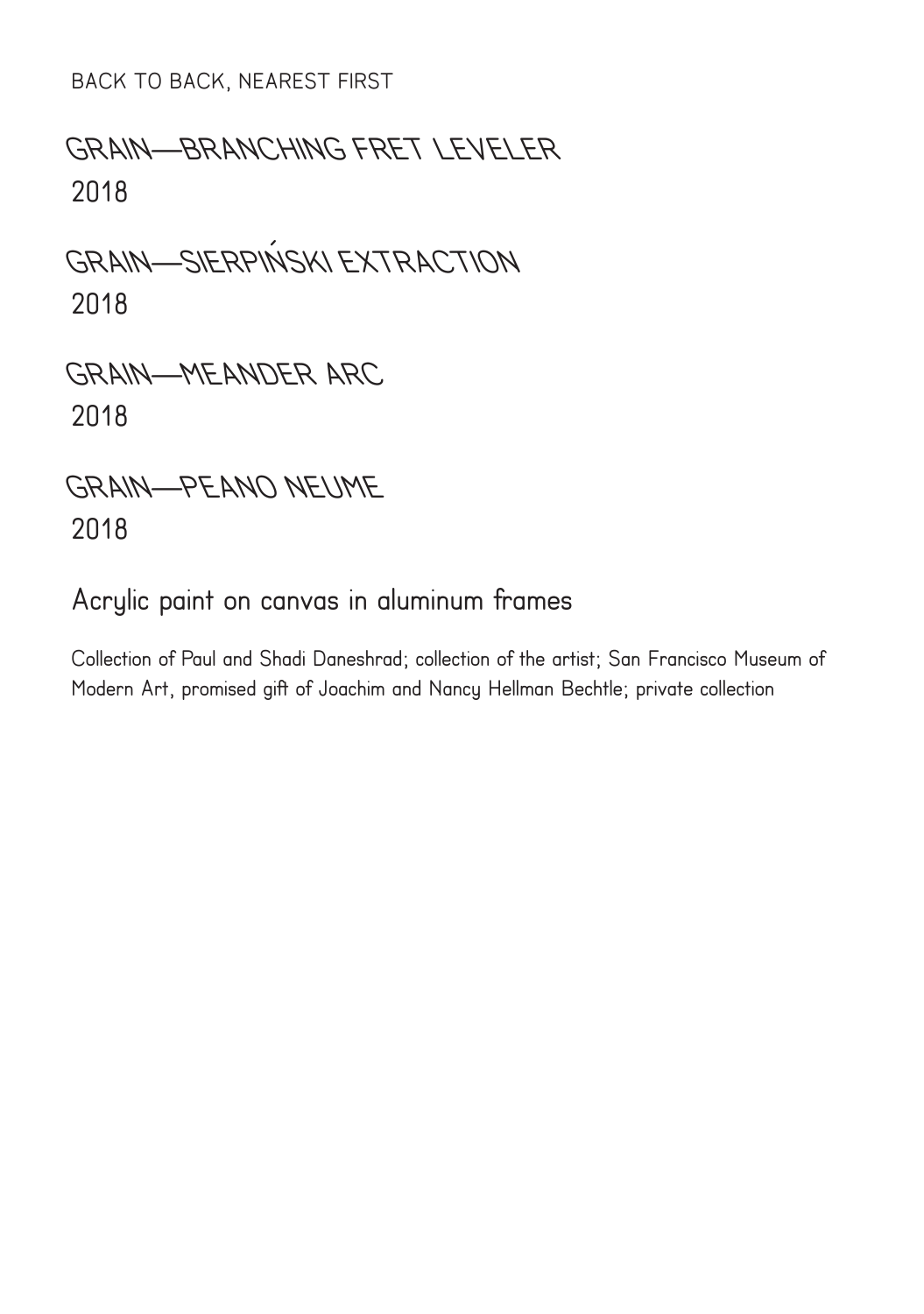For the Grain series, the artist expanded on the format of a traditional woodgraining tool, creating cylindrical instruments inscribed with variations on fractal curves. These instruments are dragged through layers of semi-wet paint, scraping away patterns that appear to emerge from behind the surface of the canvas. The titles of the paintings often refer to the forms embedded in the tools, such as Peano or Sierpiński curves, which are also evident in Altar/Engine and the Ligature drawings, on view nearby. The artist reveres these forms for the way they ambiguously occupy space: each is a one-dimensional line that folds around itself sequentially in such a way that it approaches becoming a two-dimensional plane. Here they vibrate, repeat, and reflect across the canvas in quivering gestures that capture a brief collision between two surfaces.



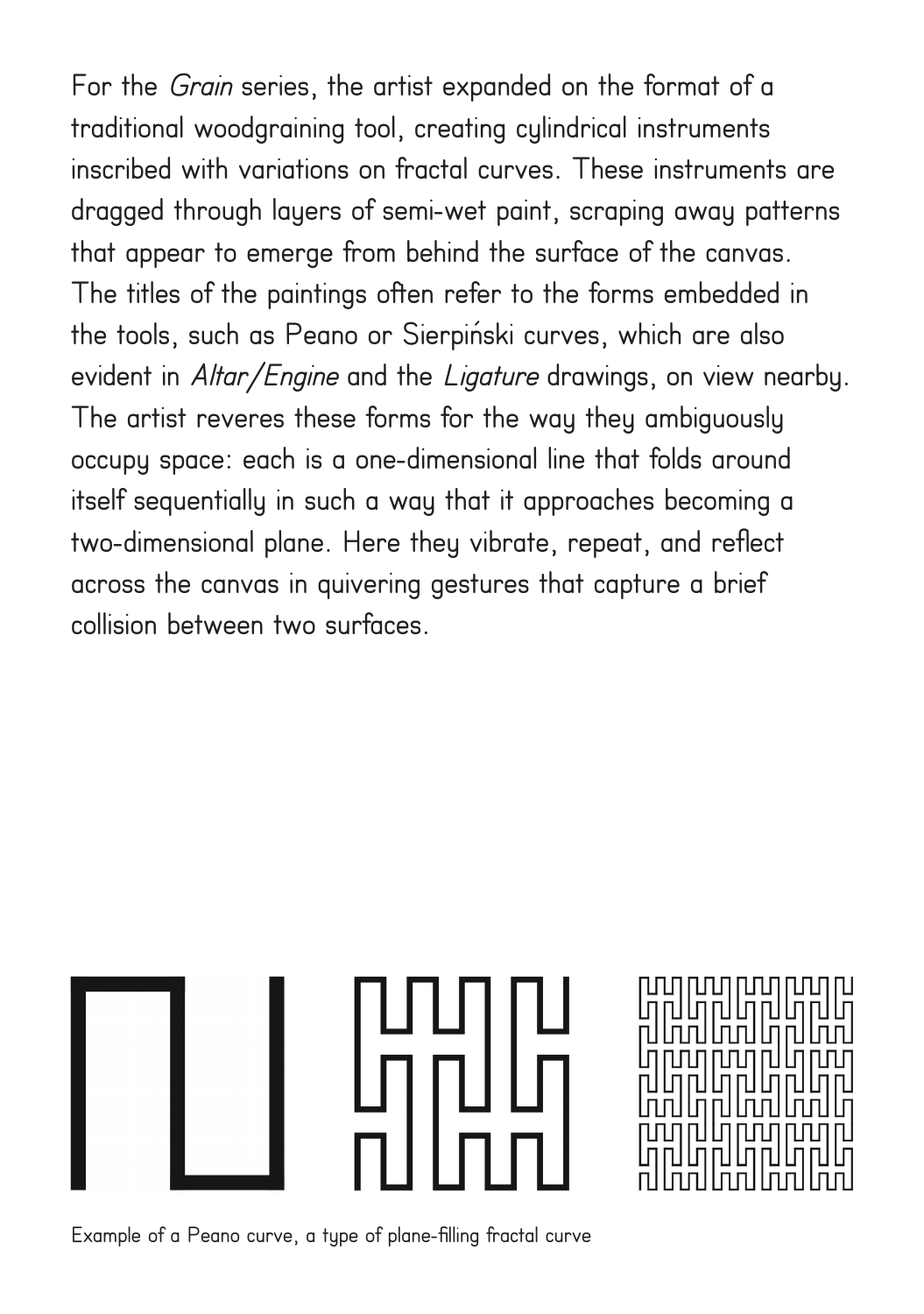HEAT CURRENT V 2020

HEAT CURRENT III 2020

# HEAT CURRENT IV 2020

Chromogenic prints mounted on aluminum and face-mounted to UV acrylic sheeting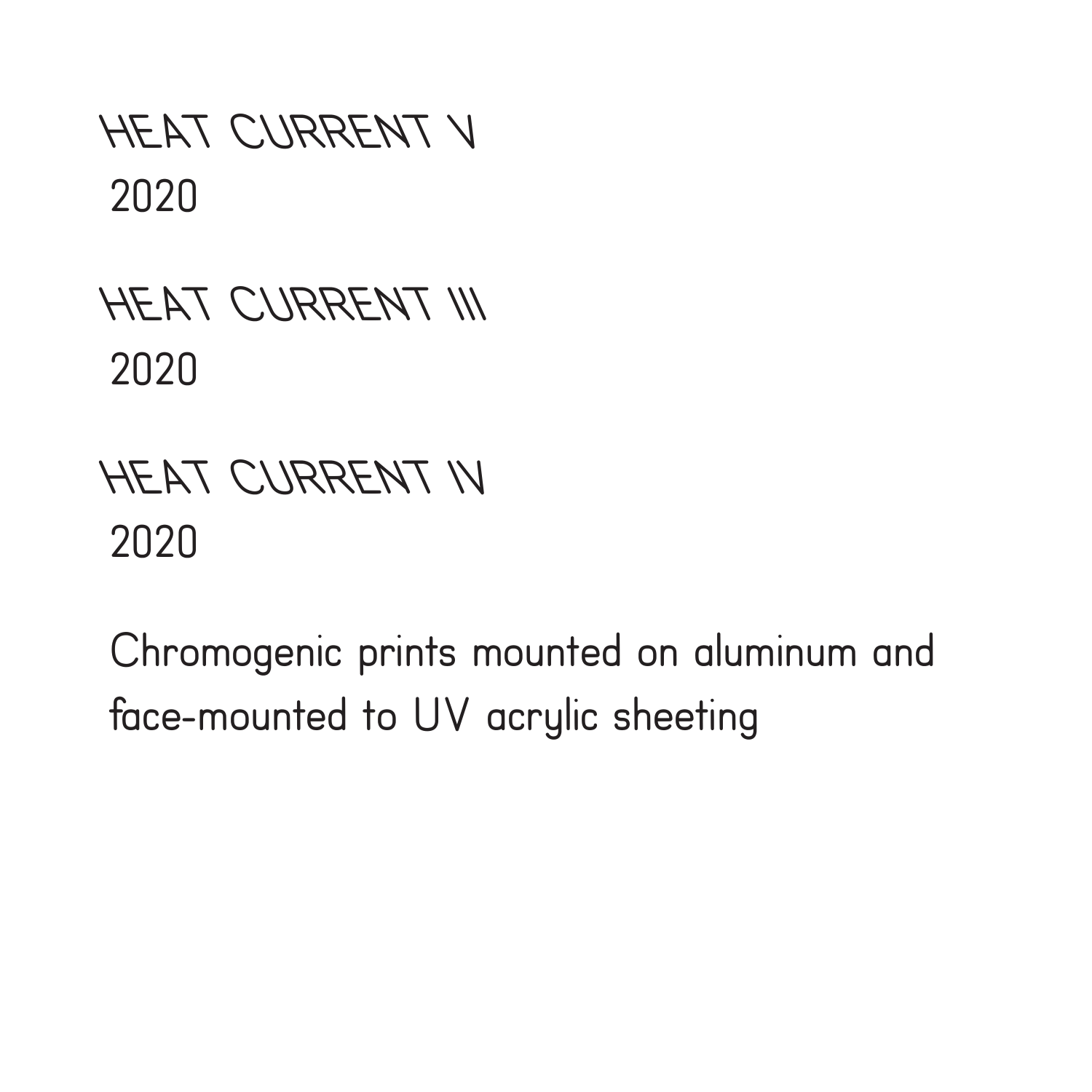# TI 001 TUB $|T$  TBU001 2008 Gouache and graphite on paper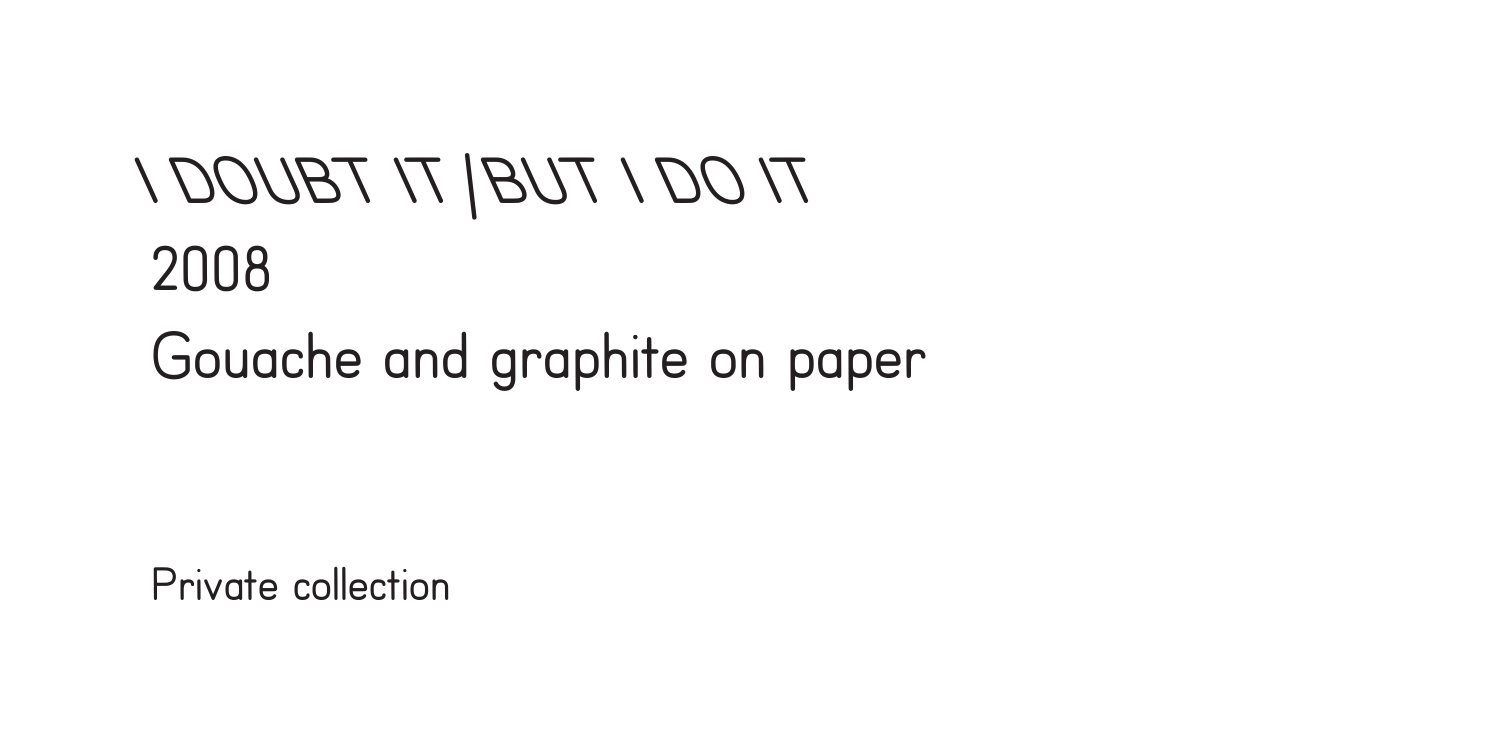# LETTERS AS NUMBERS I 2007 Gouache and graphite on paper mounted on wood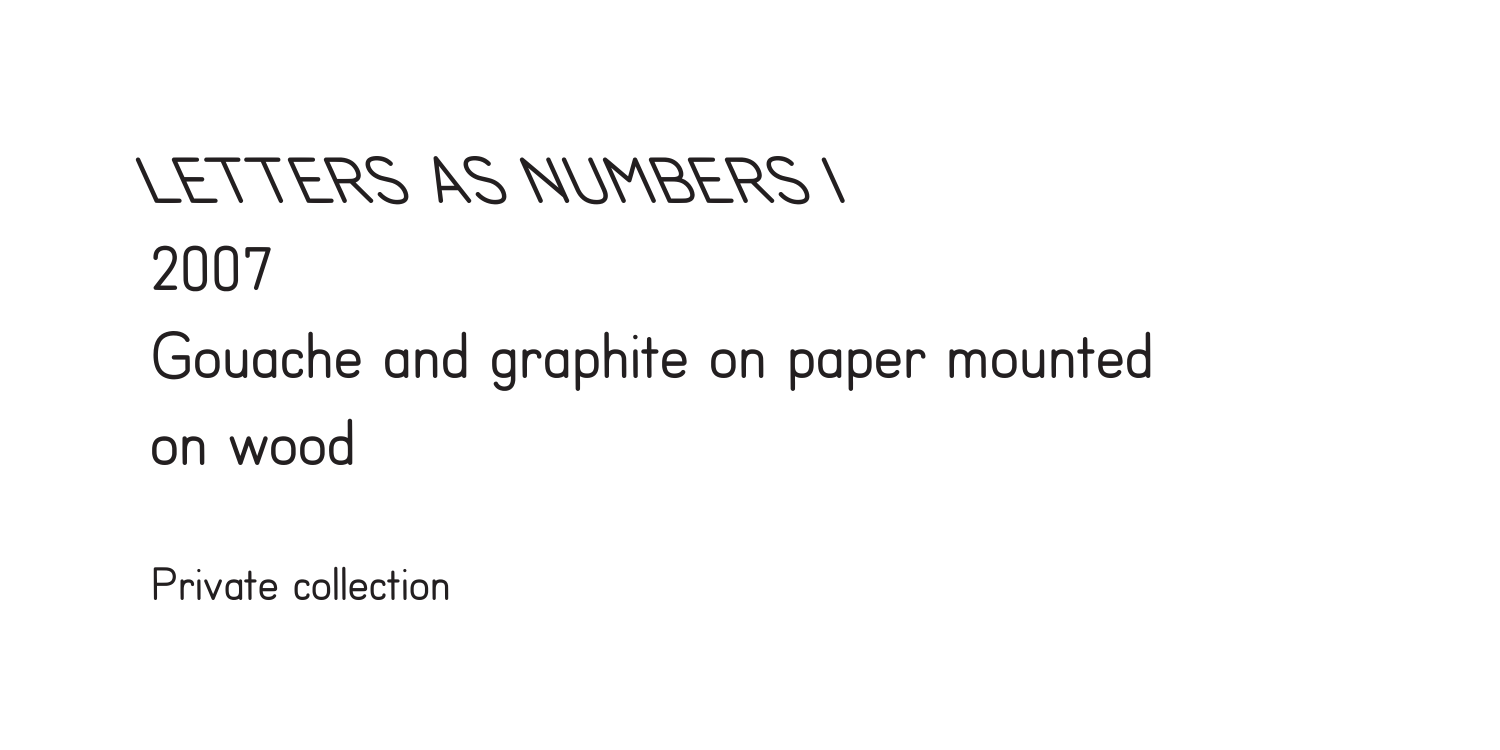LIGATURE DRAWINGS 2018–ongoing Ink on paper

Emerging from a rhythmic and meditative drawing practice, these works incorporate traditions of calligraphy, musical notation, architectural ornament, fractal curves, and automatic writing. A ligature is both a binding that sutures two elements together and a glyph formed by linking two neighboring letters. These works document a progression of waves and polyrhythms that are both instinctual and analytical. The artist uses both chisel and brushtipped markers, respectively adjusting the orientation and pressure to modulate the thickness of the lines and build increasingly complex motifs through repetition and improvisation. This ongoing project has yielded a set of four complementary calligraphic alphabets, examples of which are on view in the back gallery and can be seen in the exhibition's title signage and on the cover of the accompanying publication.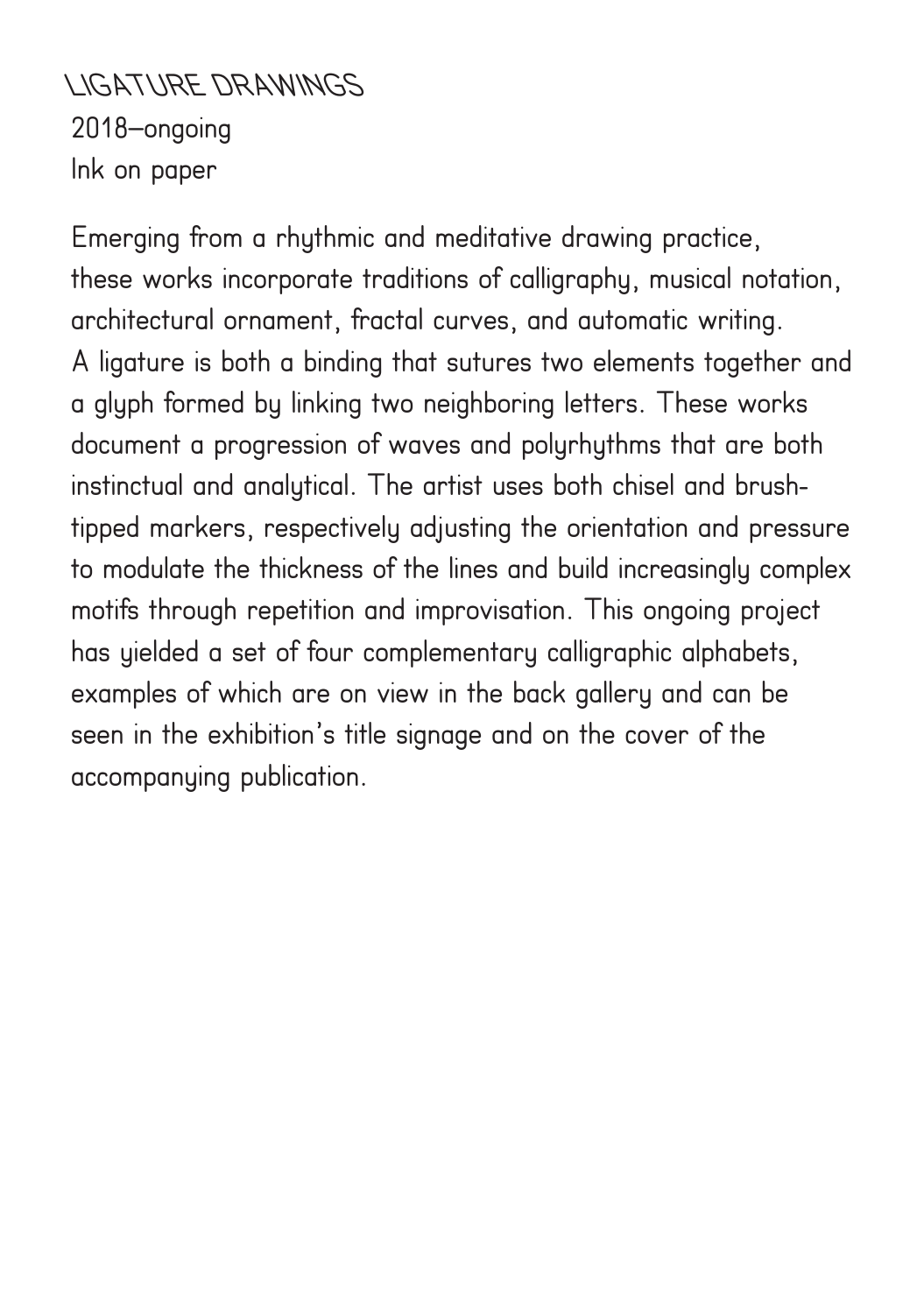# LOWERCASE COMPONENTS 2005 Ink and graphite on paper mounted on wood

Collection of Stacy and John Rubeli, Los Angeles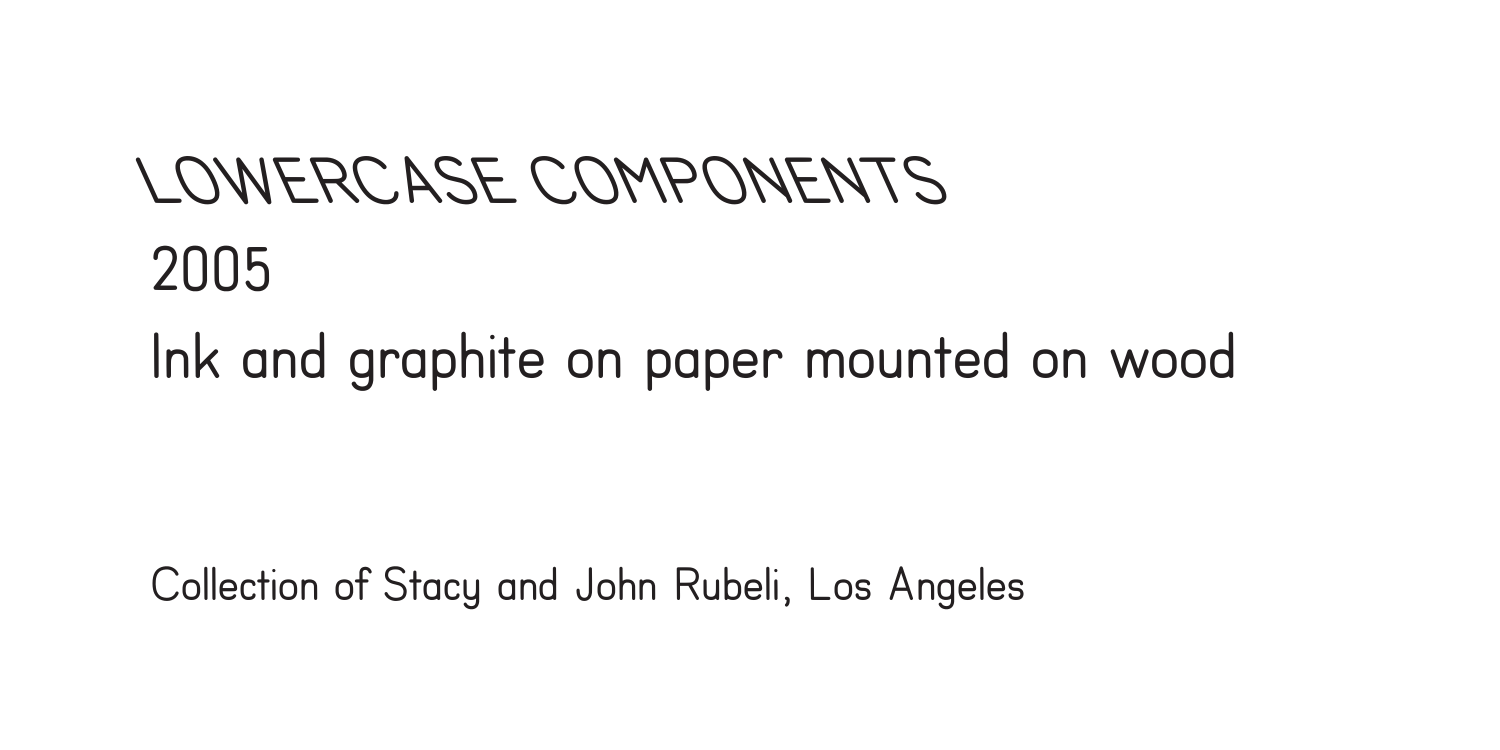# MUDRA S 2019 Laser print on paper

# MUDRA Z

#### 2016

Laser print on paper

Indefinite editions Published by Diagonal Press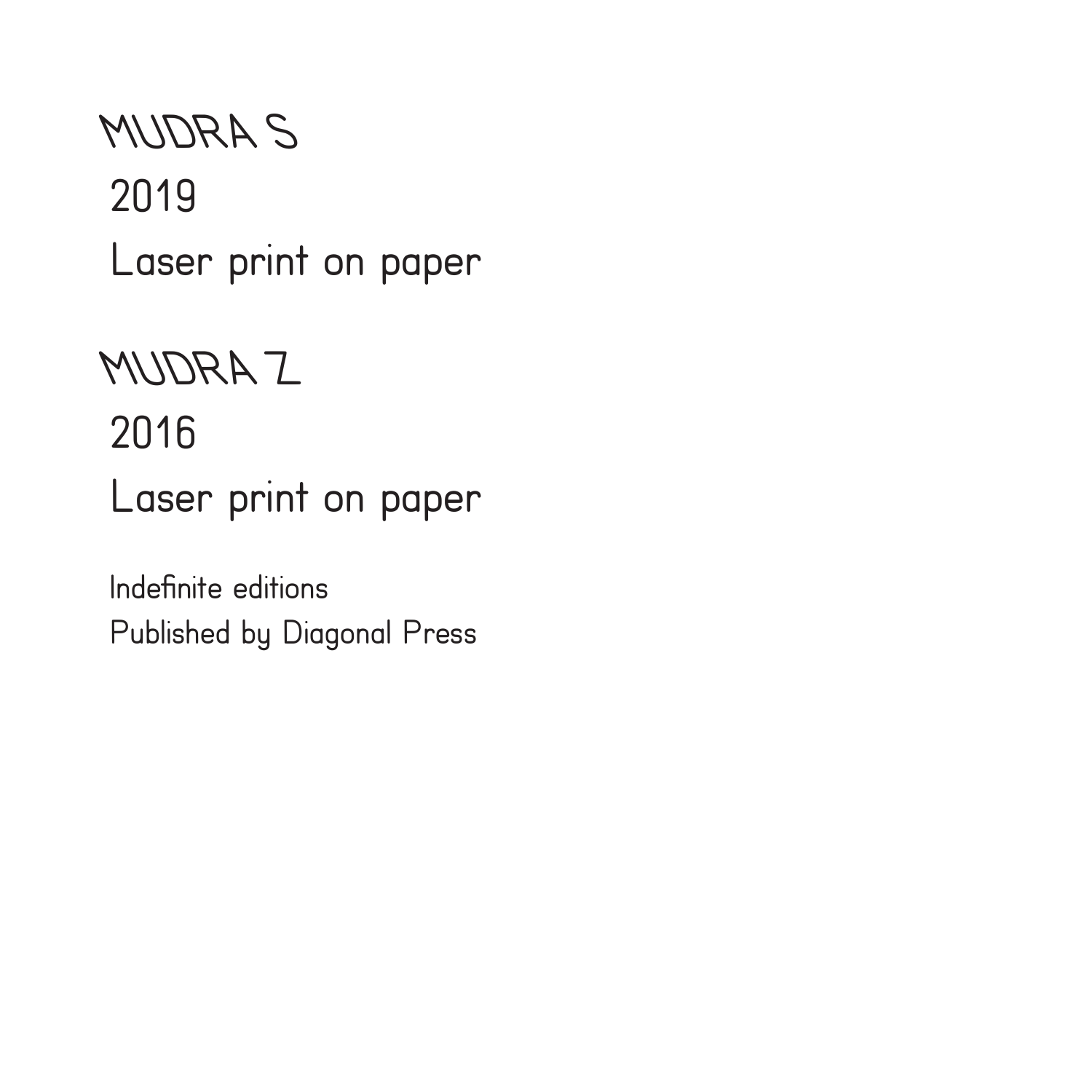# MUSIC POSTERS 2004–16 Screenprint, laser prints, and inkjet print

Collection of the artist

TOP TO BOTTOM

Tussle/Eats Tapes tour poster, 2004 Zs Xe poster, 2015 Projective Instrument concert series poster, 2016 Multiply concert poster, 2016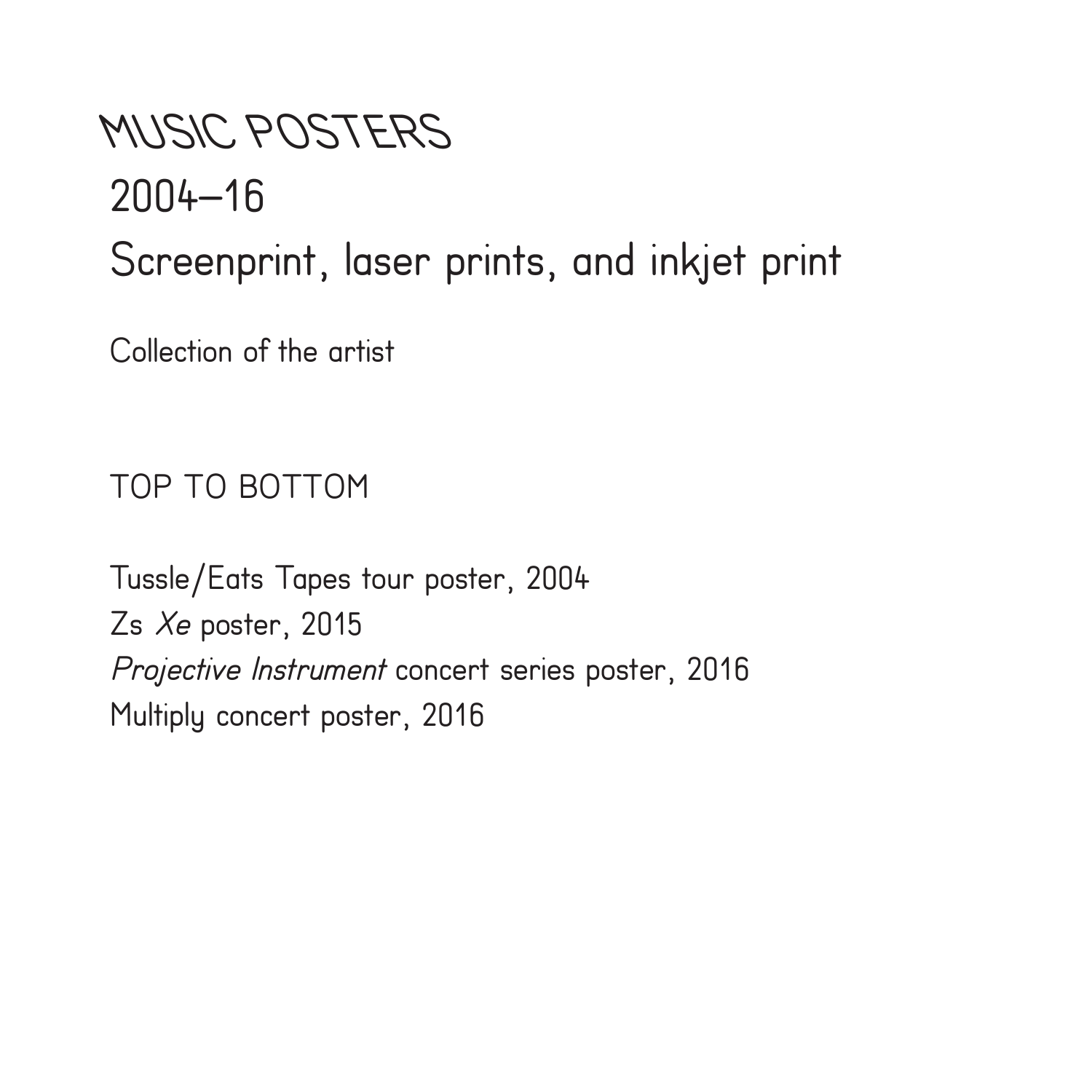# NO 2005 Hard ground etching with aquatint

Edition of 40

YES 2005 Hard ground etching with aquatint

Edition of 40

Courtesy Paulson Fontaine Press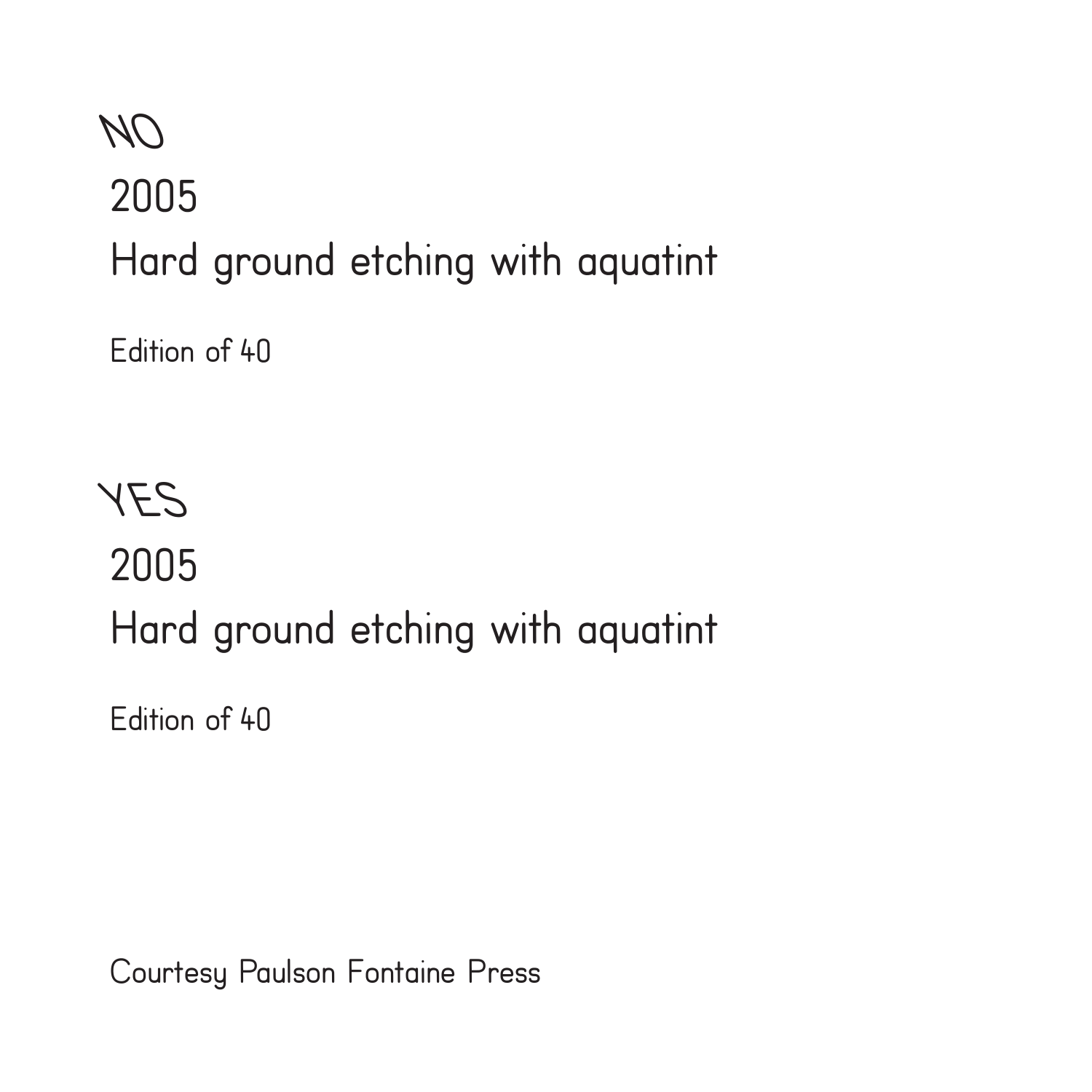### NON-INVASIVE PROCEDURE

2018

Borosilicate glass and acrylic on adjustable-height medical table, LEDs, foam, stainless steel, and polarizing film

In this sculpture an illuminated examination table holds a "specimen" made of glass tubes and plastic rods. When viewed through the polarizing lenses positioned around the work, a prismatic array of color is revealed in the otherwise clear materials. The color is light refracted through internal molecular stress in the plastic, caused by the manufacturing process and the artist's manipulation through the use of heat and stretching. The circular aperture at the head of the table refers to a Magnetic Resonance Imaging (MRI) machine, which uses a non-invasive magnetic field to create images of the inside of the body. Auerbach made this work while researching Classical Chinese Medicine, fascia, and new theories of anatomy, such as biotensegrity.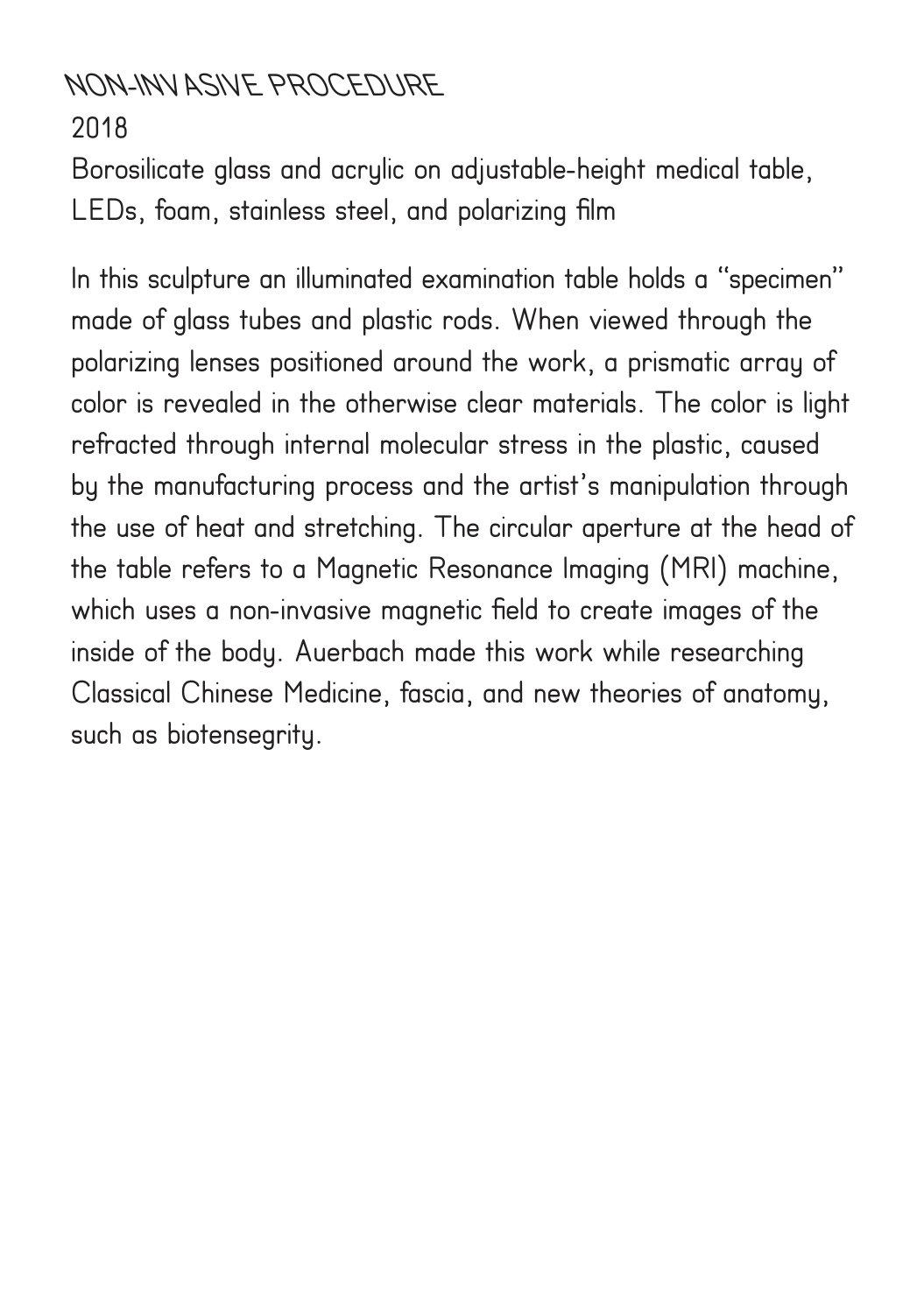# OH NO 2008 Gouache on paper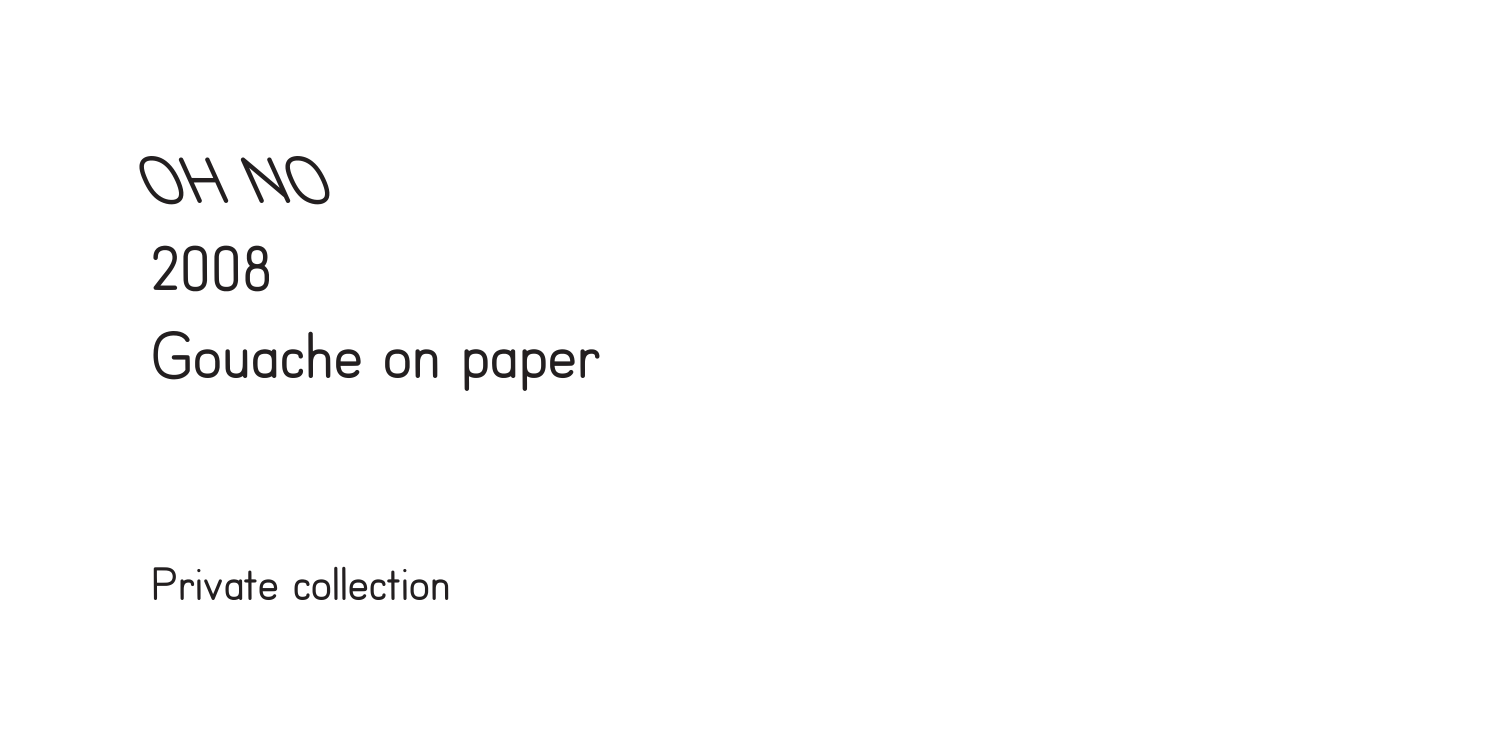# PILOT WAVE INDUCTION III 2018 Single-channel HD video, with sound, 9:04 min.

Camerawork by Rafe Scobey-Thal Drumming by Greg Fox

This video restages a fluid dynamics experiment developed at Laboratoire Matière et Systèmes Complexes in France in which droplets of oil bounce on their own waves on a vibrating speaker. The title refers to pilot wave theory, an unorthodox interpretation of quantum mechanics that some physicists think is supported by this macroscopic experiment. Unlike those who had filmed the experiment previously, Auerbach was untethered from the need to gather quantitative data, free to explore the qualitative aspects of the droplets' movements and the subjectivity of the observer's gaze. Auerbach's footage pushes the limits of focus, lighting, and shutter speed but is not manipulated after the fact. Edited to align with polyrhythmic drumming, the resulting video is a hypnotic glimpse at wave–particle pairs, each propelling and generating the other.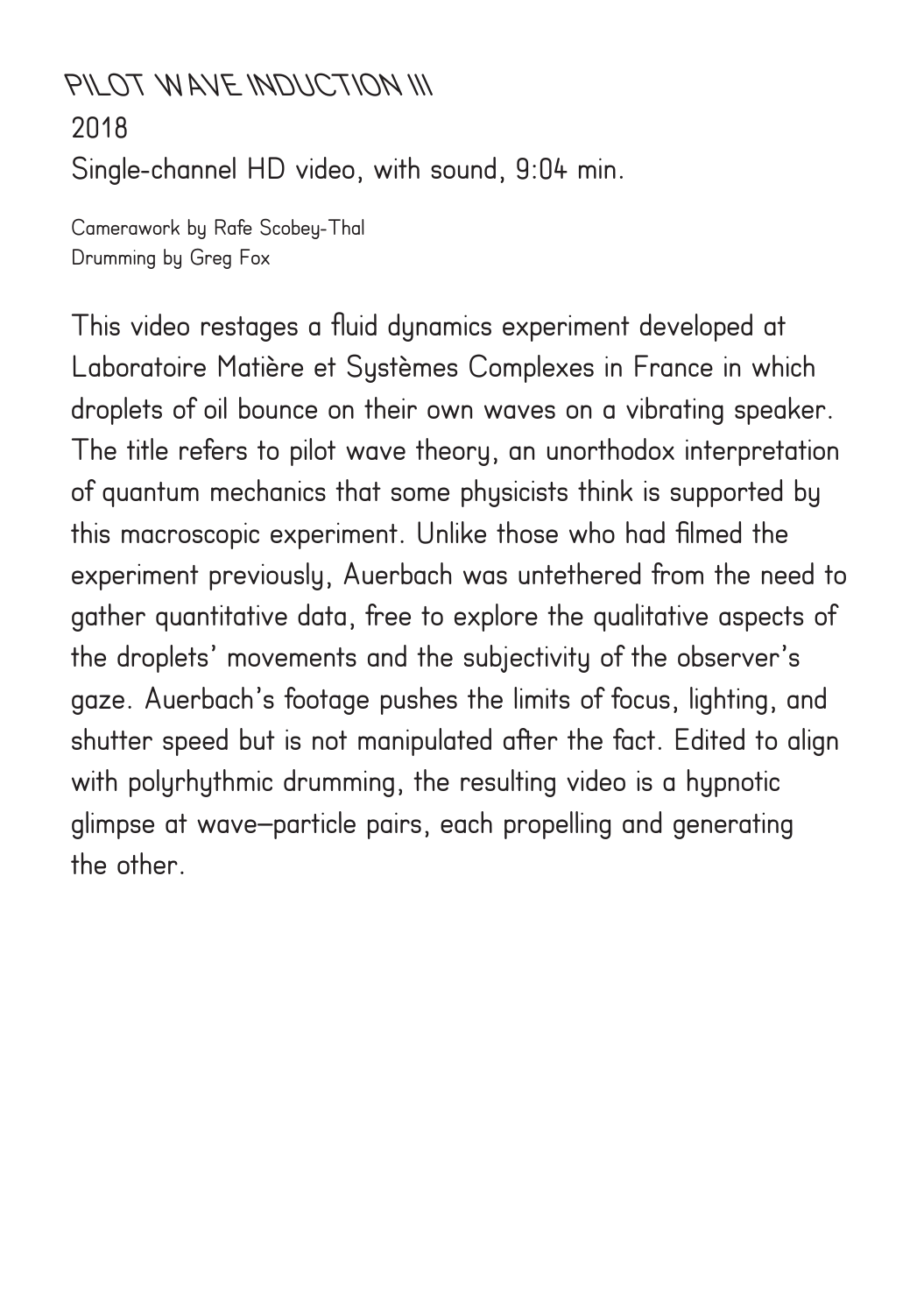# PRISM SCAN II (CROSS-POLARIZED MESOSIDERITE)

2014

Chromogenic print mounted on aluminum and face-mounted to UV acrylic sheeting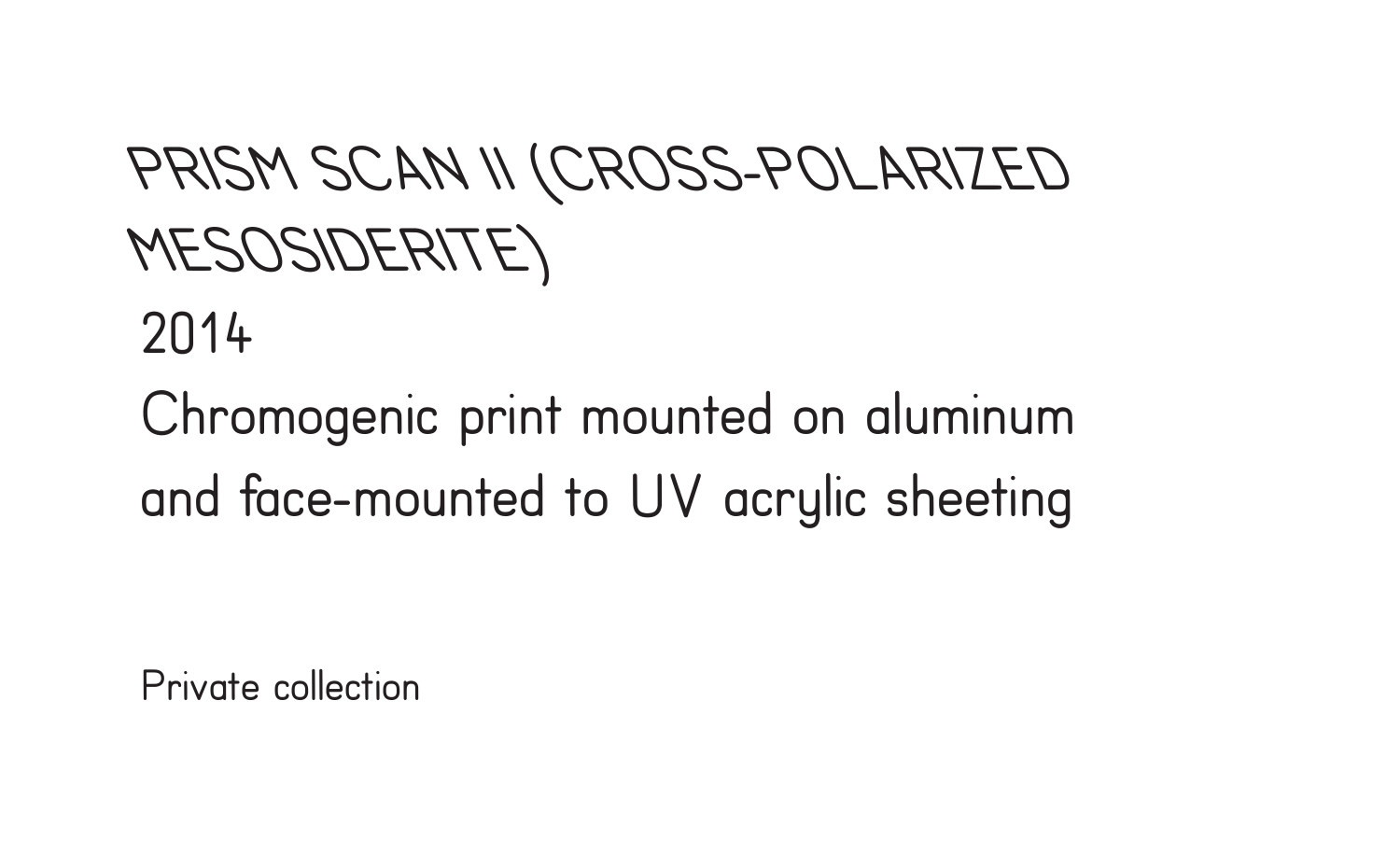# RECIPROCAL SCORE 2015 Hand-stamped ink on Bristol board with cotton twill-tie binding

Indefinite edition Published by Diagonal Press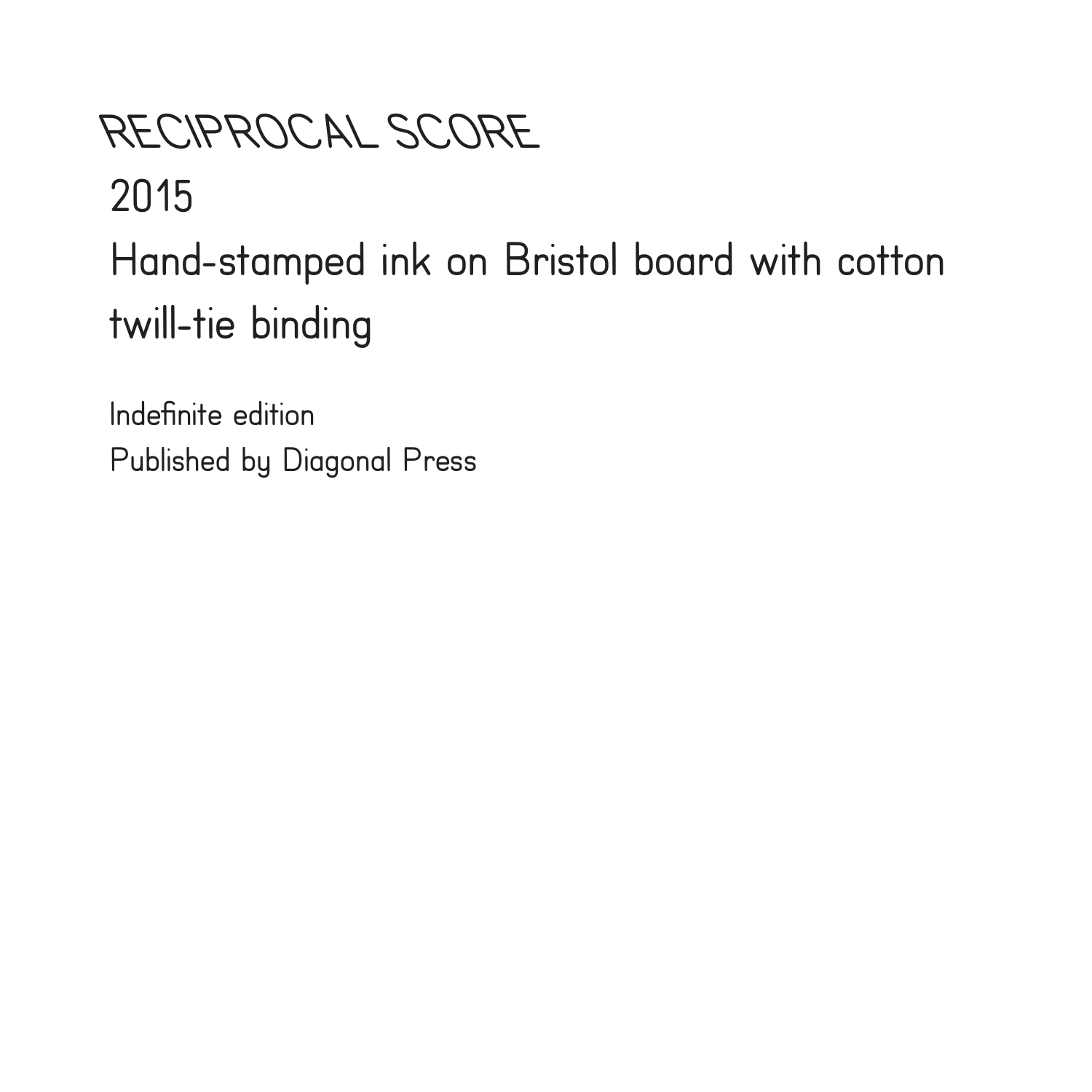SHADOW WEAVE—METAMATERIAL/SLICE RAY 2013 Woven canvas and wood stretcher

Private collection

# SHADOW WEAVE—METAMATERIAL/HOLE 2015 Woven canvas and wood stretcher

Collection of Mary Patricia Anderson Pence

The Weaves build a canvas from within rather than by applying something to its surface. In the early all-white Weaves (in the gallery at left), variation within a single hue is achieved through differences in structure. The artist conceives of them as two complete planes, trading places over and over. The "Shadow Weaves" are named after a technique in which the warp and weft threads alternate between the same two colors. The textile is woven with the two possible versions of a plain weave in different areas, each producing a different orientation of stripes. The artist used this strategy to create comb-like imagery that refers to the diffraction of light and the movement of its various wavelengths through engineered materials, such as the coated surface under the glass sculpture to your left, A Flexible Fabric of Inflexible Parts, or the lenses in the sculpture Non-Invasive Procedure, in the back corner.





Examples of the two possible plain weaves, woven with the same warp and weft stringing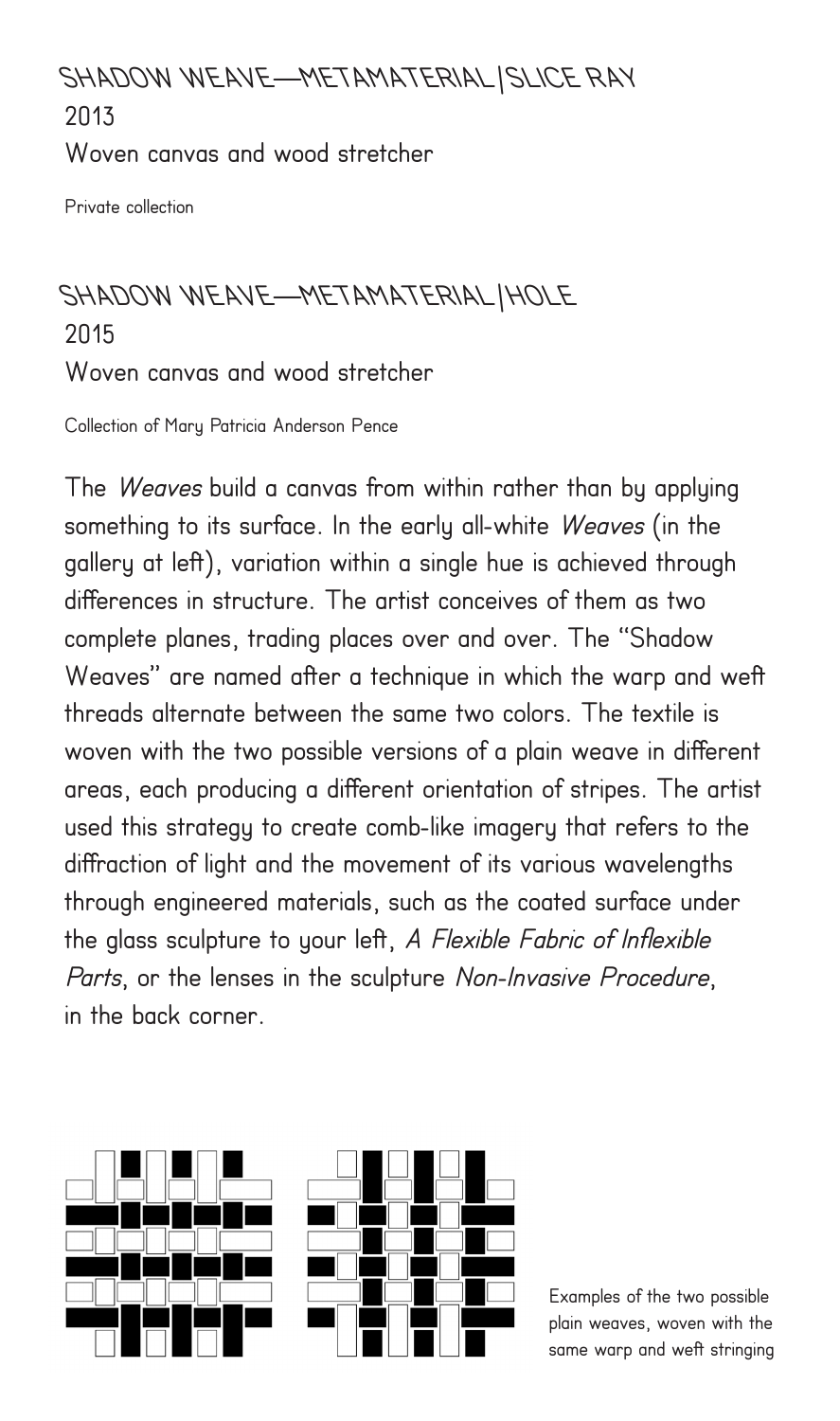# SHATTER II 2008 Acrylic paint and glass on wood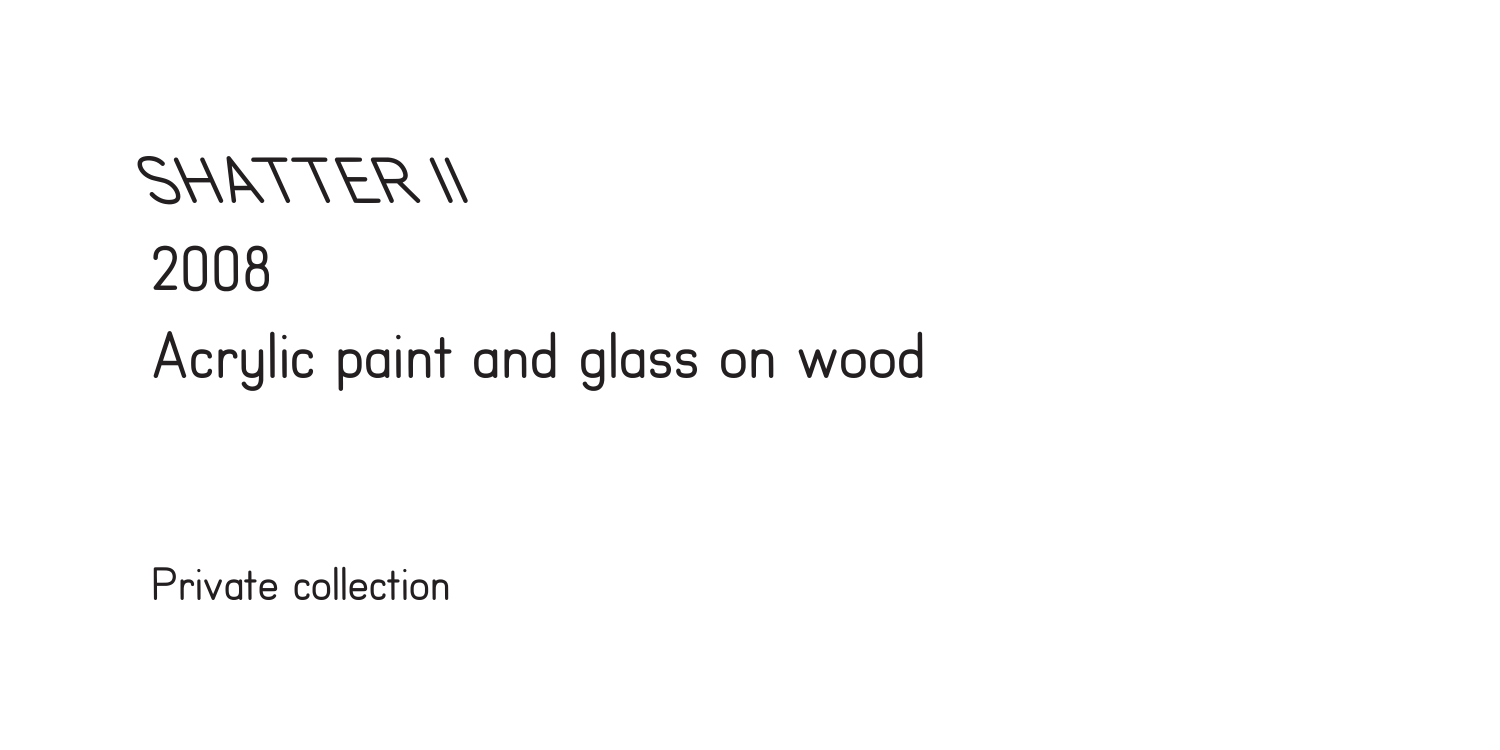ON PEDESTAL

# SLICE/WAVE FULGURITE IV.III 2014 Silica, malachite, glass, aquarium sand, and resin

San Francisco Museum of Modern Art, purchase through a gift of Randi and Bob Fisher, 2016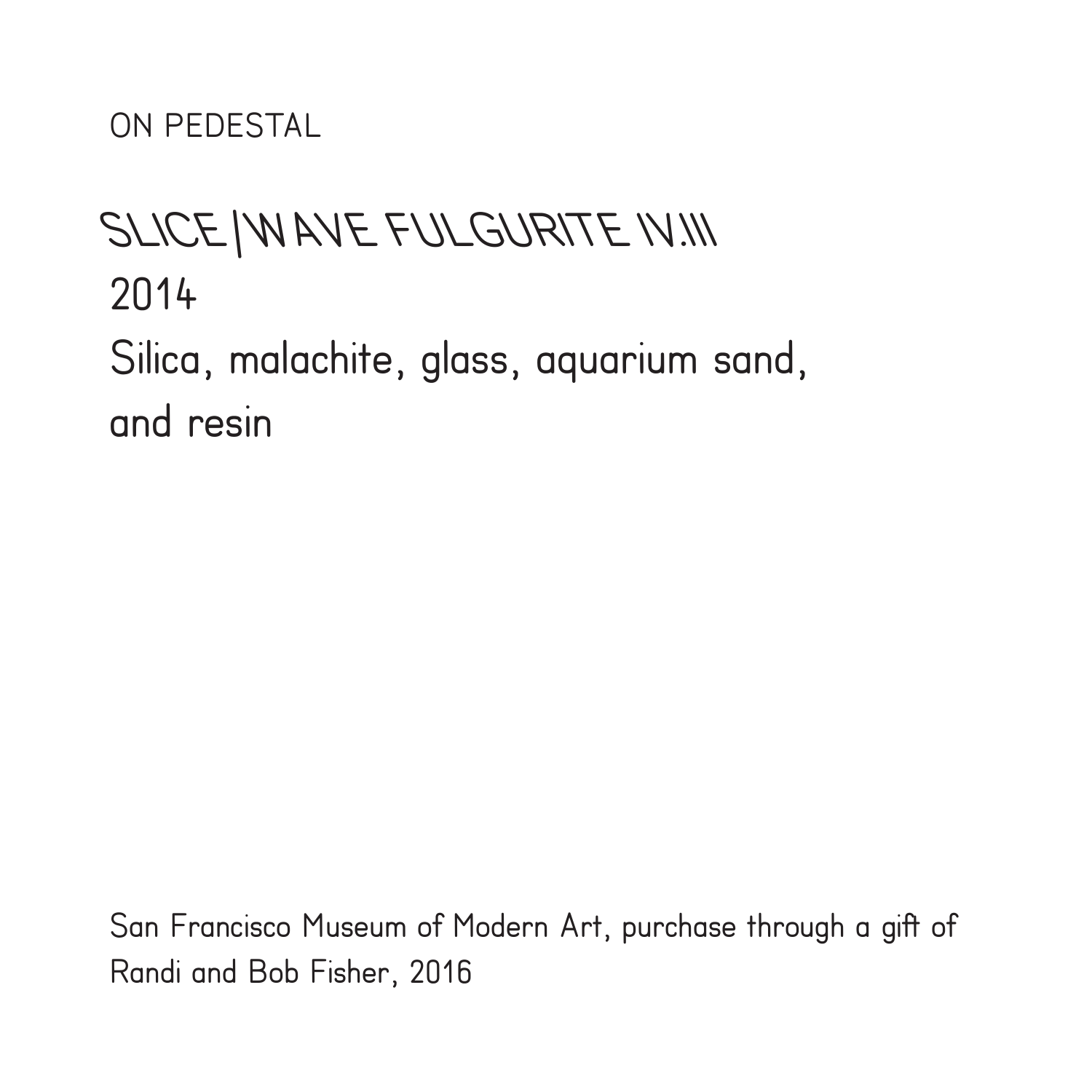STAB/GHOST 2013 Four-color screenprinting on 250-micron Lexan with PVC stab binding

Edition of 10, 3 a.p., 3 h.c. Published by Three Star Books

San Francisco Museum of Modern Art, promised gift of Joachim and Nancy Hellman Bechtle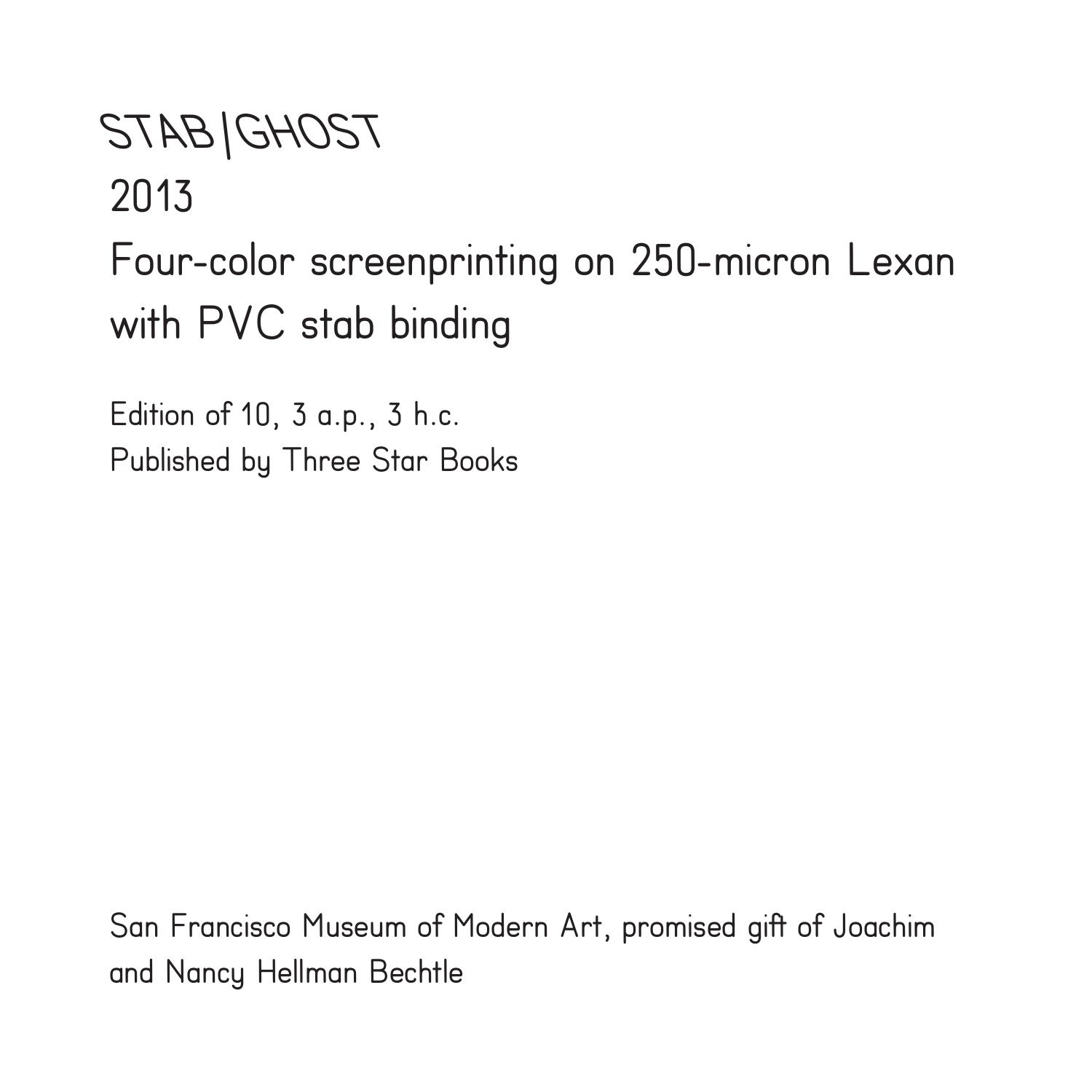STATIC 12–15 2009 Chromogenic prints

Private collection

These photographs of cathode-ray tube television screens depict ambient electromagnetic waves, from cosmic microwave background radiation—traced back to the Big Bang—to radio waves emitted by various forms of electronics. The images allow us to glimpse this potentially infinite field of overlapping vibrations; the static we see on-screen is a visualization of fluctuating energy that moves through and around us. Auerbach set out to take these photos of static in search of stochasticity (true randomness) and found instead that patterns persistently emerged.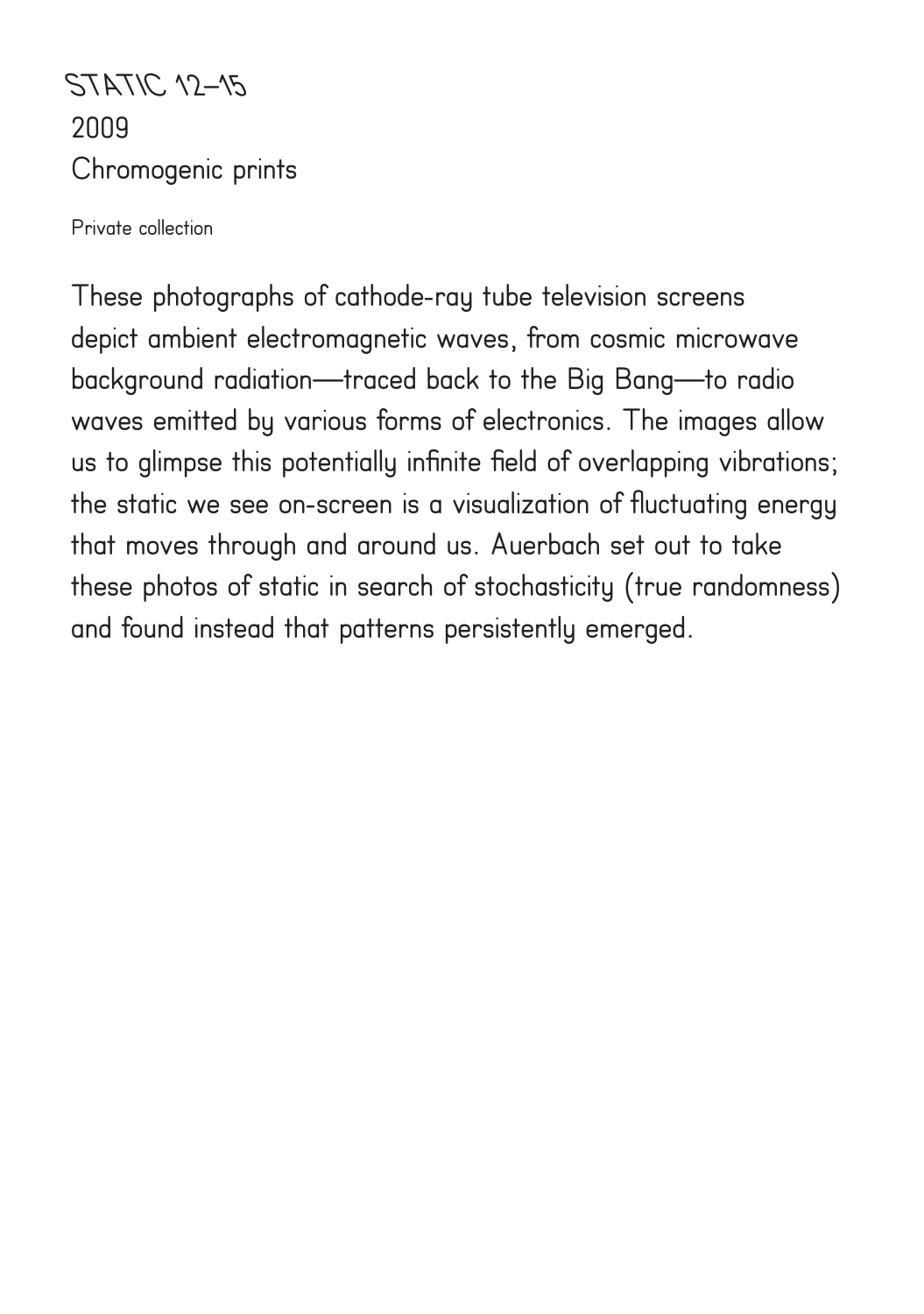# STATIC 16 2009 Chromogenic print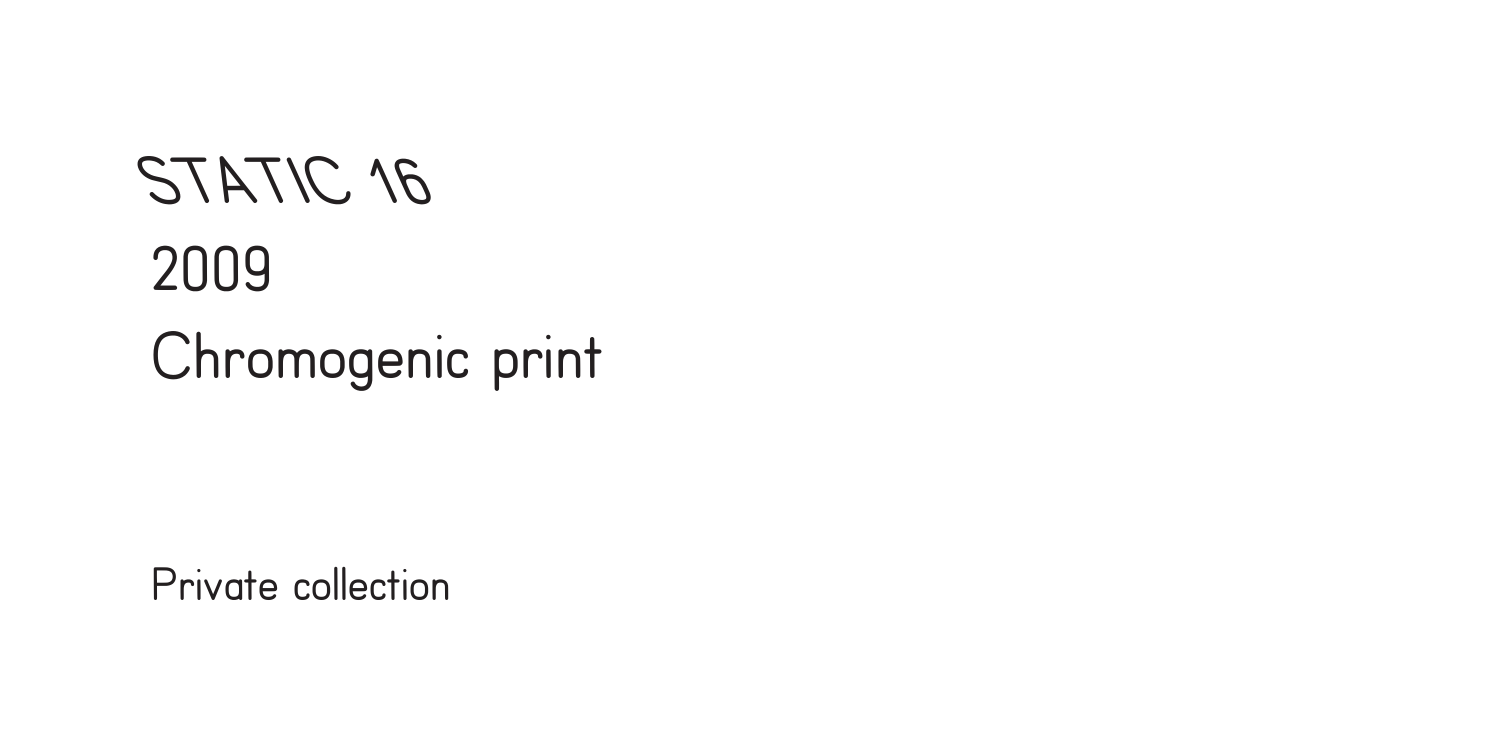# STEREOGRAPHIC (NORTH AMERICA SURROUNDS) II 2021

Acrylic paint on canvas mounted on composite aluminum panel, metal grommets, eye hooks, and polyester cord

The newest work in the show, this painting is part of a series of unusual maps made using custom software commissioned by the artist. The tool allows one to produce unfamiliar but mathematically accurate world maps that project the surface of the globe onto a 2-D plane. This map uses a stereographic projection, which effectively punctures the earth at a particular point and stretches the hole out to create the perimeter of a flat surface. In this case the puncture is in North America—its coasts wrap around the map's margins and frame the oceans, which remain intact as a continuous body of water. The contours of the Bay Area are recognizable on the right. The series was started by Auerbach during the pandemic, which prompted the artist to think deeply about the notions of place and perspective. Like other works in the exhibition, it encourages the viewer to break with their "habituated gaze."



Example of stereographic projection. This technique was first used by geophysicist and oceanographer Athelstan Spilhaus in the 1940s to create a map framed by Eurasia.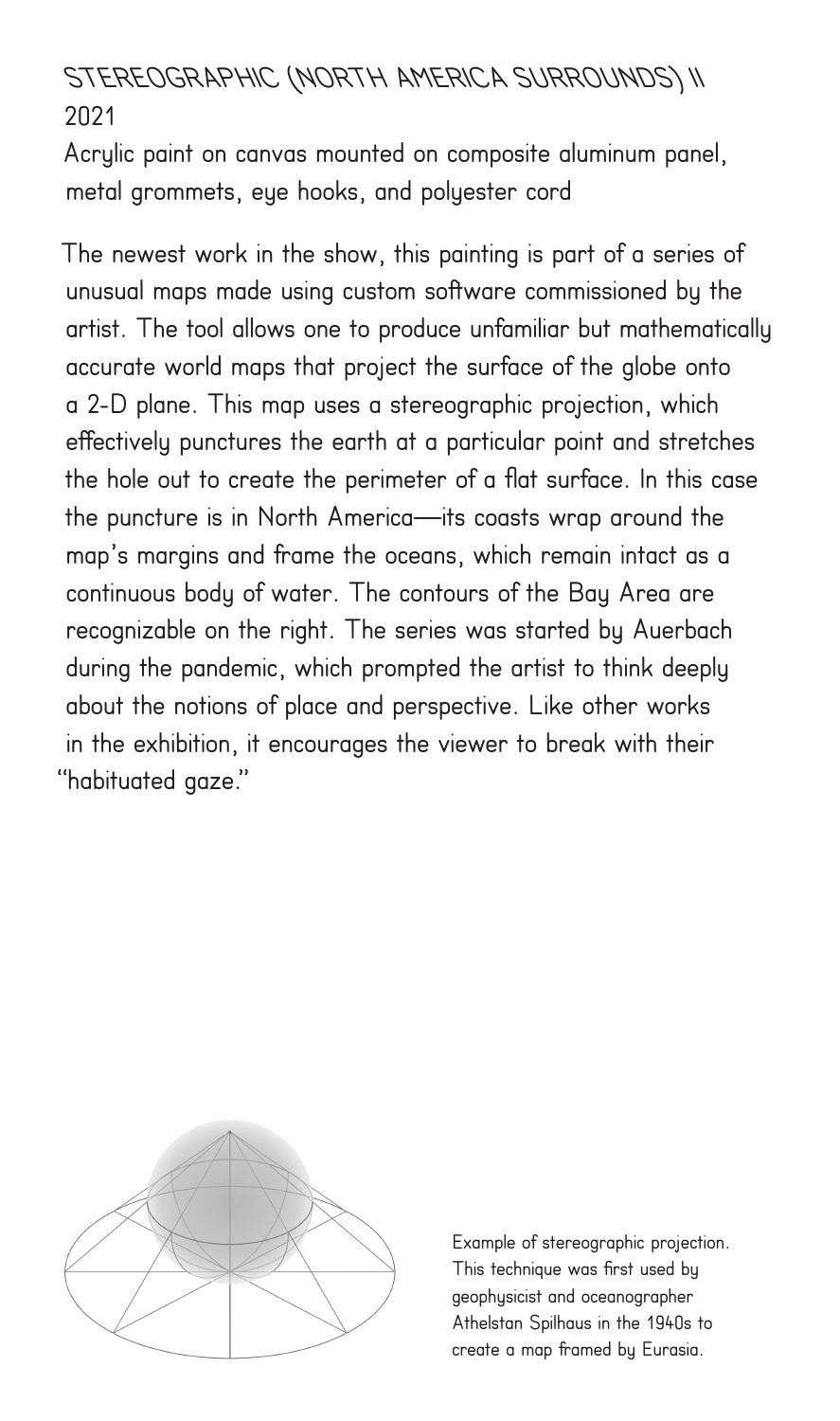# S v Z CALLIGRAPHY 2021 Ink on paper

Collection of the artist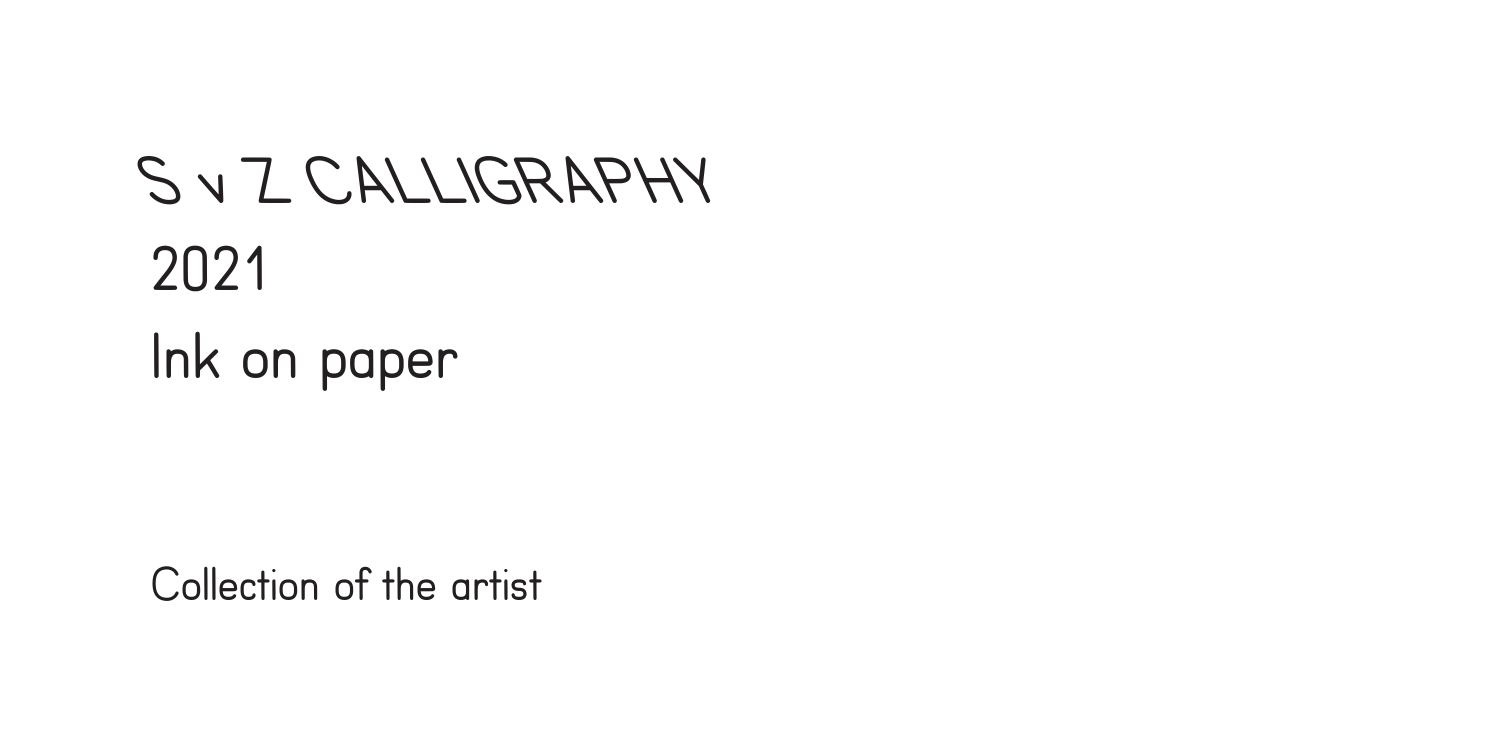## THE ANSWER/WASN'T HERE I 2007 Gouache on paper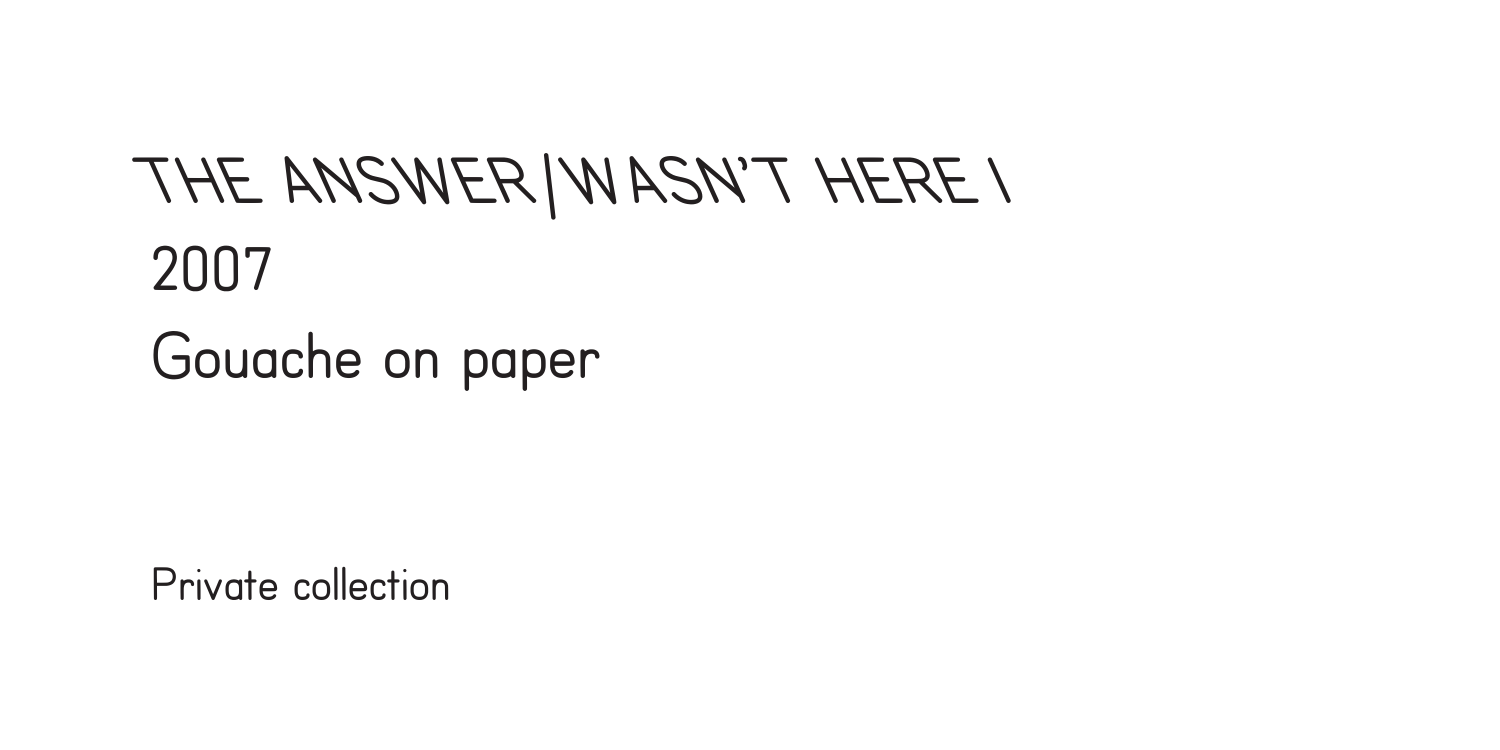# THE NEW AMBIDEXTROUS UNIVERSE III 2014 Plywood and aluminum

San Francisco Museum of Modern Art, gift of David Schrader, 2019

Auerbach first learned about the profound implications of chirality when a form lacks mirror symmetry—from mathematician Martin Gardner's influential book The New Ambidextrous Universe. Gardner wrote about chirality in the universe resulting in the existence of matter, and discussed it in biology as a key feature of life. A chiral object can only be turned into its mirror image by flipping it over in a dimension higher than its own. Auerbach set out to circumvent the impossibility of doing this to a real world object by slicing a standard plywood sheet into narrow strips and reassembling them in reverse order. The result approximates what the original would look like if it were rotated through 4-D space and returned as its mirror image, also distorted according to the shape of the line it was sliced with. While each strip of plywood still faces forward, the collective grain is reversed.



Left and right hands and left- and right-handed amino acid molecules are examples of chiral objects. Every chiral object is mirror asymmetrical on its own but has a reflected counterpart.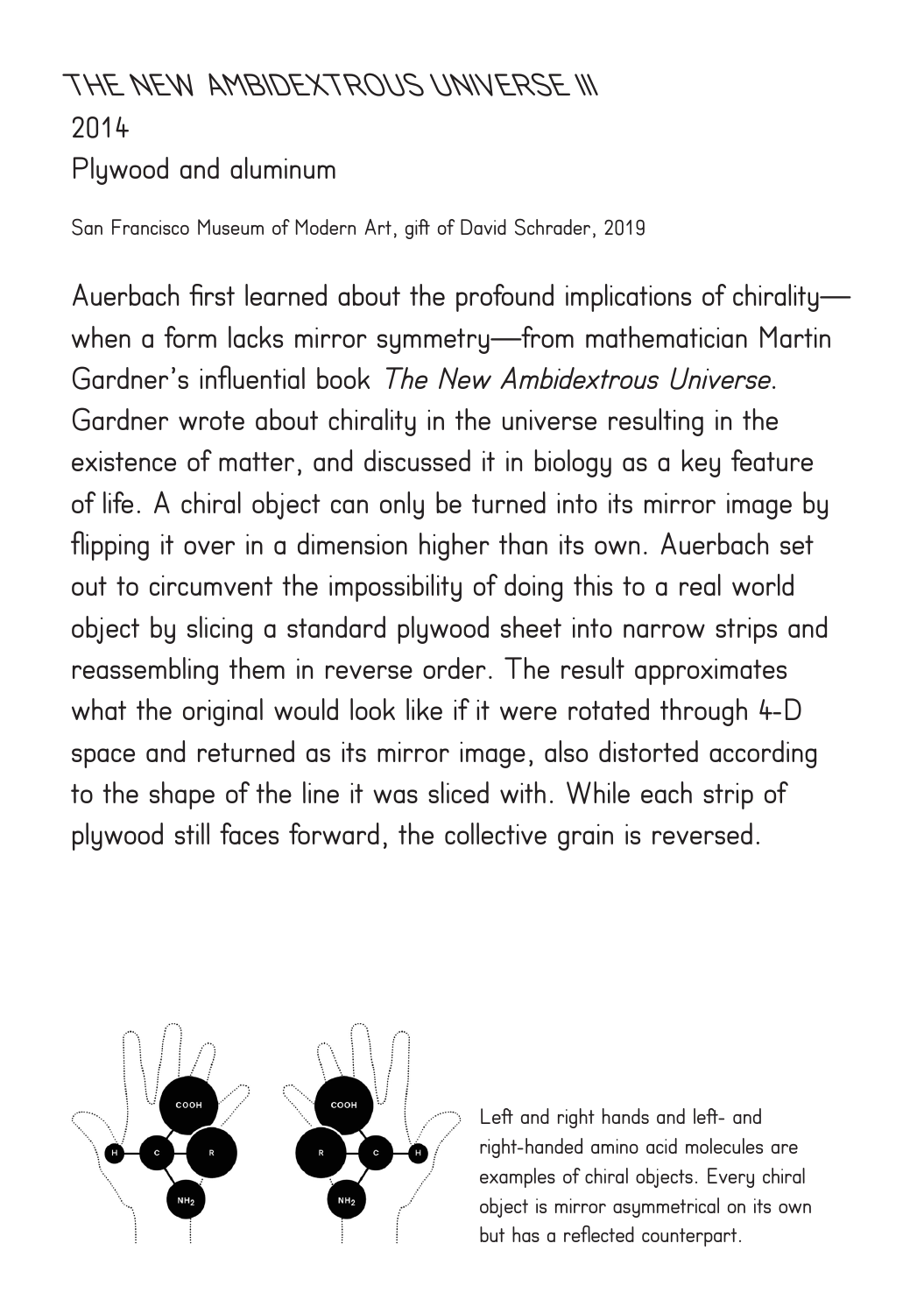## THE THING QUARTERLY: ISSUE 20 2013 Screenprint on PVC board, aluminum, and

quartz 24-hour mechanism

Edition of 1,500, 25 a.p.

Collection of the artist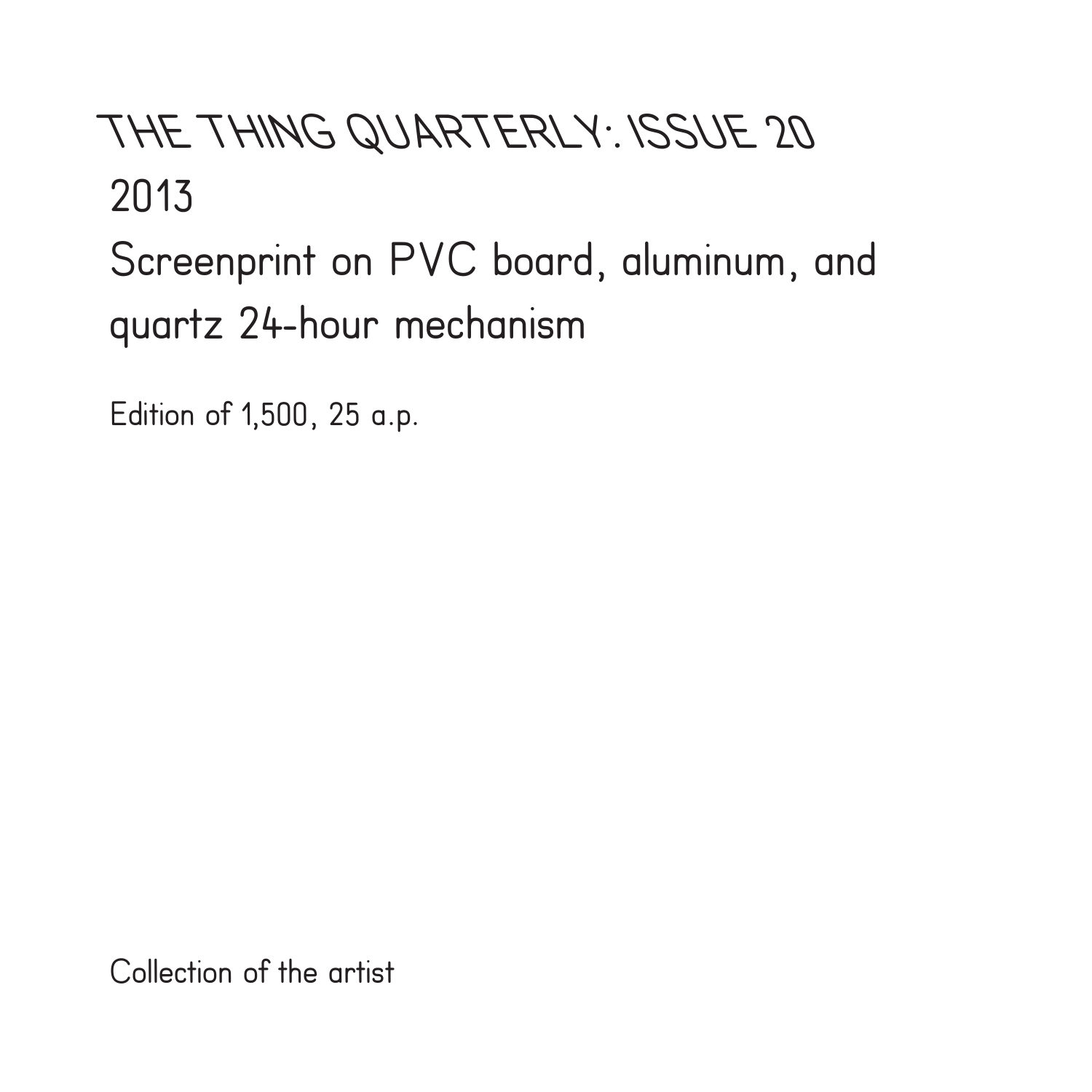# THE WHOLE ALPHABET (LOWERCASE) 2005

Typewriter ink on paper

Private collection, Tønsberg, Norway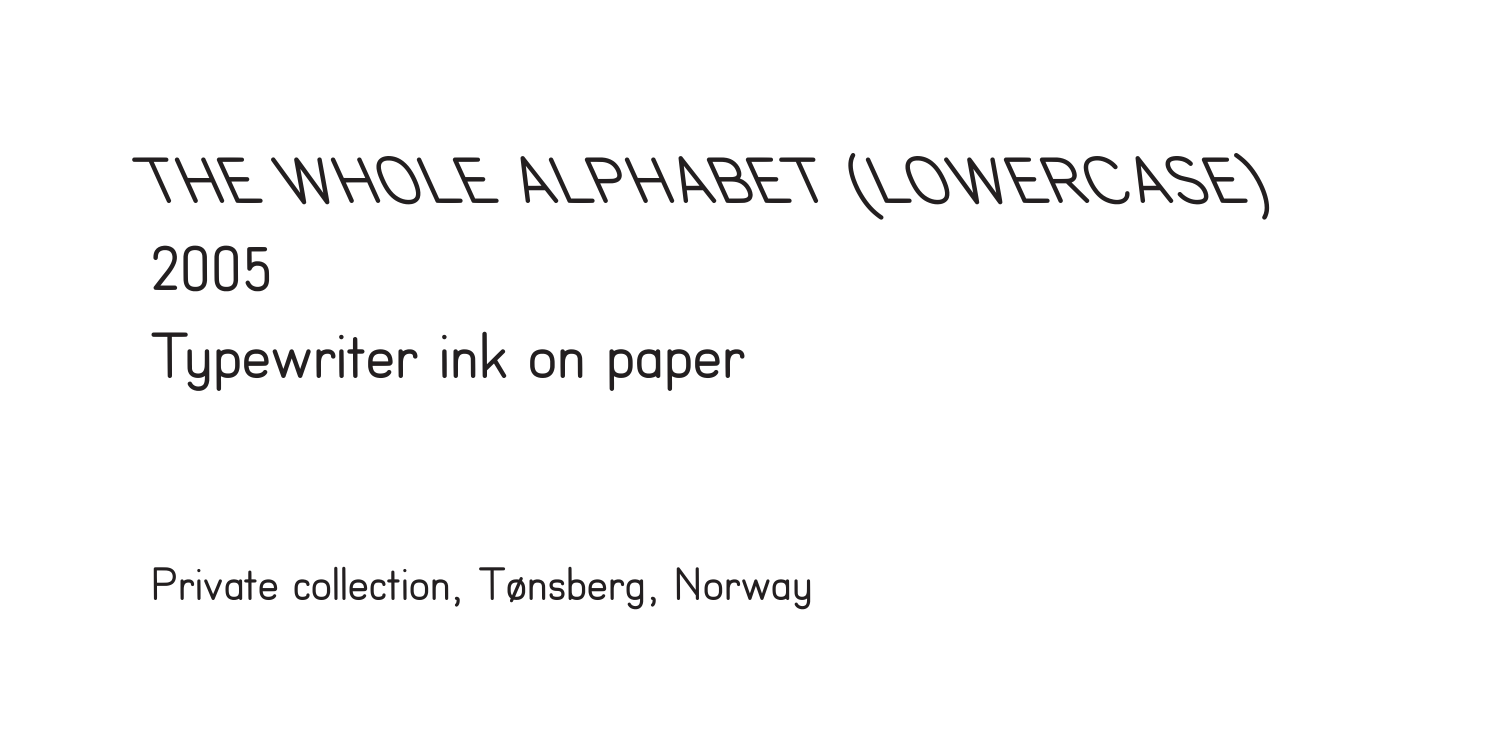# THE WHOLE ALPHABET, FROM THE CENTER OUT, DIGITAL, V

2006

Gouache and graphite on paper mounted on wood

# THE WHOLE ALPHABET, FROM THE CENTER OUT, DIGITAL, VI

2006

Gouache and graphite on paper mounted on wood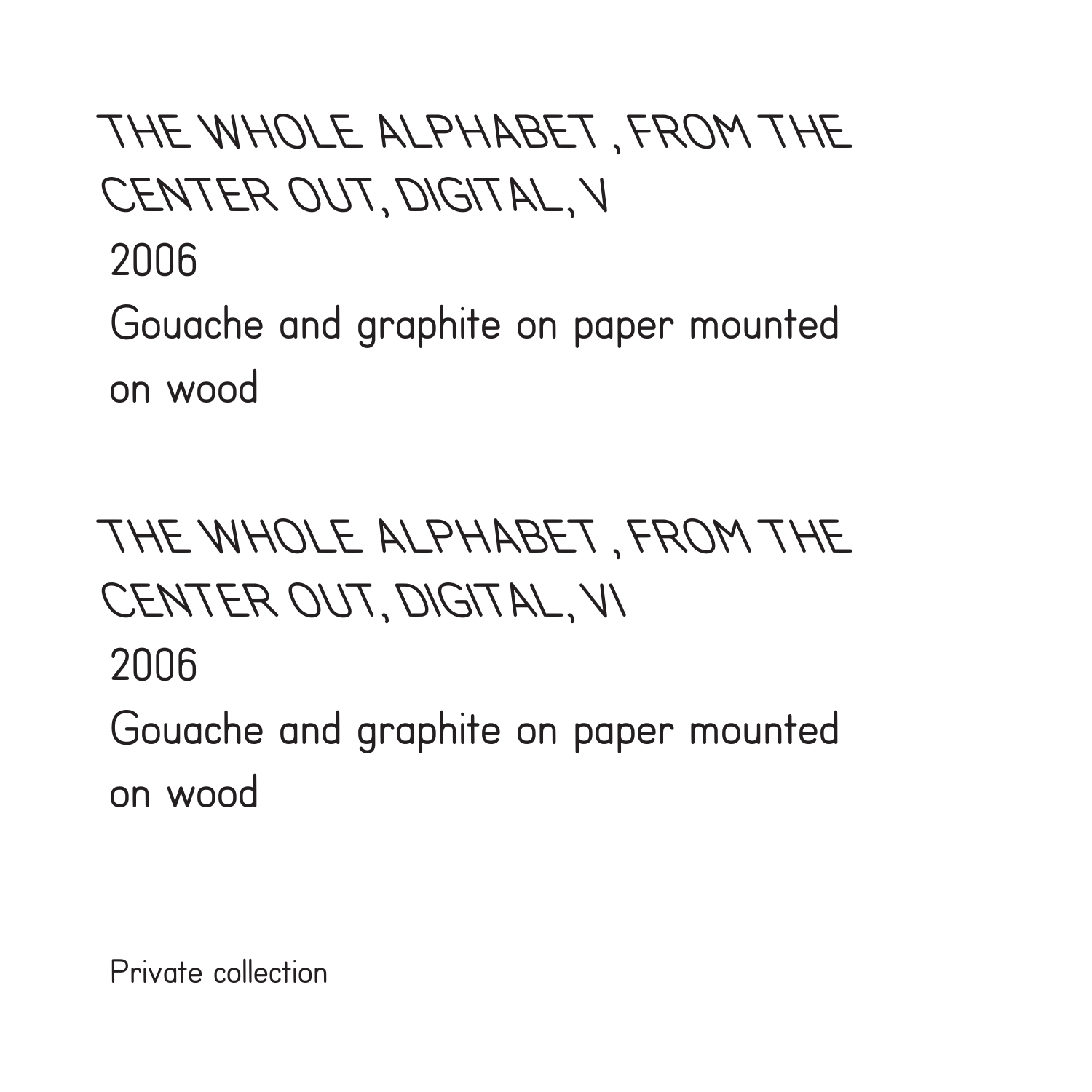#### IN TIERED CASE

# THERE HAVE BEEN AND WILL BE MANY SAN FRANCISCOS 2016

#### Offset prints with screw-post binding

Indefinite edition, each unique Published by Diagonal Press

The artist calls this book "a love letter to the San Francisco I grew up in—to its good parts and good people, its ad-hoc-ness, queerness, the fog horns and mashed-up architecture. It's also an attempt at making peace with the fact that the same place will always be different." Addressing consistency and change, this book repeats the same photograph of a local architectural detail to create volumes that are then sheared and sliced differently. As with Diagonal Press' other publications, this book is made in an indefinite number of copies, but in this case each one is unique.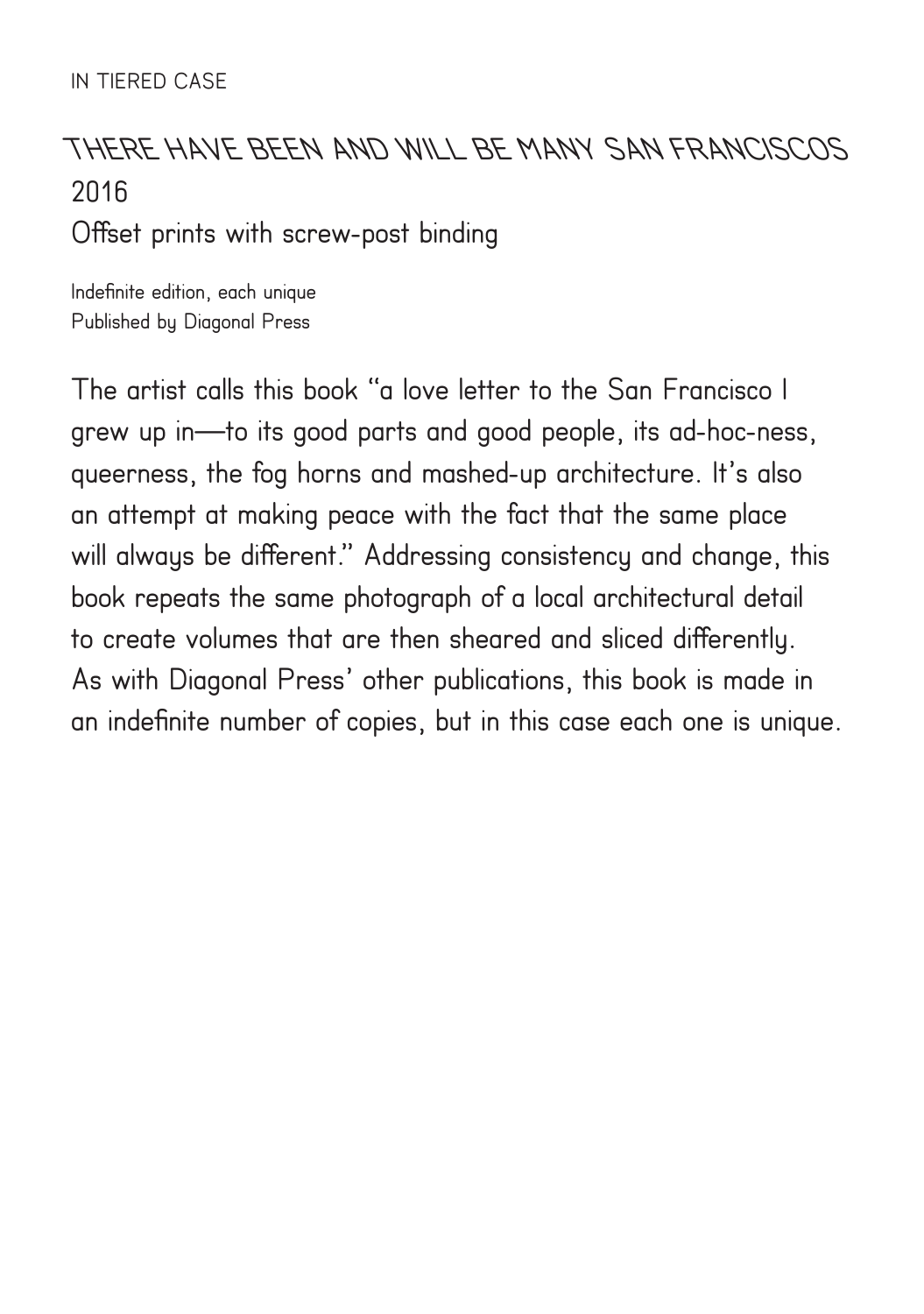# THIS IS A LIE 2007 Gouache on paper mounted on wood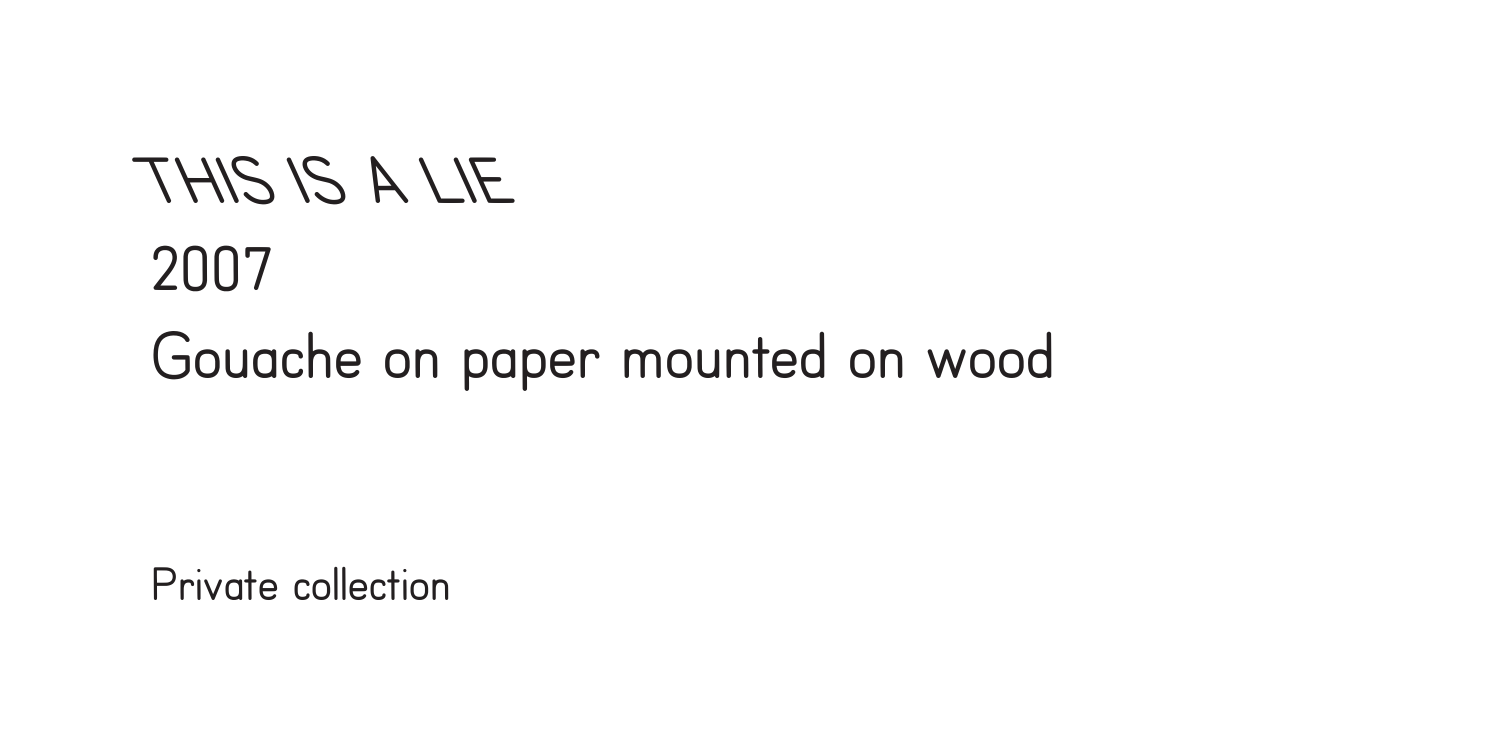#### LEFT TO RIGHT

# UNTITLED (FOLD) 2011 Acrylic paint on canvas

Private collection

UNTITLED (FOLD) 2012 Acrylic paint on canvas

Collection of Maurice and Paul Marciano

UNTITLED (FOLD) 2010 Acrylic paint on canvas

Collection of Maurice and Paul Marciano

UNTITLED (FOLD) 2011 Acrylic paint on canvas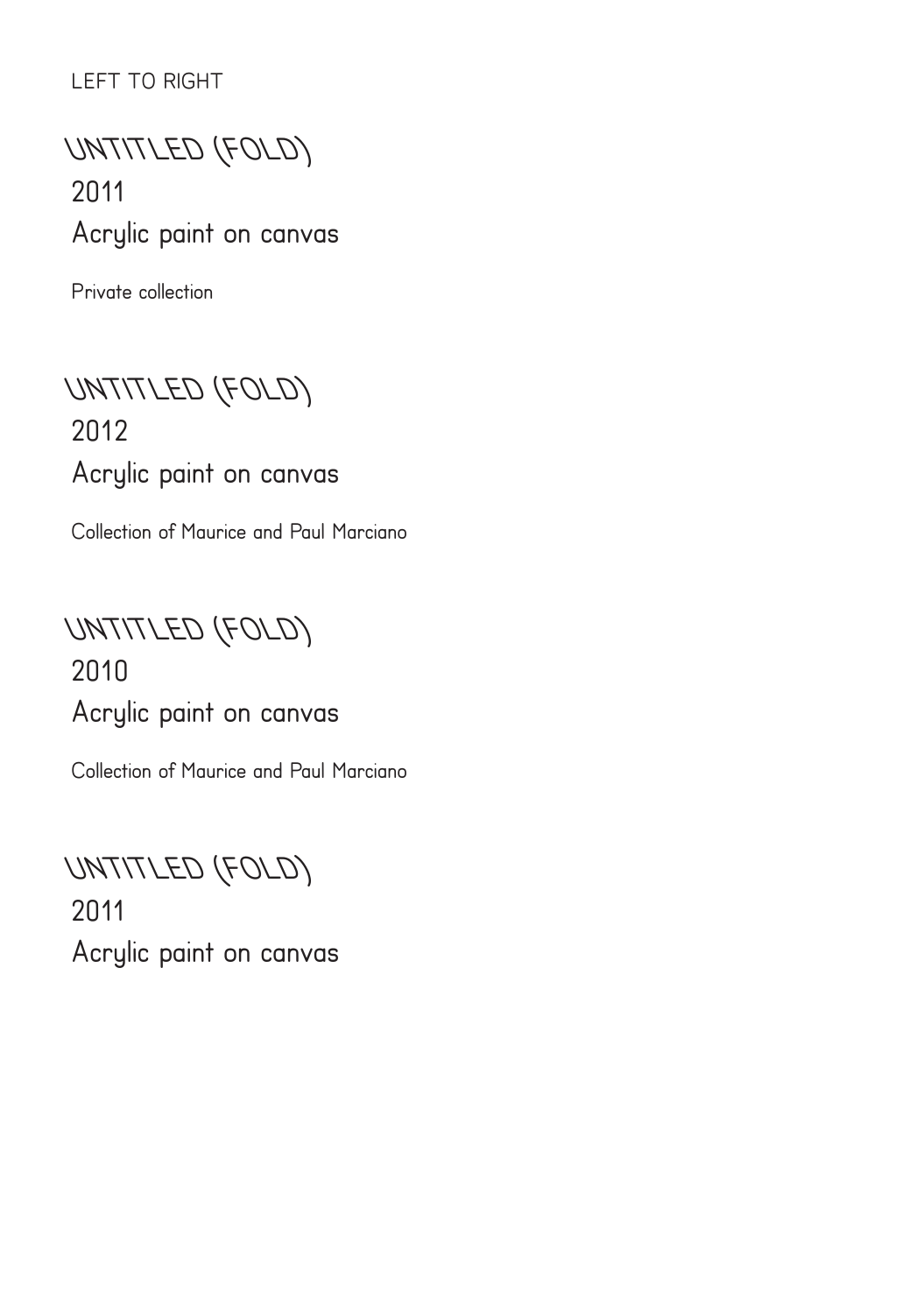Auerbach's Fold paintings contend with dimensionality and the mechanics of painting. The artist creased these canvases by folding or rolling them, then steaming or pressing them under weights. Auerbach then unfurled and sprayed the creased surfaces with paint from oblique angles. Once the paintings are stretched flat, each point on the surface of the canvas bears a record of its crumpled state. The effect is an uncanny but persuasive trompe l'oeil. Motivated by the idea that blurring the distinction between two- and three-dimensionality signals the possibility of doing so between higher dimensions, these paintings were conceived as tools for better imagining four-dimensional space.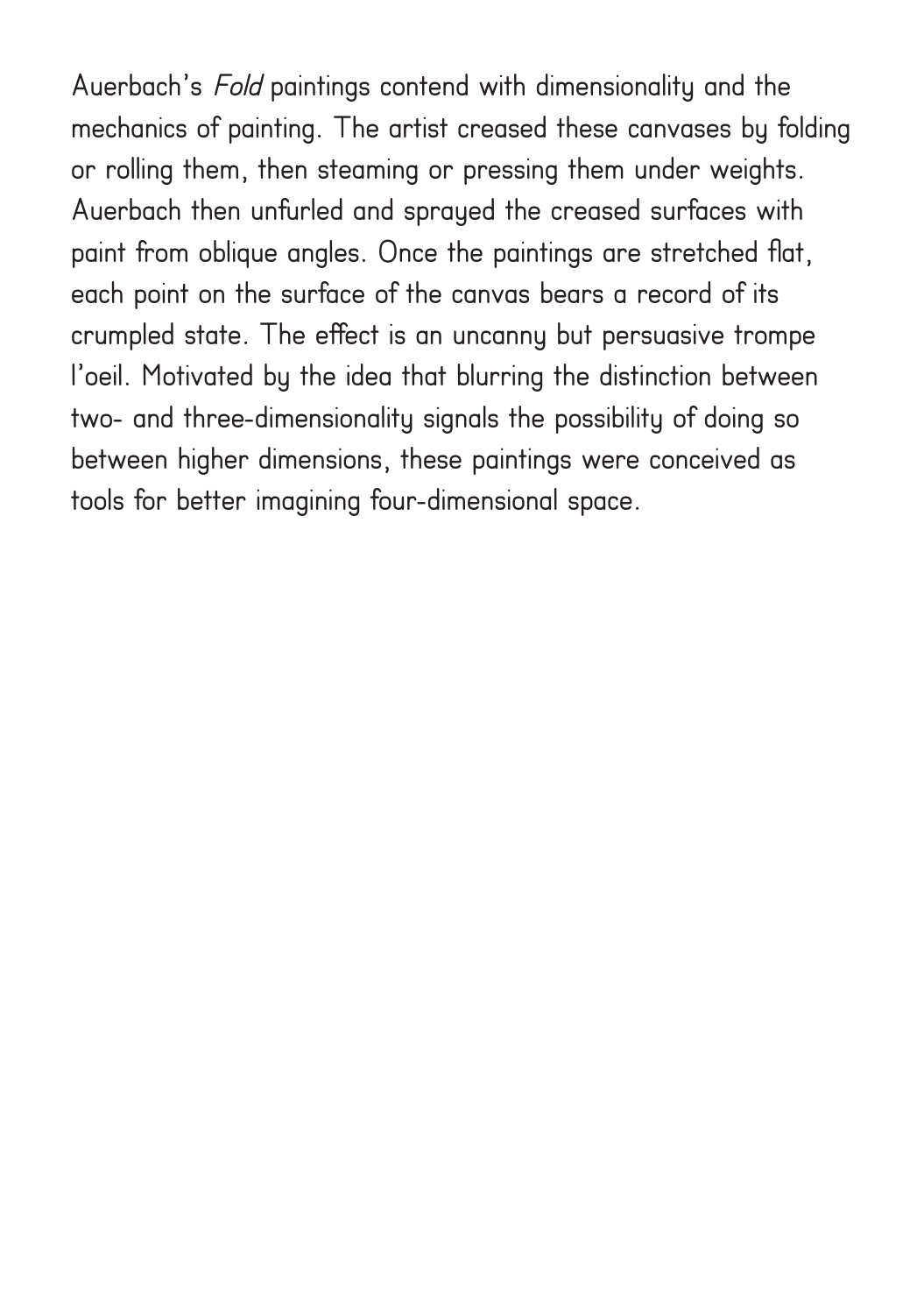# YES OR NO AND/OR YES AND NO 2008 Aquatint

Edition of 30 Printed by Paulson Fontaine Press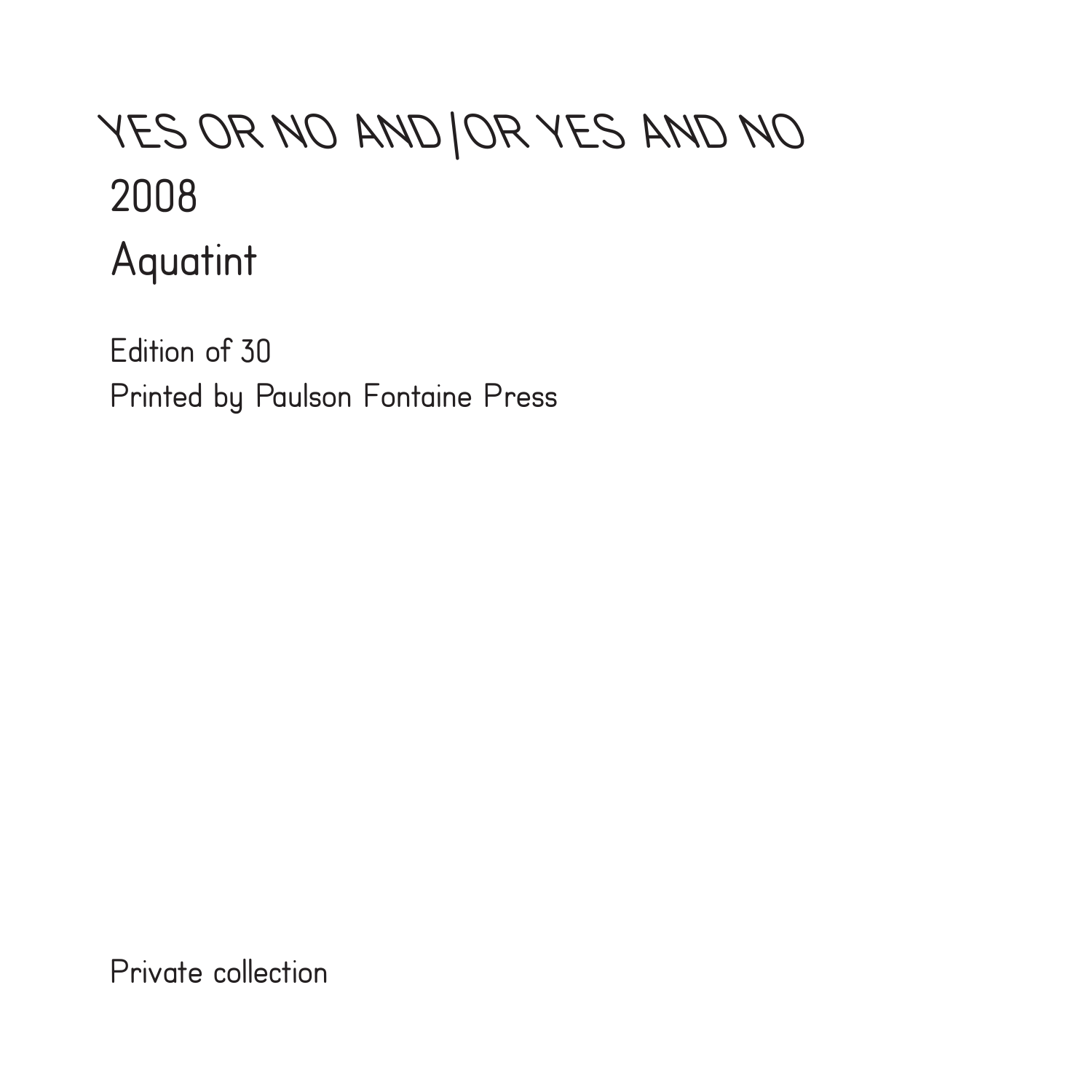# Z HELIX

2014

Indigo prints on 4mm transparency film with plastic double spiral binding and corrugated cardboard with hand-stamped ink

Indefinite edition Published by Diagonal Press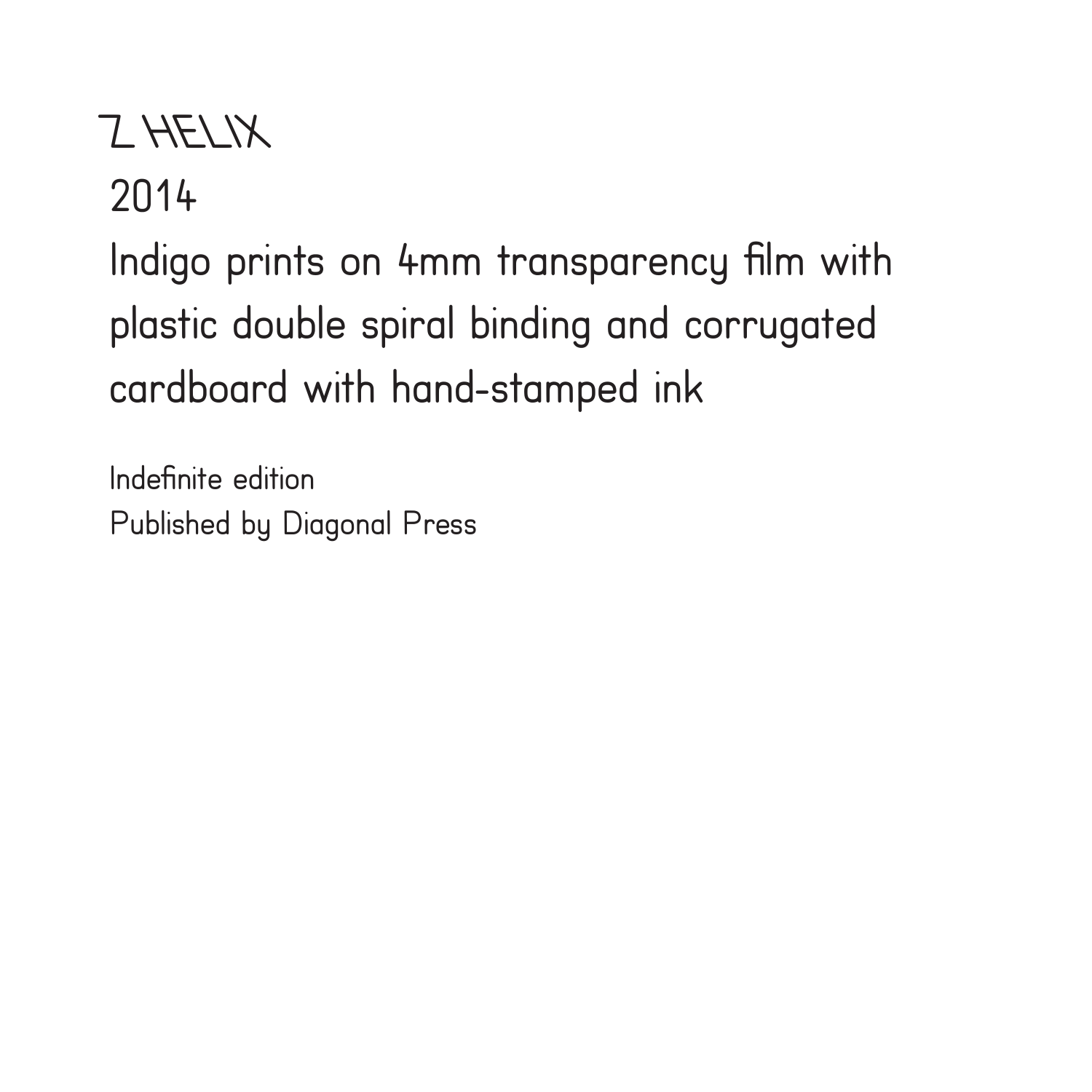ZS LETTERS (3D) 2015 3-D printed steel

Edition of 6, 1 a.p.

San Francisco Museum of Modern Art, Accessions Committee Fund purchase, 2015

Originally designed, 3-D printed, and photographed for the album artwork for  $Xe$  by the band  $Zs$  (on view in the back gallery), this three-dimensional alphabet is built around "S" and "Z" helixes. When designing an alphabet, Auerbach sets rules for the formation of its letters, then usually discovers that the rules can be interpreted in multiple ways for certain characters. Auerbach typically omits the resulting variations in the printed type specimens (also on view in the back gallery). Here, the artist has left these permutations in.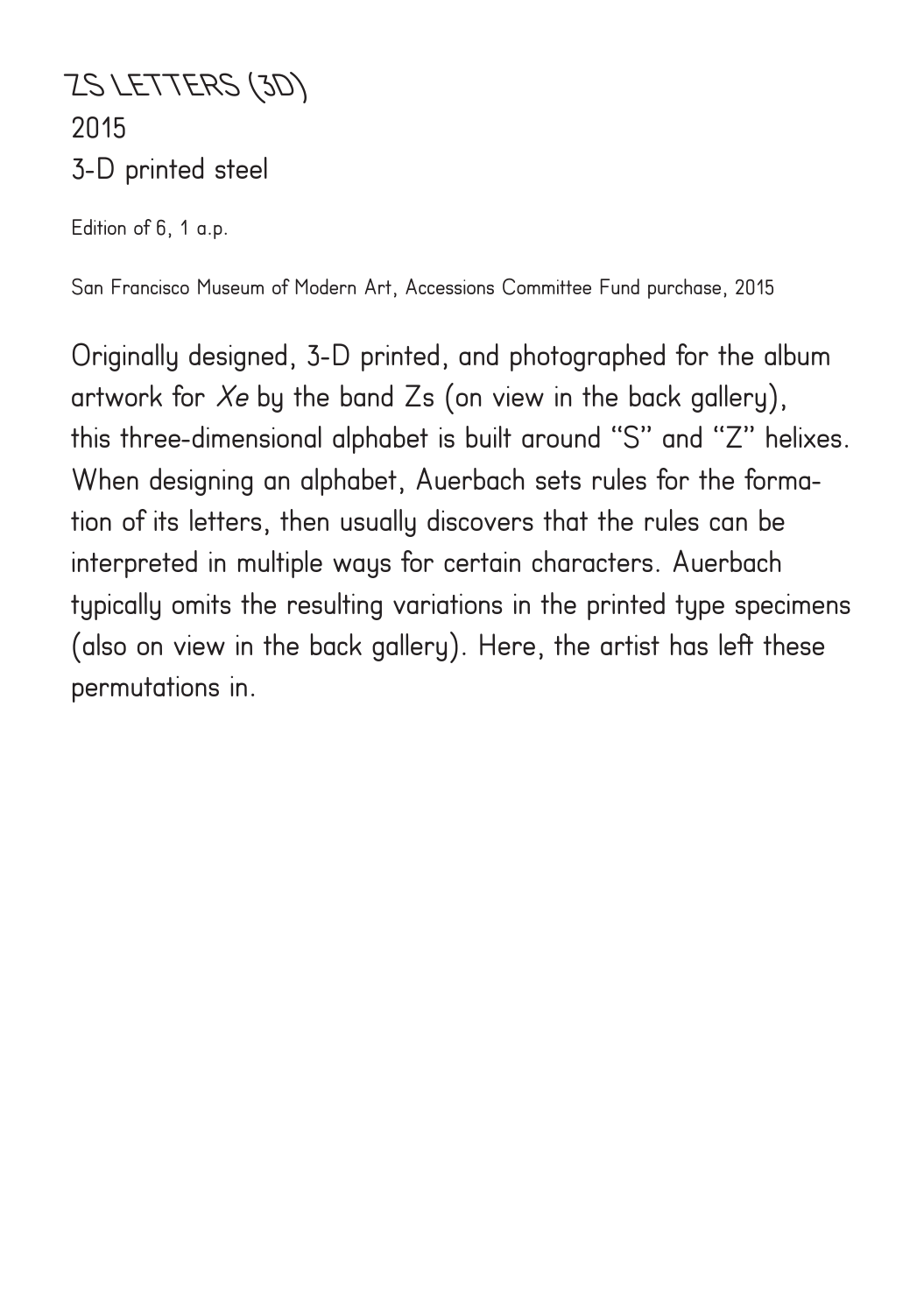These vitrines include a selection of Diagonal Press publications, other editions, and reference materials from the artist's collection. All artworks are by Auerbach unless otherwise indicated.

#### TOP LEVEL

A PARTIAL TAXONOMY OF PERIODIC LINEAR ORNAMENT—BOTH ESTABLISHED AND ORIGINAL— ARRANGED BY SHAPE, SYMMETRY, DIMENSION, ITERATION, AND PROJECTION—CONTAINING \*EXTRUDE THE EXTRUSION\* AND \*ORNAMENT AS ENTHEOGEN\*, 2017

Laser prints on recycled paper with Bristol board cover and stamping ink

Published by Diagonal Press

Acrylic meander joinery sample for the piece MEANDER TABLE, 2016

#### MARBLES FOR THE JOHN J. HARVEY, 2018

Laser prints with screenprinted plastic comb and die-cut cover Published by Diagonal Press

#### PILOT WAVE INDUCTION II, 2018

Indigo prints, metal, plastic, cardboard, Velcro, and laser-printed labels

Published by Diagonal Press

Klein bottle by ACME Klein Bottles

 $(2, 3)$ , 2011 Paper, ink, binder's board, glue, fabric, and silkscreen ink Published by Printed Matter and Tauba Auerbach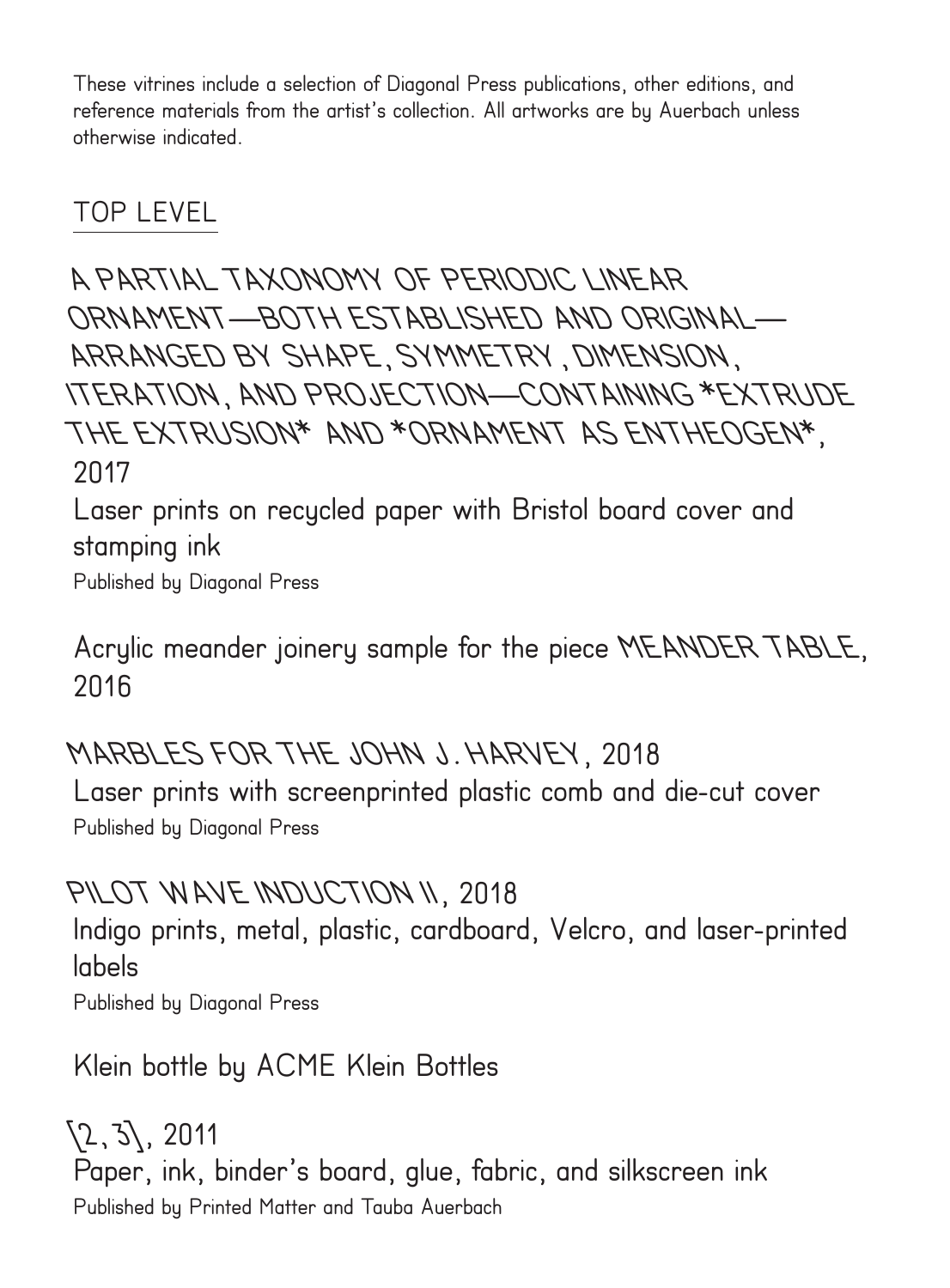#### BOTTOM LEVEL

### A PARTIAL TAXONOMY OF PERIODIC LINEAR ORNAMENT, 2017

MARBLES FOR THE JOHN J. HARVEY, 2018

PILOT WAVE INDUCTION II, 2018

SACCADE 1–3, 2013 Laser prints with plastic, thermal tape, and ink stamp Published by Diagonal Press

GOLD CHURCH, 2015 Laser prints and coil binding Published by Diagonal Press

INDUCTION, 2018, by Lele Saveri

A BROKEN STREAM, 2019, by Lele Saveri

AUERGLASS IN HUDSON, 2020, by Lele Saveri

PROJECTIVE INSTRUMENT, 2016, by Lele Saveri

TWENTY-SIX magazine, issue 1, 2003

TWENTY-SIX magazine, issue 3: THE AMPERSAND IS YOUR FRIEND, 2004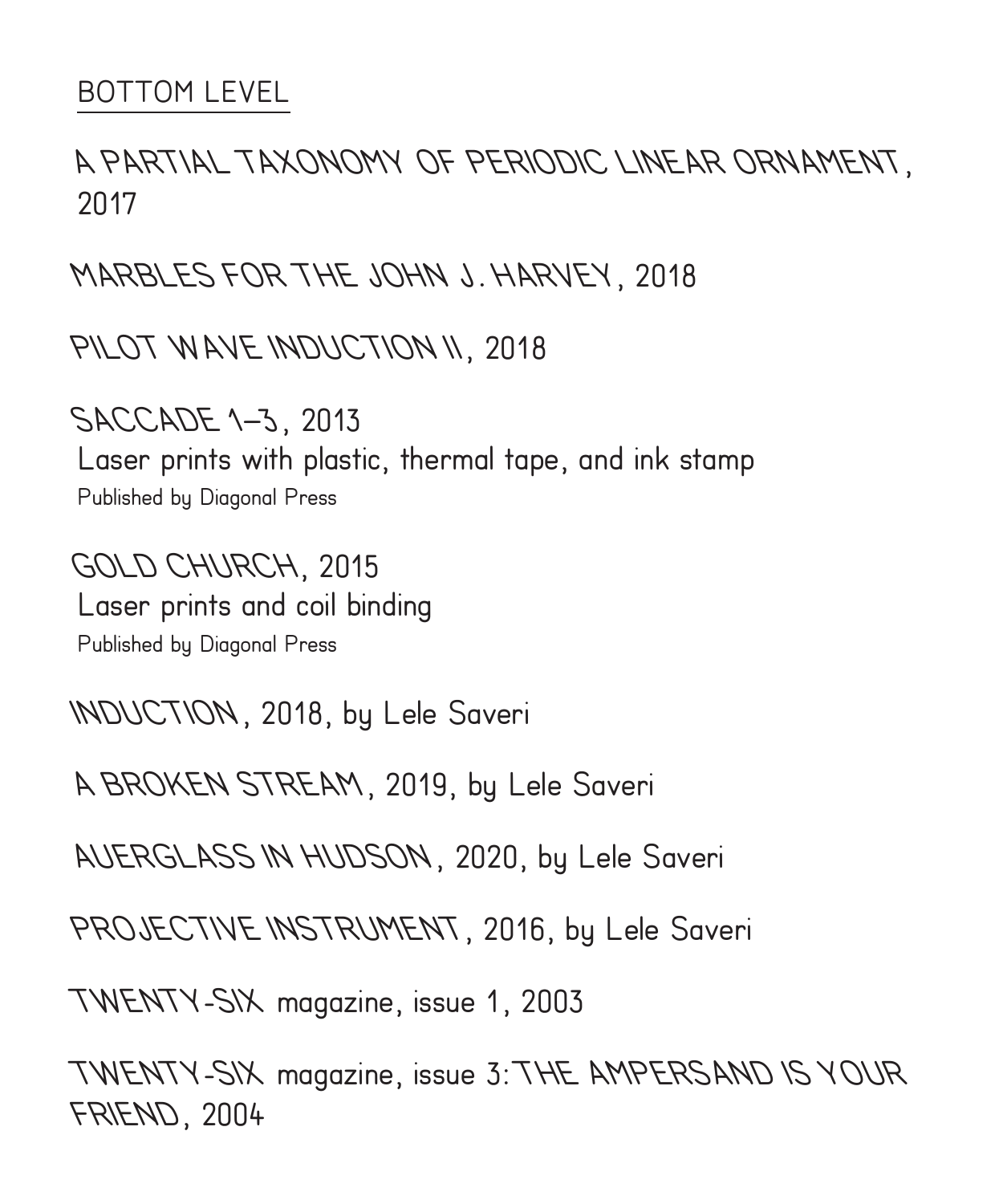These vitrines include a selection of Diagonal Press publications, other editions, and reference materials from the artist's collection. All artworks are by Auerbach unless otherwise indicated.

### TOP LEVEL

3-D printed nylon models of 3-D projections of 4-D solids by Henry Segerman, 2011

PROJECTIVE ORNAMENT, 1915, by Claude Bragdon Published by The Manas Press

A PRIMER OF HIGHER SPACE (THE FOURTH DIMENSION), 1913, by Claude Bragdon Published by The Manas Press

NOLOID, 2015 3D-printed nylon and cardboard tube with stamping ink Published by Diagonal Press

UNFOLDED TESSERACT, 2017 3D-printed nylon and Bristol board box with stamping ink Published by Diagonal Press

Galileo thermometer

THE FAMILIAR STRANGER, 2014 Collaboration with Erik Wysocan Modified Casio watch, ed. of 200, 8 a.p. Published by Halmos

Three-chamber hourglass

3D-printed four-in-one chain mail sample by Paul King

3D-printed nylon Dragonscale chain mail sample by Paul King

Chain mail fidget toy by Kat Baxter, 2021

Jelly Cube chain mail fidget toy by Erin Lindsay

Steel-cable studies for joinery in the piece 7S, 7Z, 1S, 2Z, 2019